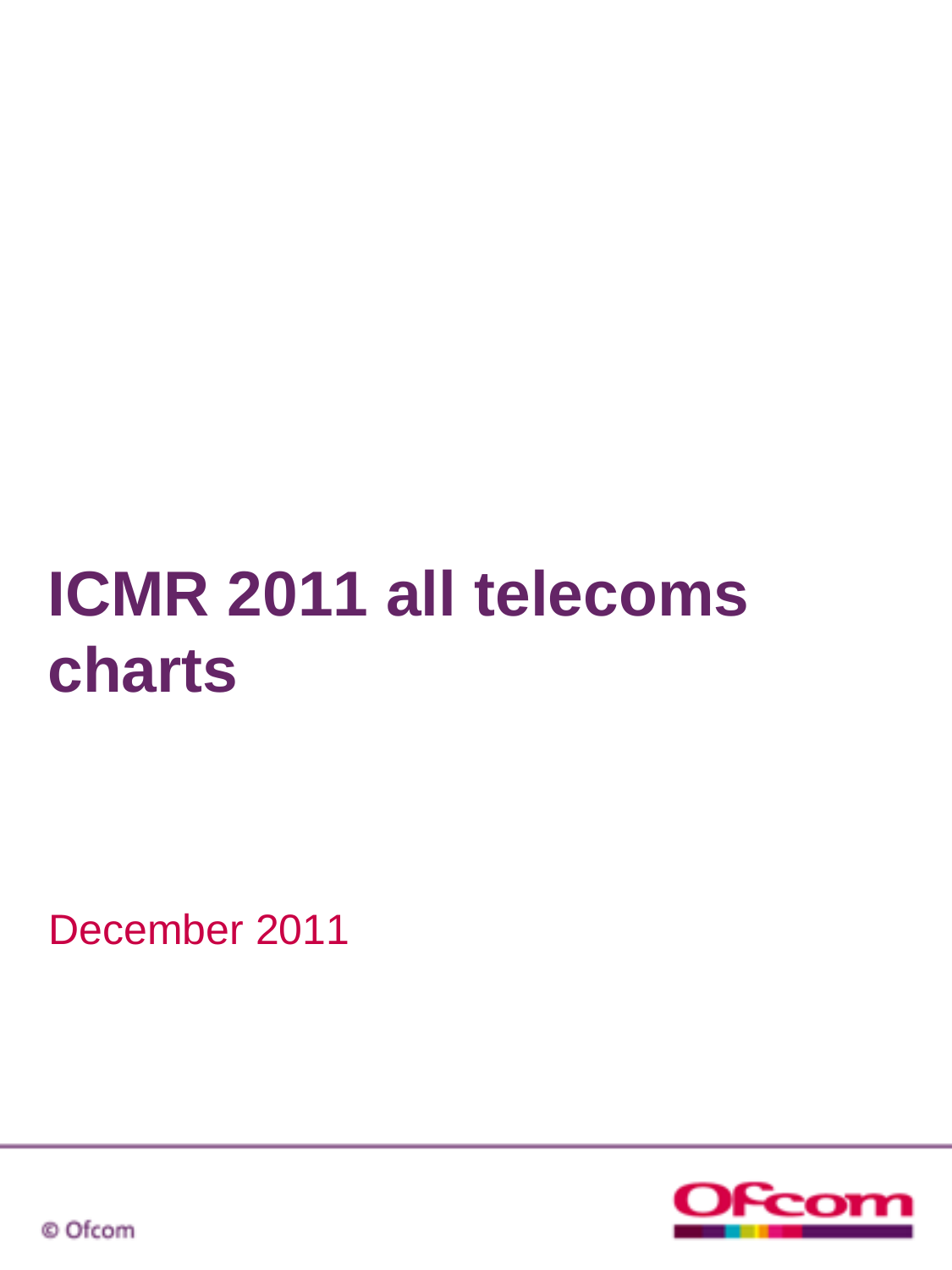# **ICMR 2011 telecoms key market developments charts**

November 2011



© Ofcom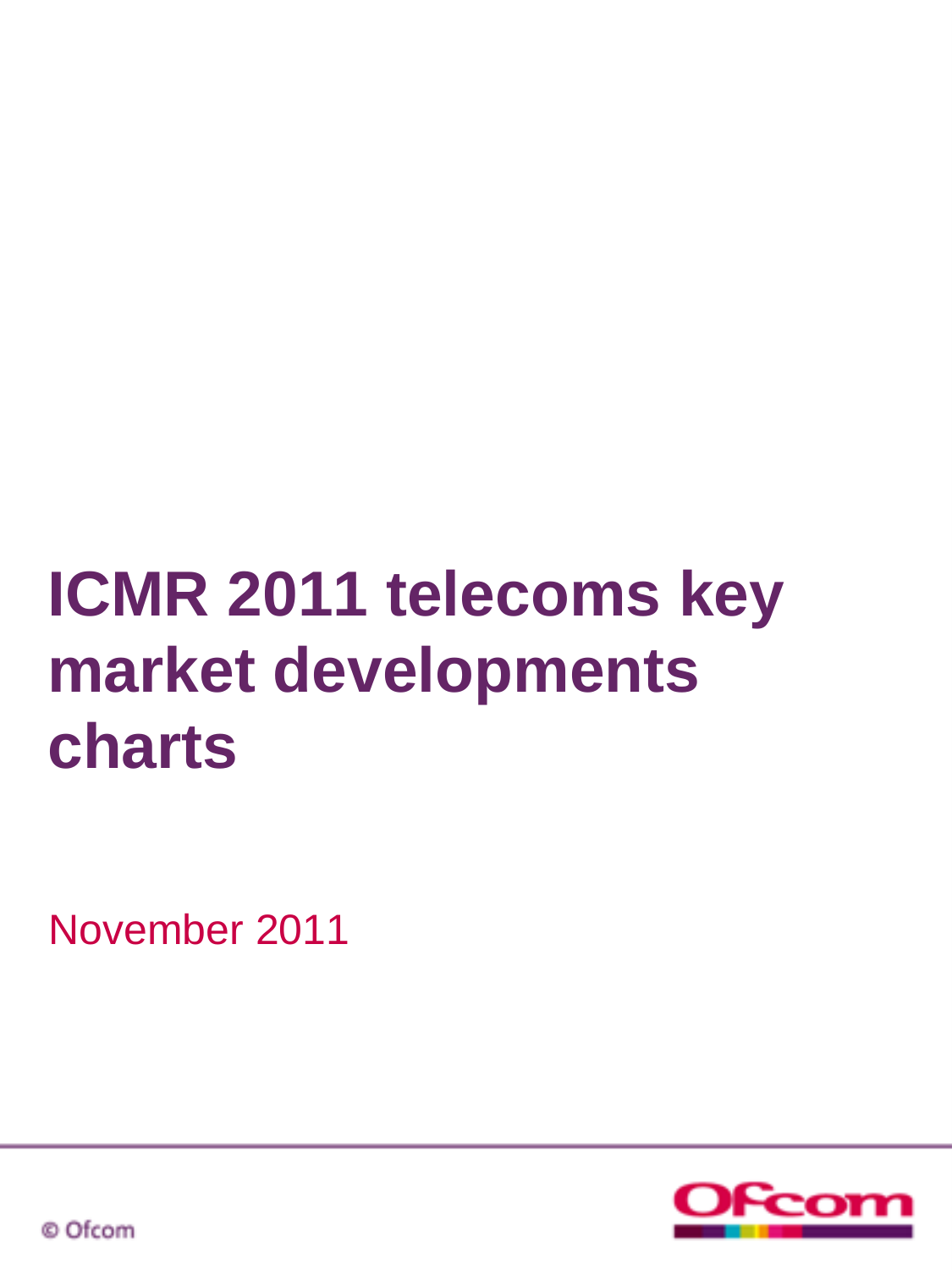## **Key Market Developments**

**Overview**

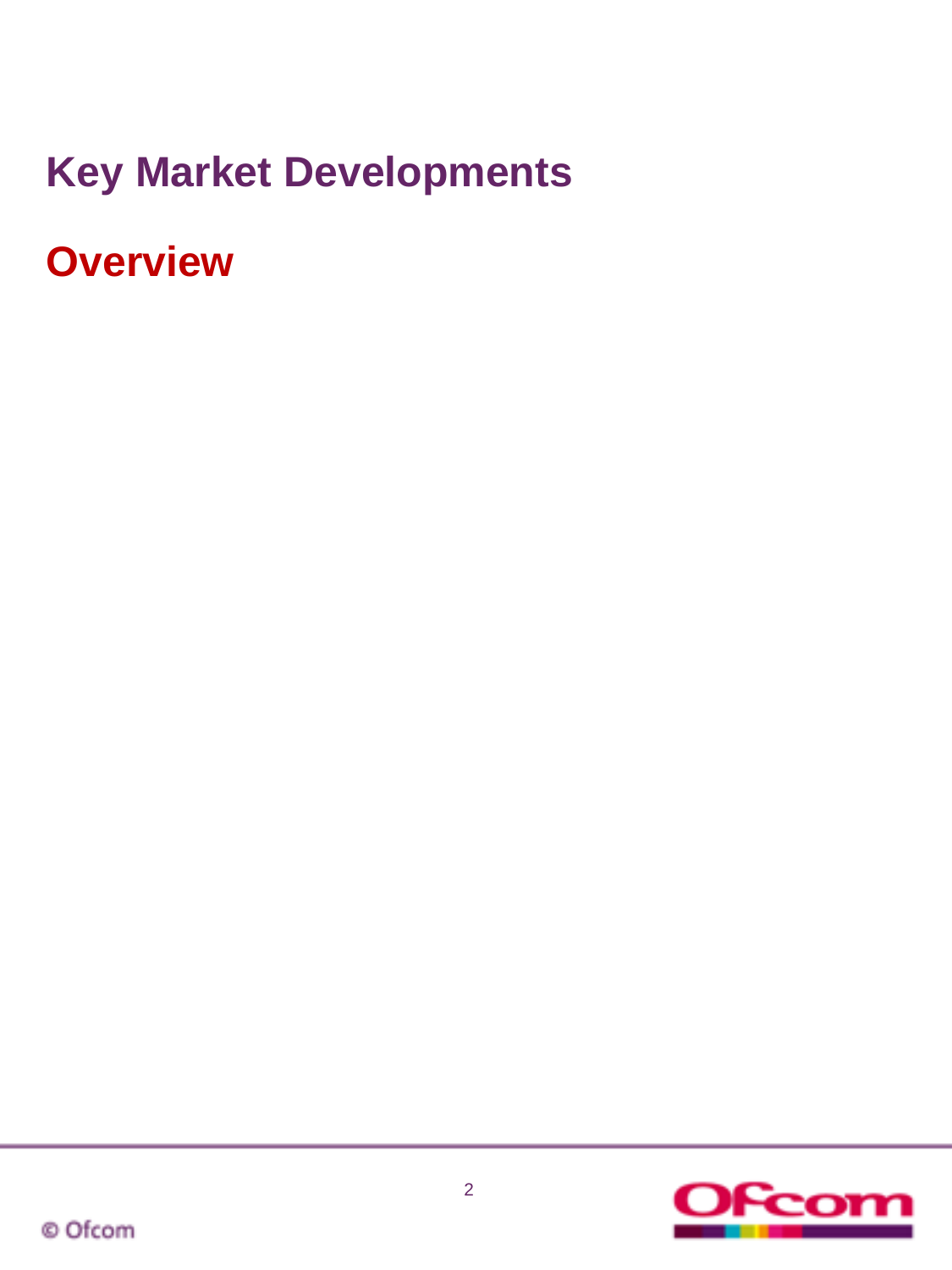## **Figure 6.1** Key telecoms indicators, 2010

|                                                        | <b>UK</b> | <b>FRA</b> | <b>GER</b> | <b>ITA</b>  | <b>USA</b> | <b>CAN</b> | <b>JPN</b> | <b>AUS</b> |
|--------------------------------------------------------|-----------|------------|------------|-------------|------------|------------|------------|------------|
| Telecoms service revenues (£bn)                        | 27.2      | 31.8       | 35.5       |             | 23.7 188.2 | 20.9       | 79.0       | 16.0       |
| Telecoms revenues per capita $(E)$                     | 434       | 486        | 435        | 389         | 608        | 615        | 624        | 739        |
| Fixed lines per 100 population                         | 53.0      | 32.9       | 52.5       | 28.9        | 48.2       | 54.3       | 36.5       | 50.4       |
| Monthly outbound fixed minutes per<br>capita           | 172       | 145        | 201        | 125         | 148        | 174        | 58         | 209        |
| Mobile connections per 100 population                  | 129.8     | 99.4       |            | 133.5 148.5 | 97.8       | 76.2       | 92.4       | 129.5      |
| Share of mobile post-pay connections                   | 46%       | 71%        | 45%        | 15%         | 77%        | 80%        | 99%        | 58%        |
| 3G connections per 100 population                      | 50.3      | 34.4       | 26.0       | 56.6        | 46.8       | 23.1       | 85.8       | 72.4       |
| Monthly outbound mobile minutes per<br>capita          | 170       | 132        | 103        | 172         | 603        | 318        | 98         | 287        |
| Fixed broadband connections per 100<br>population      | 31.3      | 32.6       | 32.9       | 21.1        | 26.6       | 31.9       | 26.9       | 25.7       |
| DSL as a proportion of fixed broadband<br>connections  | 79%       | 93%        | 86%        | 96%         | 36%        | 40%        | 25%        | 80%        |
| FTTx as a proportion of fixed<br>broadband connections | 0.2%      | 1.6%       |            | 0.3% 2.6%   | 7.1%       |            | 0.0%54.2%  | 0.0%       |
| Mobile broadband connections per 100<br>population     | 7.7       | 4.2        | 5.3        | 10.0        | 27.6       | 2.7        | 7.7        | 19.5       |
| VoIP subscriptions per 100 population                  | 6.0       | 28.9       | 10.0       | 11.8        | 9.3        | 24.6       | 19.7       | 14.3       |

|                                                                                                                                 |      | <b>ESP NED SWE</b> |      |                                     |      |      | <b>IRL POL BRA RUS</b> |                | <b>IND CHN</b> |
|---------------------------------------------------------------------------------------------------------------------------------|------|--------------------|------|-------------------------------------|------|------|------------------------|----------------|----------------|
| Telecoms service revenues (£bn)                                                                                                 | 20.0 | 8.5                | 4.3  | 2.2                                 | 5.9  |      | 34.2 18.6              | 12.1           | 65.9           |
| Telecoms revenues per capita $(E)$                                                                                              | 429  | 497                | 476  | 482                                 | 153  | 169  | 134                    | 10             | 49             |
| Fixed lines per 100 population                                                                                                  | 42.7 | 30.4               | 50.9 | 40.0                                | 22.8 | 20.8 | 32.2                   | 3.0            | 22.1           |
| Monthly outbound fixed minutes per<br>capita                                                                                    | 117  | 107                | 156  | 131                                 | 29   | 87   | 99                     | $\overline{0}$ | 11             |
| Mobile connections per 100 population 122.1121.0141.9 114.3121.4100.3155.7                                                      |      |                    |      |                                     |      |      |                        | 63.7           | 64.4           |
| Share of mobile post-pay connections                                                                                            |      |                    |      | 65% 55% 64% 36% 49% 18%             |      |      | 5%                     |                | 4% 33%         |
| 3G connections per 100 population                                                                                               | 67.3 |                    |      | 26.3 80.8 39.3                      | 40.7 | 9.3  | 5.6                    | 0.6            | 3.5            |
| Monthly outbound mobile minutes per<br>capita                                                                                   | 128  | 198                | 204  | 193                                 | 125  | 102  | 190                    | 140            | 270            |
| Fixed broadband connections per 100<br>population                                                                               | 22.7 | 38.9               |      | 33.2 21.9 14.7                      |      | 6.6  | 14.1                   | 0.9            | 9.5            |
| DSL as a proportion of fixed broadband<br>connections                                                                           |      |                    |      | 79% 54% 54% 72% 46% 67% 39% 89% 75% |      |      |                        |                |                |
| FTTx as a proportion of fixed<br>broadband connections                                                                          |      | 0.3% 3.1%          |      | 18% 0.9% 0.4% 0.0% 21% 0.0% 0.7%    |      |      |                        |                |                |
| Mobile broadband connections per 100<br>Sou<br>population                                                                       | 7.2  |                    |      | 4.2 32.2 12.3                       | 9.0  |      |                        |                |                |
| Not <sub>VoIP</sub> subscriptions per 100 population<br>inbo <del>ung אויר אוי</del> ש וווכומפא אויר איז <mark>pouloging</mark> | 2.4  | 22.3               | 13.1 | 3.1                                 | 1.8  |      |                        |                |                |

CDMA2000; BRIC country revenues exclude fixed broadband <sup>3</sup>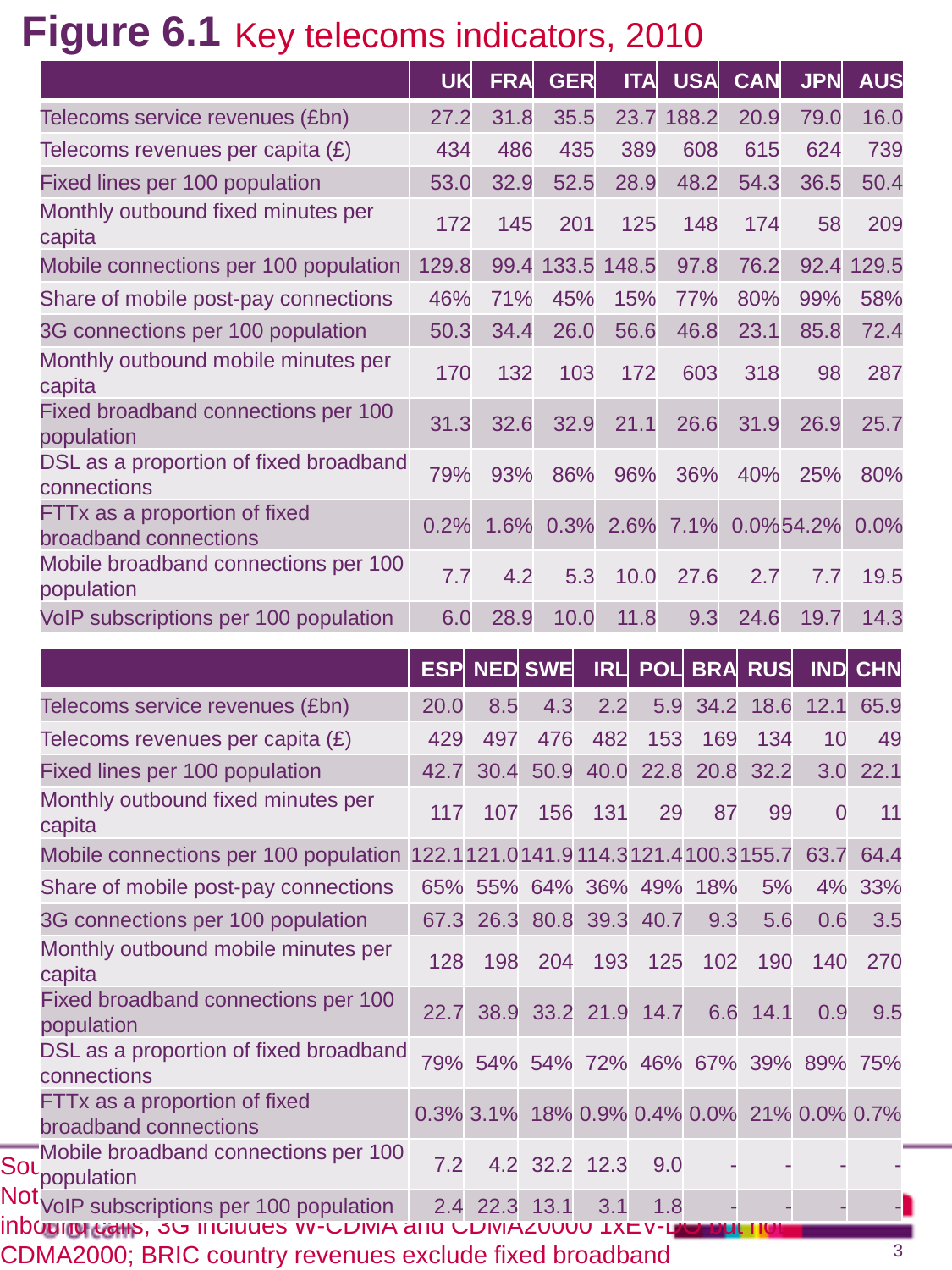## **Key Market Developments**

**Mobile growth driven by substitution of fixed services**

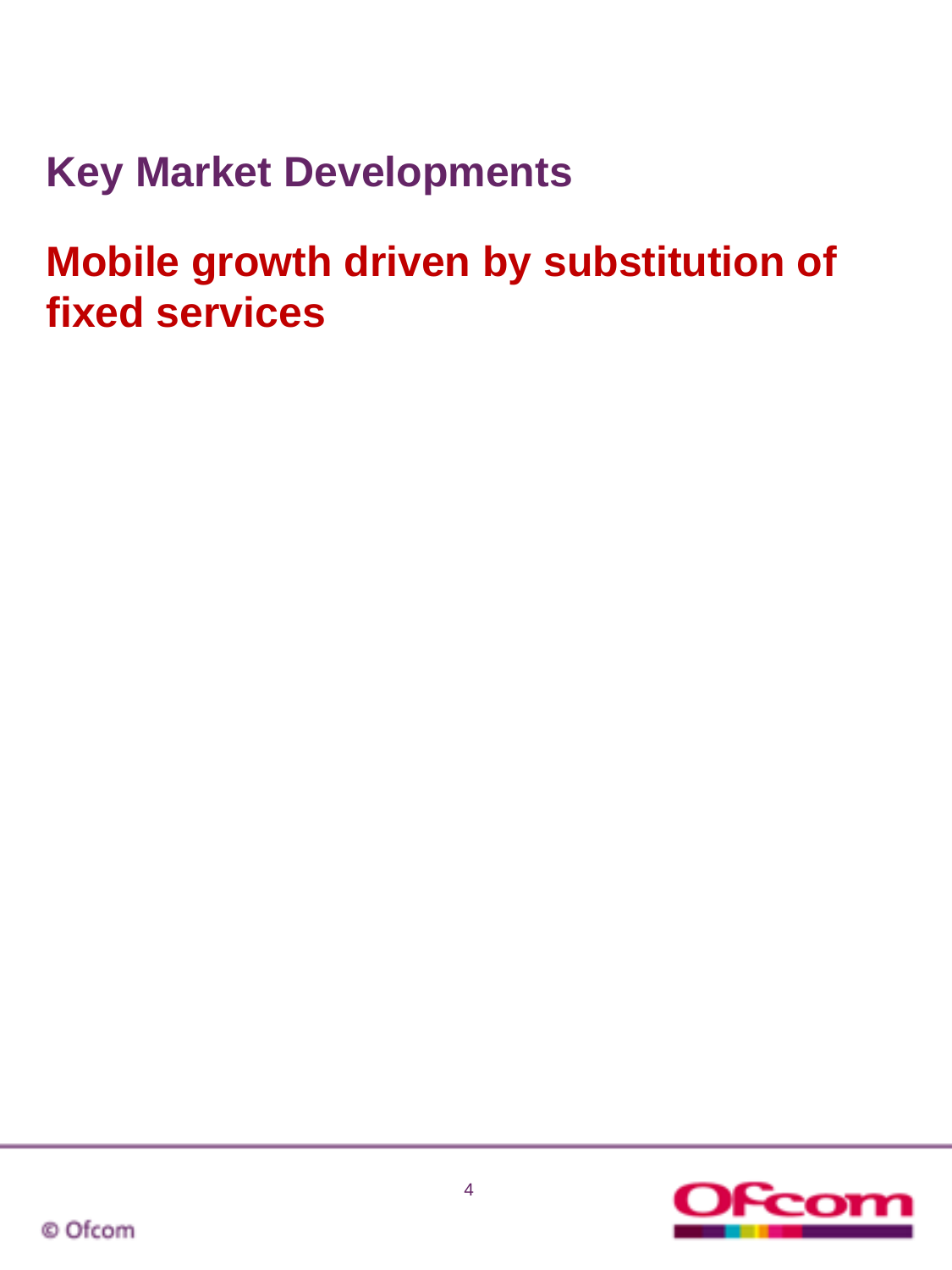Mobile as a proportion of total connections and call volumes



Source: IDATE / industry data / Ofcom

Note: Includes data for USA, CAN and BRA, where mobile call volumes include an element of incoming calls

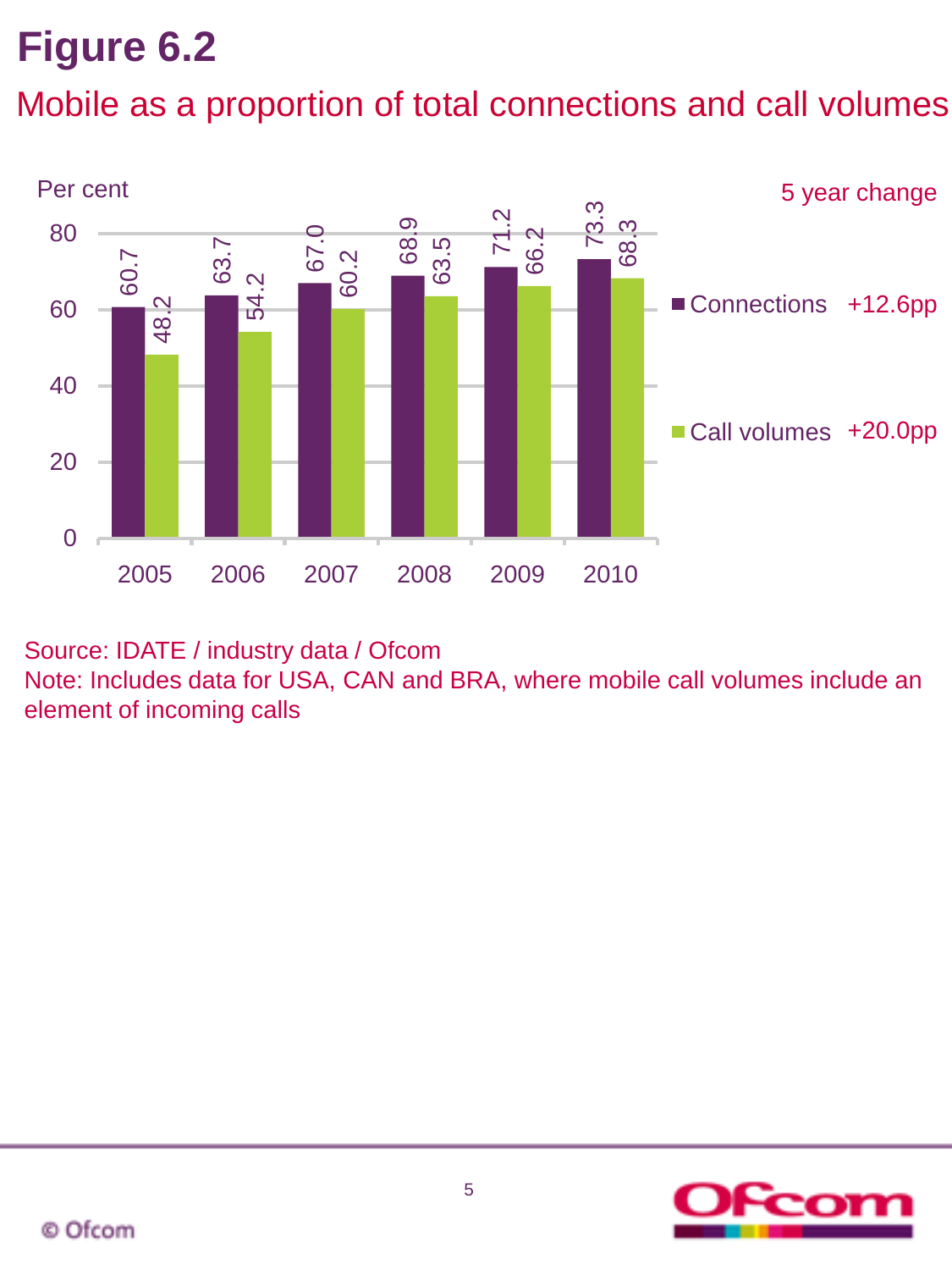Per cent Change in fixed and mobile voice call volumes, 2010



Source: IDATE / industry data / Ofcom Note: USA, CAN and CHN includes incoming calls to mobiles; BRA, RUS and IND include fixed-to-mobile and off-net incoming calls

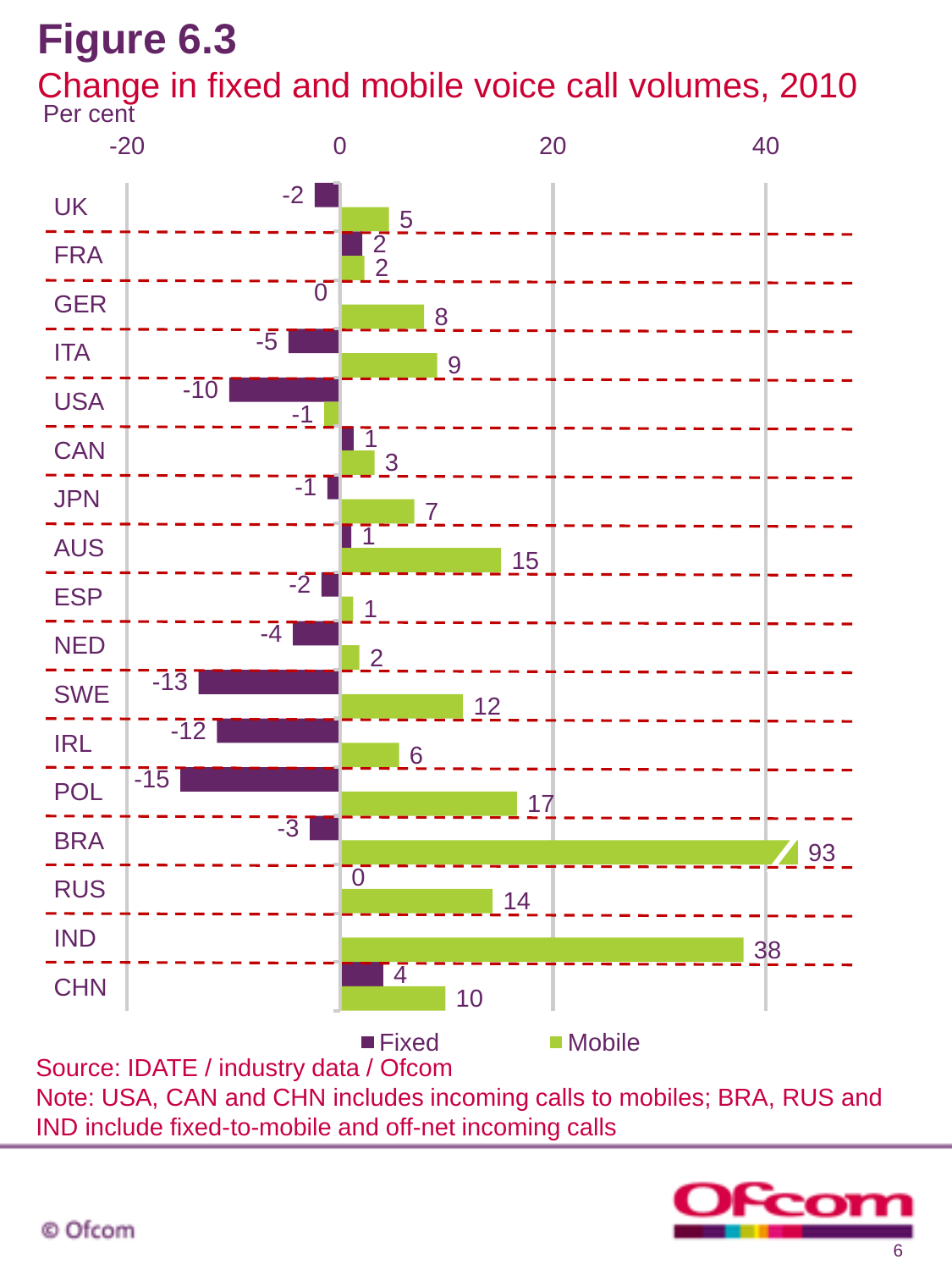### Proportion of voice calls originating on mobile networks, 2005 to 2010



Source: IDATE / industry data / Ofcom

Note: CHN includes incoming calls to mobiles; BRA, RUS and IND include fixed-tomobile and off-net incoming calls

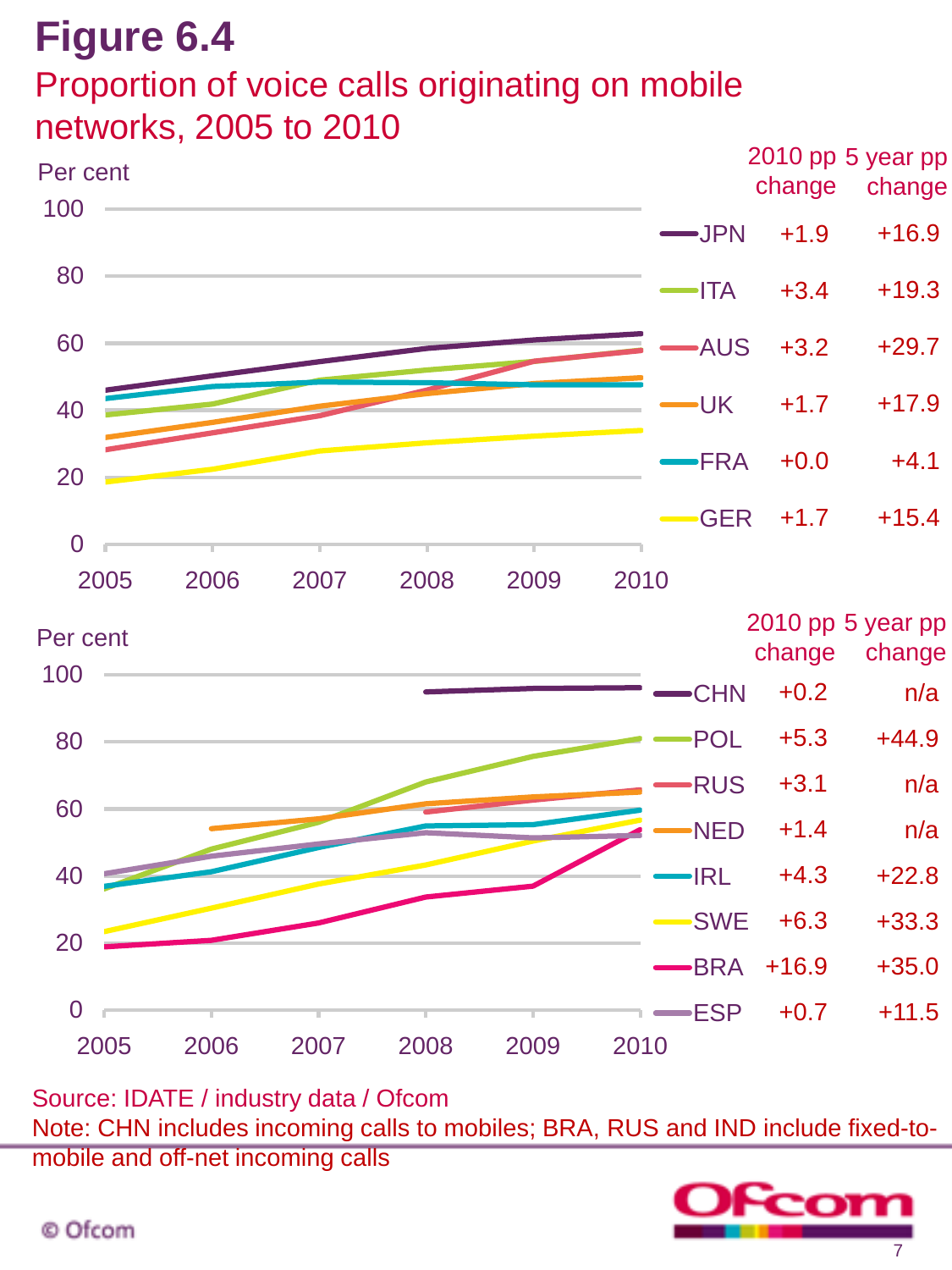# Average cost of a mobile voice minute as a proportion



Source: IDATE / industry data / Ofcom Note: USA, CAN and CHN includes incoming calls to mobiles; BRA, RUS and IND include fixed-to-mobile and off-net incoming calls

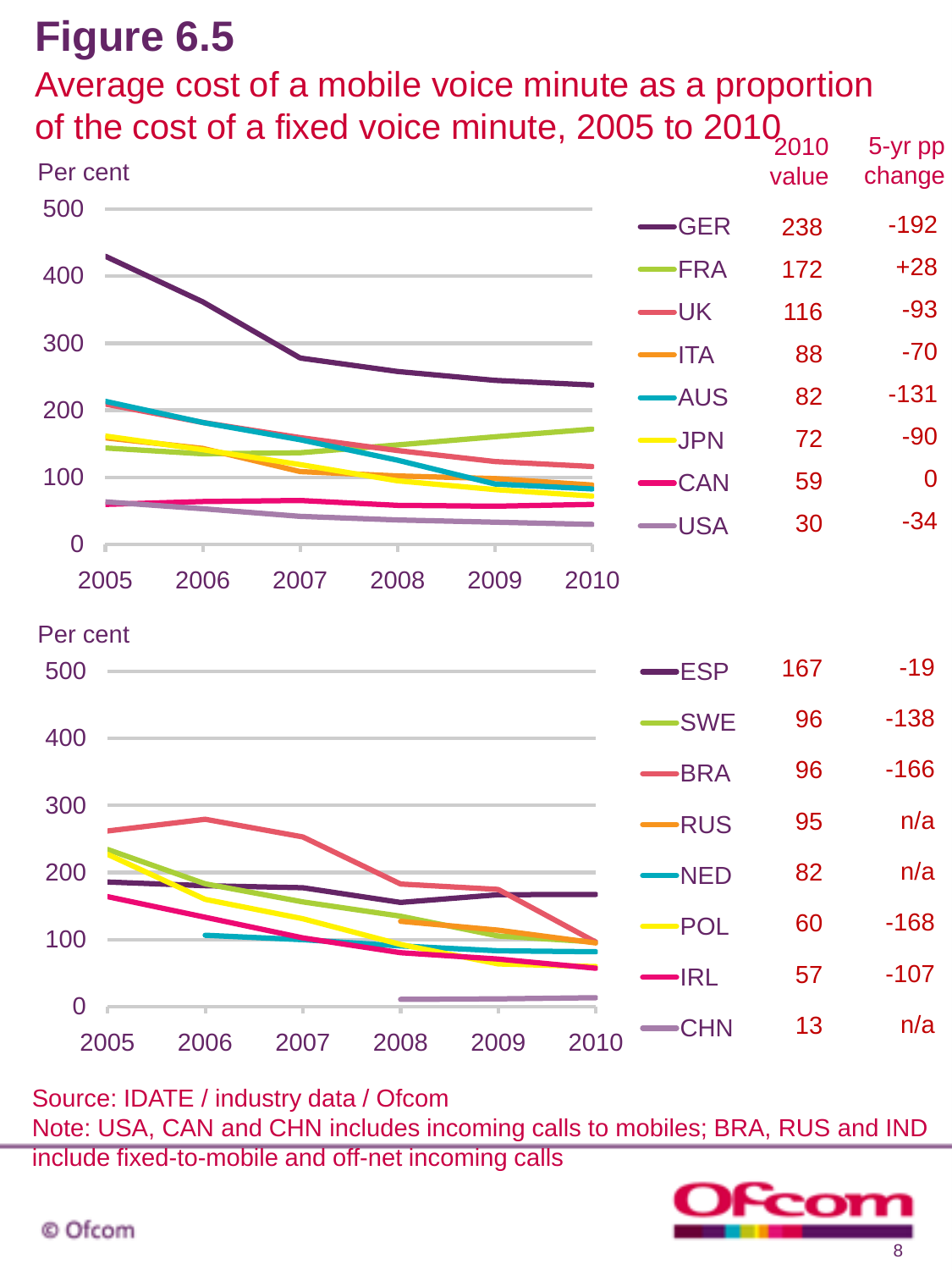### Voice call volumes by network and country type



Source: IDATE / industry data / Ofcom

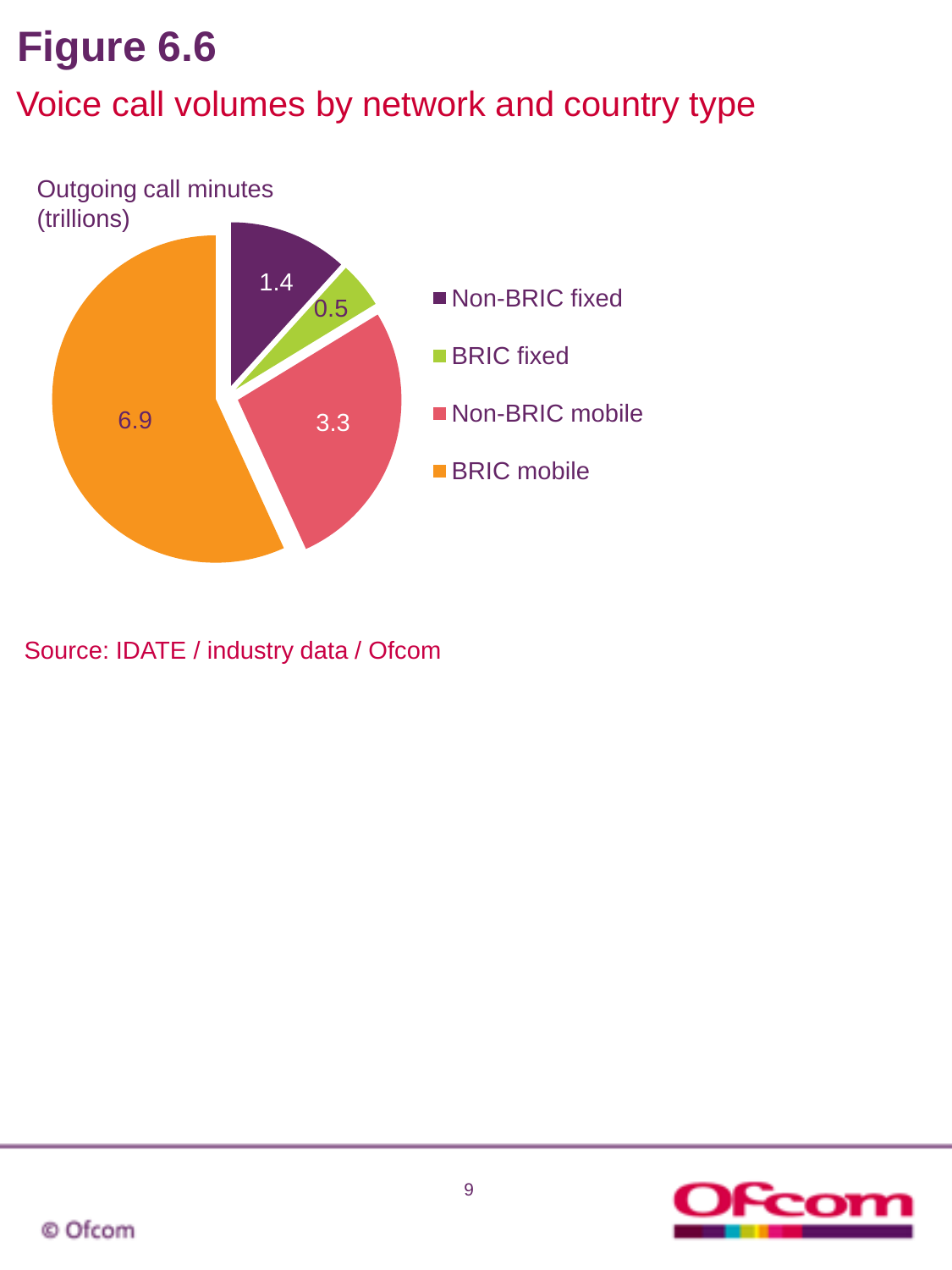### Household penetration of fixed and mobile broadband, 2011

Proportion of respondents (per cent)



Source: Ofcom consumer research, October 2011

Base sizes: UK=1015, France=1014, Germany=1014, Italy=1045, USA=1002, Japan=1015, Australia=1012.

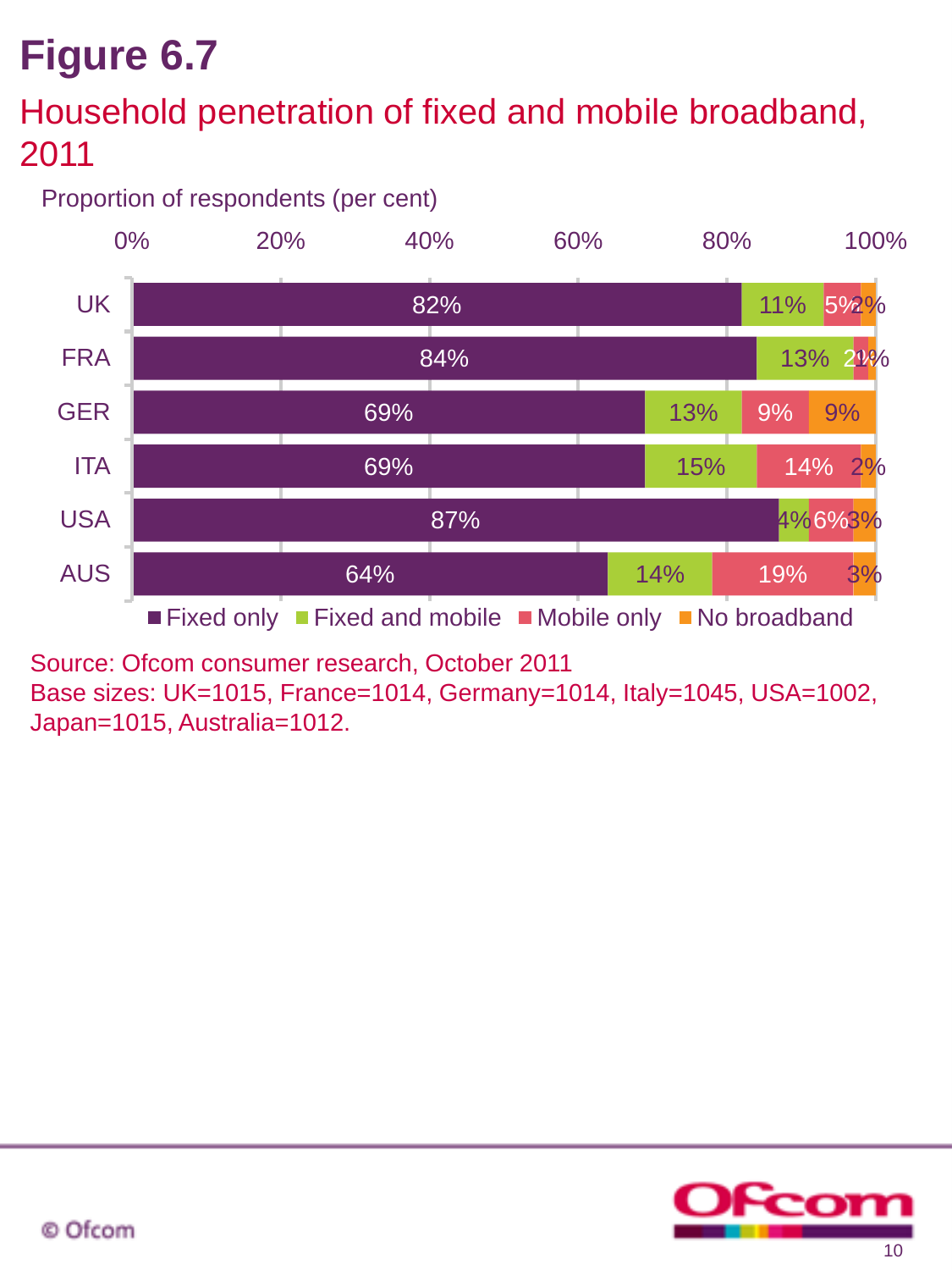## **Key Market Developments**

**Growth in next-generation broadband services**

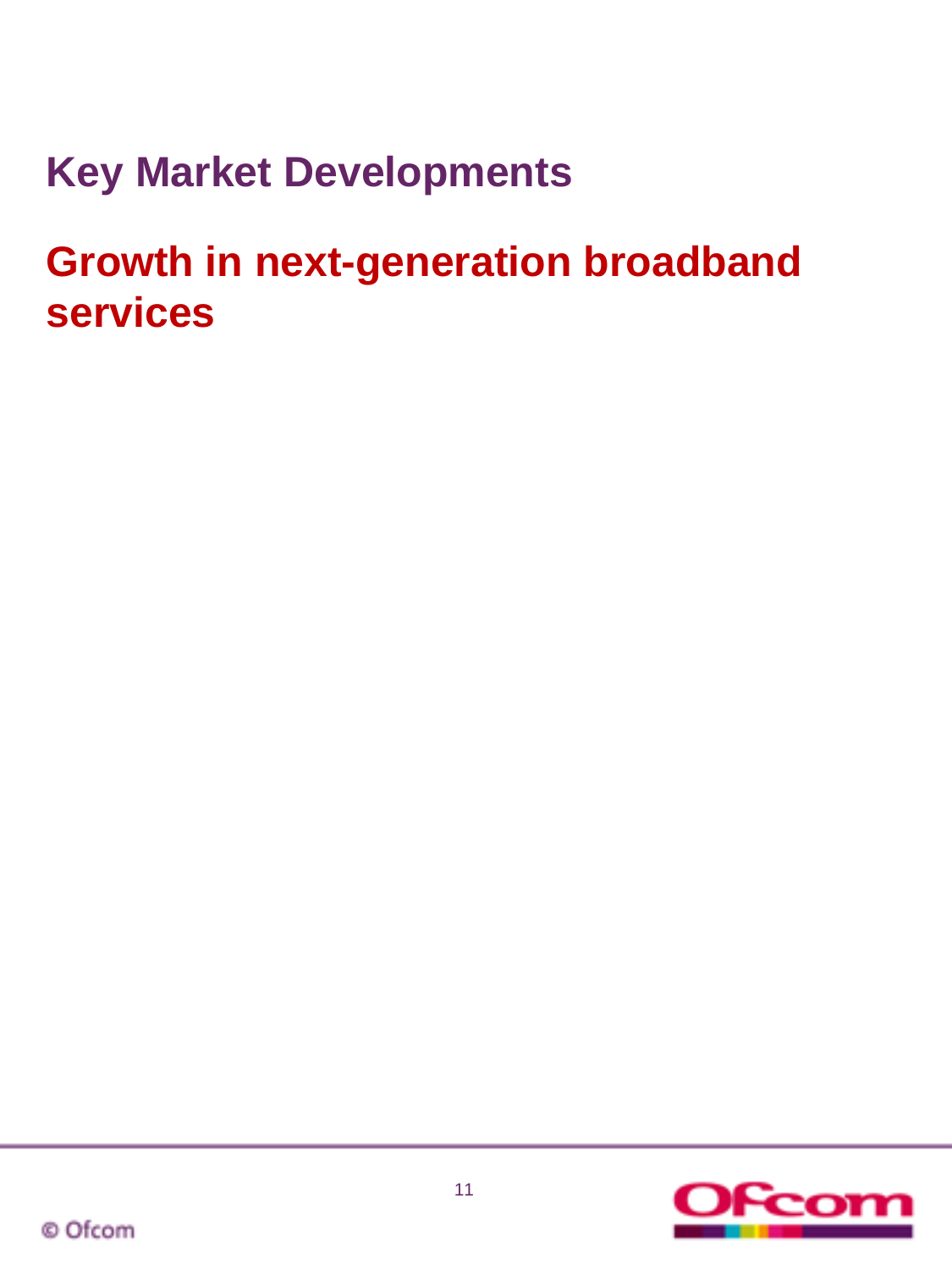### Broadband targets in selected countries **Figure 6.8**

| <b>Country</b>                       | <b>Target</b>                                                                                                                                                                                                                                                                                                                                                                                                    |
|--------------------------------------|------------------------------------------------------------------------------------------------------------------------------------------------------------------------------------------------------------------------------------------------------------------------------------------------------------------------------------------------------------------------------------------------------------------|
| <b>UK</b>                            | By 2015, to bring "superfast broadband" to all parts of the UK and to<br>create the "best broadband<br>network" in Europe. To provide everyone with at least 2Mbit/s and<br>superfast broadband to be available to 90% of people.                                                                                                                                                                                |
| <b>FRA</b>                           | By 2012, 100% of the population to have access to broadband.<br>By 2025 100% of home to have access to very high speed broadband.                                                                                                                                                                                                                                                                                |
| <b>GER</b>                           | By 2014, 75% of households will have download speeds of 50Mbit/s.                                                                                                                                                                                                                                                                                                                                                |
| <b>ITA</b>                           | By 2012, all households to have access to the Internet at between 2 and<br>20Mbit/s.                                                                                                                                                                                                                                                                                                                             |
| <b>USA</b>                           | By 2020, at least 100 million homes should have affordable access to<br>actual download speeds of at<br>least 100Mbit/sand actual upload speeds of at least 50Mbit/s. Every<br>household should have access to actual download speeds of 4Mbit/s and<br>actual upload speeds of 1Mbit/s.                                                                                                                         |
| <b>JPN</b>                           | By 2015, fibre optic 'highways' will be completed enabling every<br>household to access a superfast broadband service                                                                                                                                                                                                                                                                                            |
| <b>AUS</b>                           | By 2021, the National Broadband Network will cover 100% of premises -<br>93% of homes, schools and businesses at up to 100 Mbit/s over fibre,<br>with the remainder at up to 12Mbit/s over next generation wireless and<br>satellite.                                                                                                                                                                            |
| <b>ESP</b>                           | By 2011, minimum speed of 1Mbit/s broadband access available to 100%<br>of population.<br>By 2015, 100Mbit/s broadband available to 50% of population.                                                                                                                                                                                                                                                           |
| <b>IRE</b>                           | October 2010: in areas where there was no broadband a mobile service<br>(using HSPA), was required to be in place with a minimum download<br>speed of 1.2Mbit/s and a minimum upload speed of 200kbit/s.<br>Delivery of high speed broadband throughout Ireland is a key<br>commitment under the Government's NewERA programme and in June<br>2011 the government set up a Next Generational Broadband Taskforce |
| <b>European</b><br><b>Commission</b> | Digital Agenda sets targets of basic broadband coverage for all EU<br>citizens by 2013 and 30Mbit/s by 2020, with at least half European<br>households subscribing 100Mbit/s.                                                                                                                                                                                                                                    |

Source: Adapted from Table 21: 'Broadband targets' in OECD Working Party on Communication Infrastructures and Services Policy 'National Broadband Plans', Plans 15 June 2011, pp13-14, http://www.oecd.org/dataoecd/22/41/484591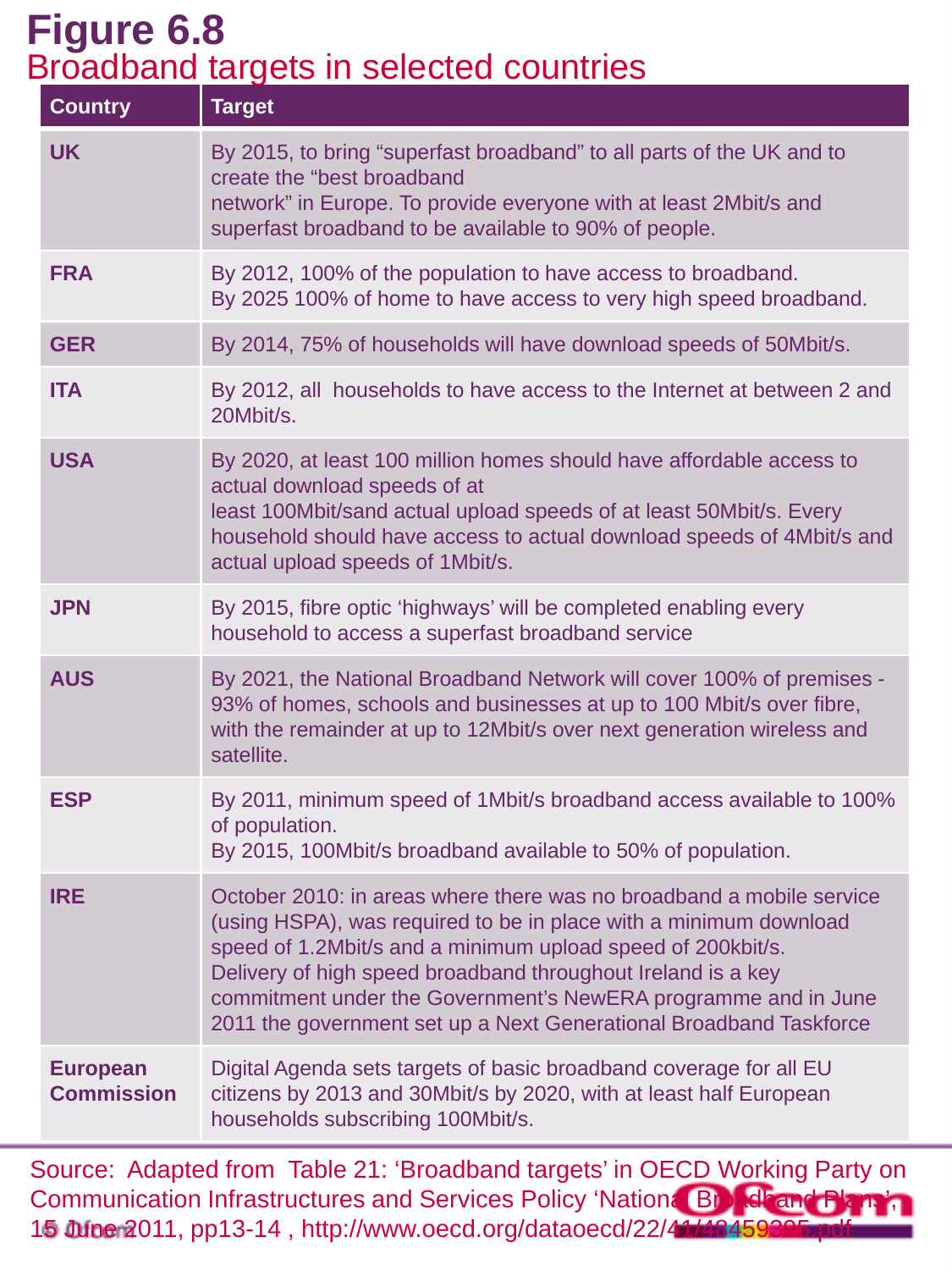### **Figure 6.9** NGA coverage and planned deployments, end 2010



Source: Ofcom, based on operator announcements and third-party data including Cullen International and IDATE

13 Notes: Includes announcements from the largest operators only; a timates have been used where there is lack of clarity on timelines; deployments are typically gradual and incremental – the year given marks the end of a planned deployment phase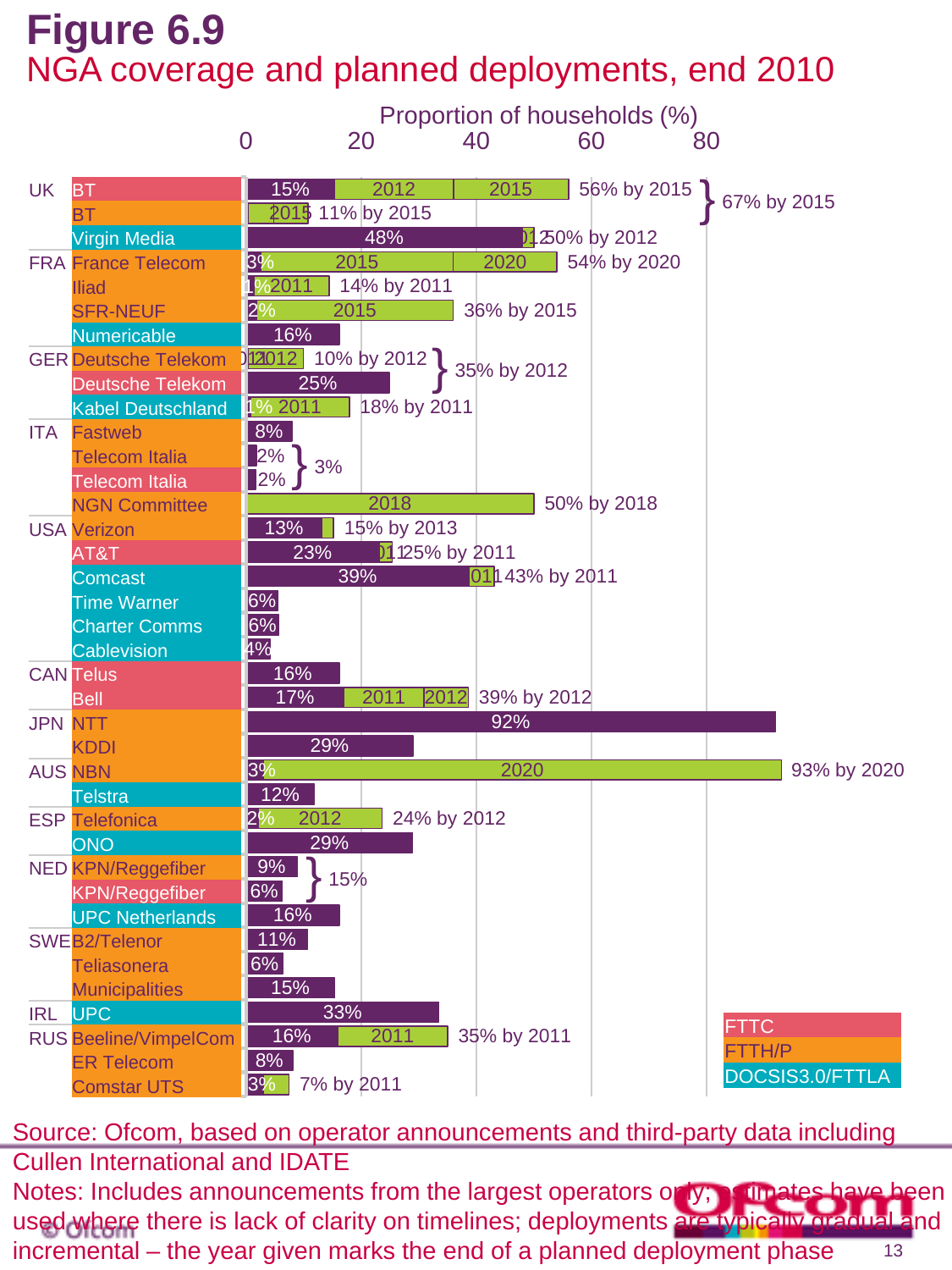### **Figure 6.10** Household take-up of superfast broadband, June 2011

Proportion of households (%)



Source: Ofcom, based on operator announcements and third-party data including Cullen International and IDATE

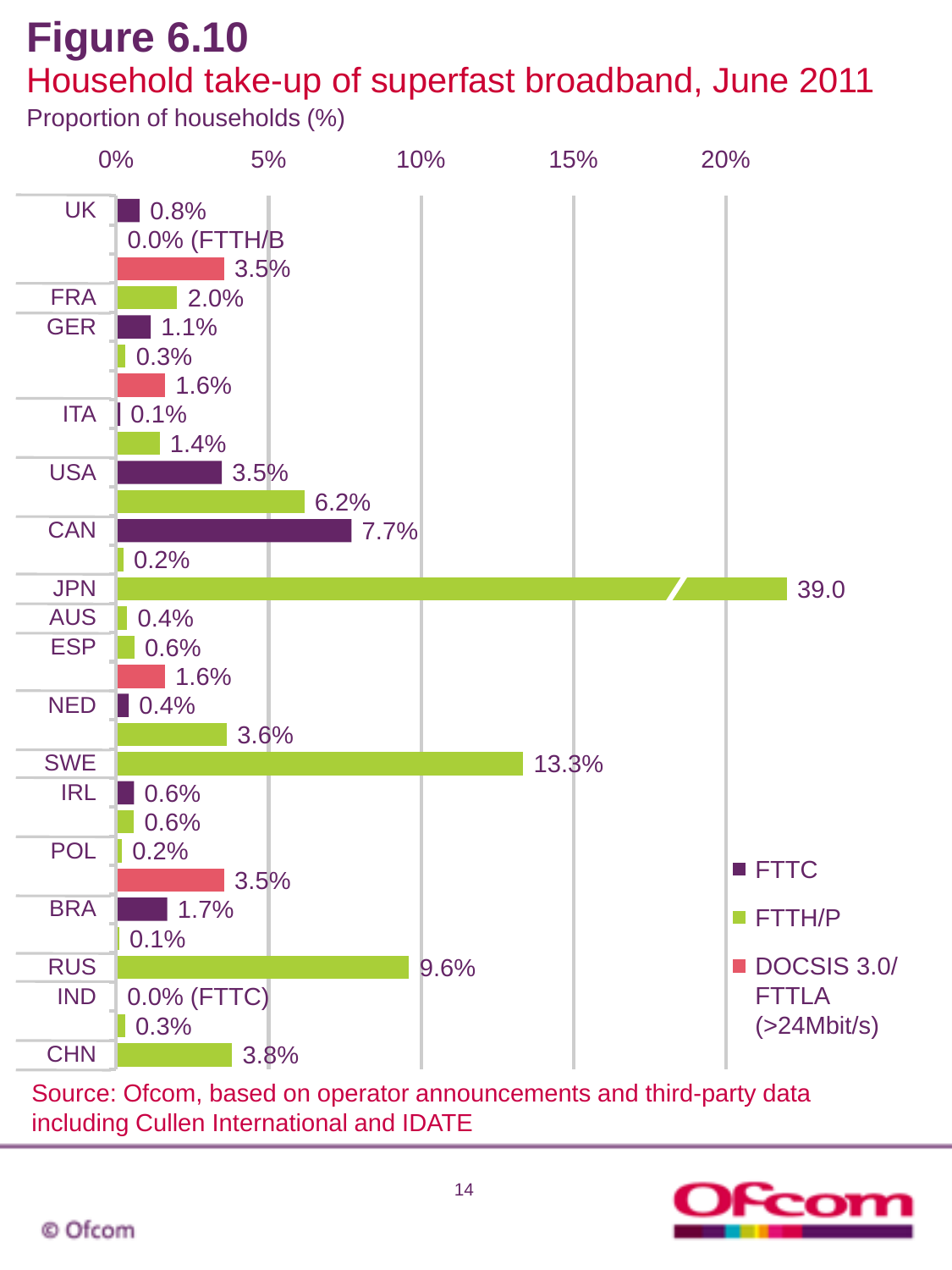**Key Market Developments**

**Network upgrades as mobile data use soars**

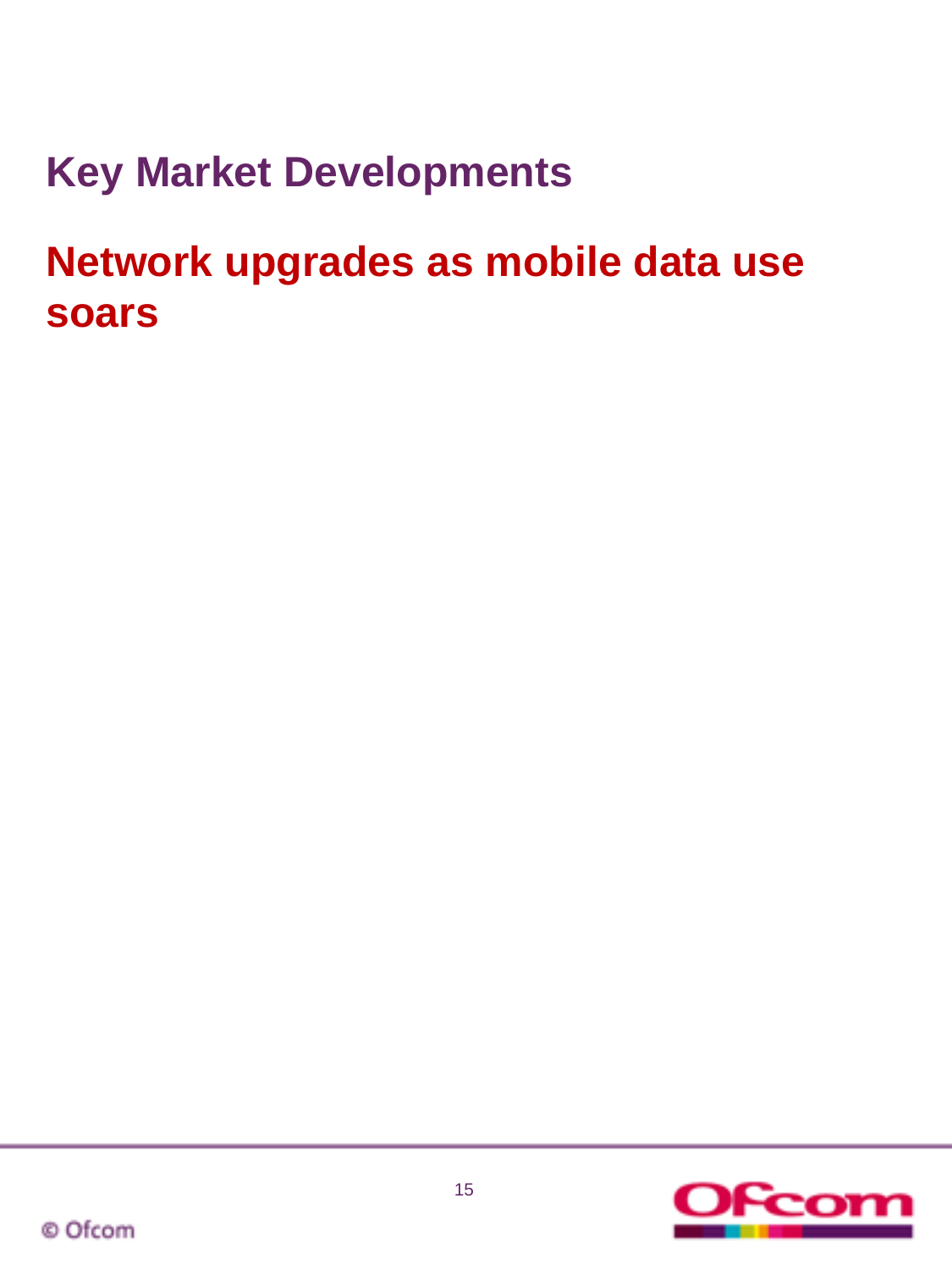

Source: Cisco Visual Networking Index Note: 2009 figures calculated from Cisco's published 2010 figures and prior annual growth rate



© Ofcom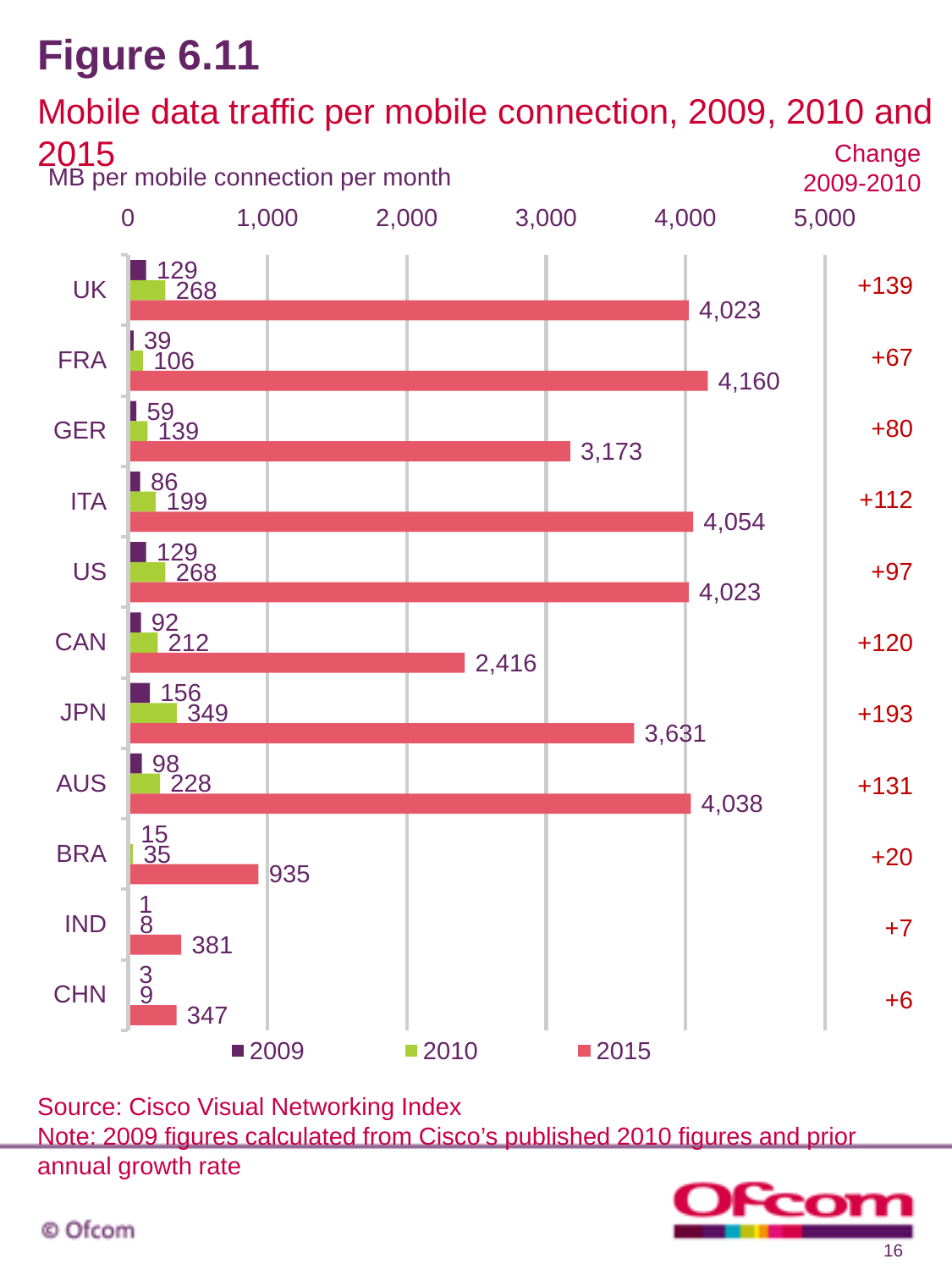### Theoretical download speeds of mobile data technologies



Source: Ofcom

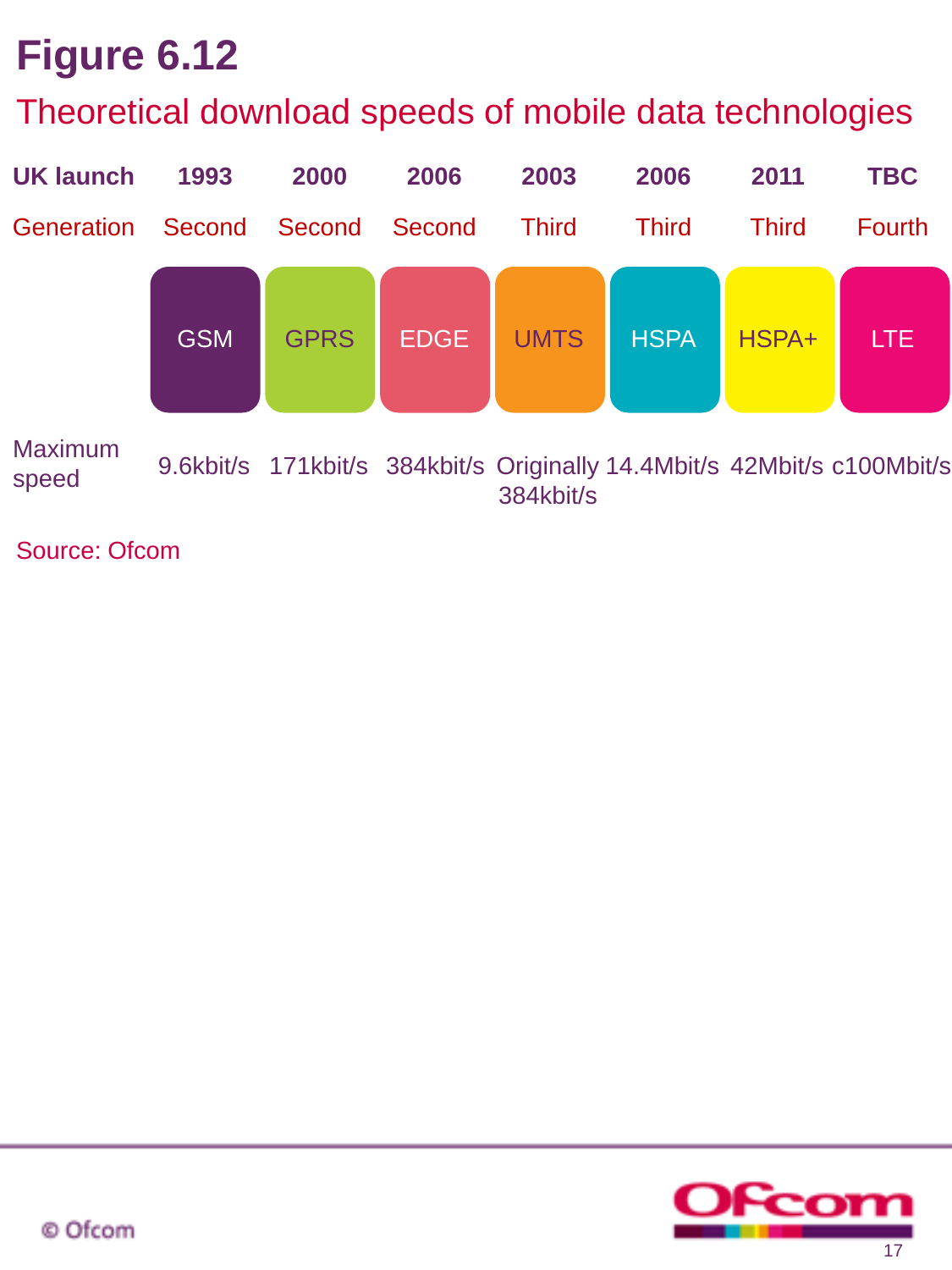## **Figure 6.13** Awards of UHF spectrum for likely LTE use

|               | <b>Relevant</b><br>spectrum<br>awards       | LTE.<br>launch | <b>Comments</b>                                                                                                                                                                       |
|---------------|---------------------------------------------|----------------|---------------------------------------------------------------------------------------------------------------------------------------------------------------------------------------|
| <b>UK</b>     | <b>No</b>                                   | <b>No</b>      | Currently consulting on combined spectrum award.<br>Proposed award is likely to be in the second half of 2012<br>with likely deployment of services starting 2013-2014.               |
| <b>FRA No</b> |                                             | <b>No</b>      | Award for both bands expected early 2012                                                                                                                                              |
|               | <b>GER</b> Yes - 800MHz<br>and 2.6GHz       | <b>Yes</b>     | Awarded May 2010. Commercial services launched late<br>2010.                                                                                                                          |
| <b>ITA</b>    | Yes - 800MHz<br>and 2.6GHz                  | <b>No</b>      | Spectrum availability expected at the turn of 2012/2013                                                                                                                               |
|               | USA Yes-700MHz,<br>1700MHz and<br>$2.1$ GHz | <b>Yes</b>     | LTE services launched in all three bands in 2010                                                                                                                                      |
| <b>CAN</b>    |                                             | <b>No</b>      | Launch expected 2012, with the auction of the 700MHz<br>band late 2012.                                                                                                               |
|               | JPN Yes-1500MHz Yes                         |                | Launched December 2010.                                                                                                                                                               |
| <b>AUS No</b> |                                             | <b>No</b>      | 700MHz and 2.6GHz auctions expected end 2012.                                                                                                                                         |
|               | <b>ESP</b> Yes - 800MHz<br>and 2.6GHz       | late 2011      | Expected 800MHz awarded July 2011.                                                                                                                                                    |
| <b>NED No</b> |                                             | <b>No</b>      | Awards in both bands expected early 2012.                                                                                                                                             |
|               | <b>SWE Yes - 800MHz</b><br>and 2.6GHz       | <b>Yes</b>     | World's first LTE deployment in 2009 after 2.6GHz award<br>in 2008. Five operators now using this band. 800MHz<br>awarded March 2011. Deployment of LTE Advanced<br>expected in 2013. |
| <b>IRL</b>    | <b>No</b>                                   | <b>No</b>      | Consultation launched on 800MHz band. Services<br>expected after digital switchover in 2012. No plans for<br>awarding 2.6GHz band.                                                    |
|               | <b>POL</b> $Yes - 2.6GHz$                   | <b>Yes</b>     | Part of the 2.6GHz band was awarded in 2009, which is<br>already being used for LTE. No timetable for 800MHz.                                                                         |
| <b>BRA No</b> |                                             | <b>No</b>      | 2.6GHz spectrum award expected 2012.                                                                                                                                                  |
|               | RUS Yes - 2.6GHz                            | <b>No</b>      | 2.6GHz band is being used for Wimax services.                                                                                                                                         |
| <b>IND</b>    | $Yes - 800MHz$<br>and 2.3GHz                | <b>No</b>      | 800MHz launch (2010) for UMTS only. 2.3GHz spectrum,<br>awarded 2010, may be used for LTE, with services as<br>early as the first half of 2012.                                       |
| <b>CHN</b>    |                                             | <b>Yes</b>     | LTE services launched in 2010. Widescale deployment<br>expected.                                                                                                                      |

Source: Ofcom

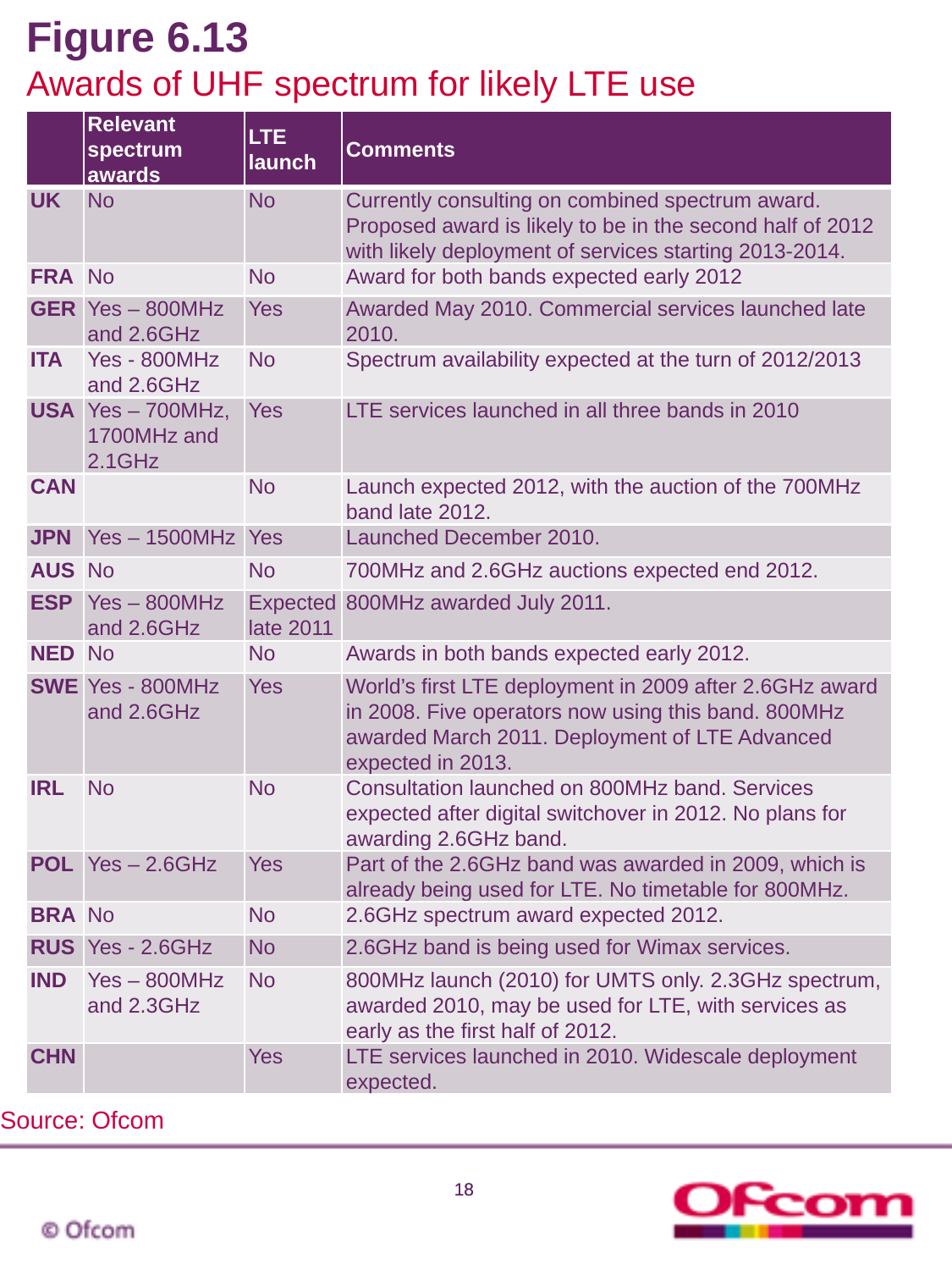Maximum theoretical download speeds available via mobile networks, by country: October 2011



Source: Ofcom, Global mobile Suppliers Association (GSA), Technology Update, 28 October 2011

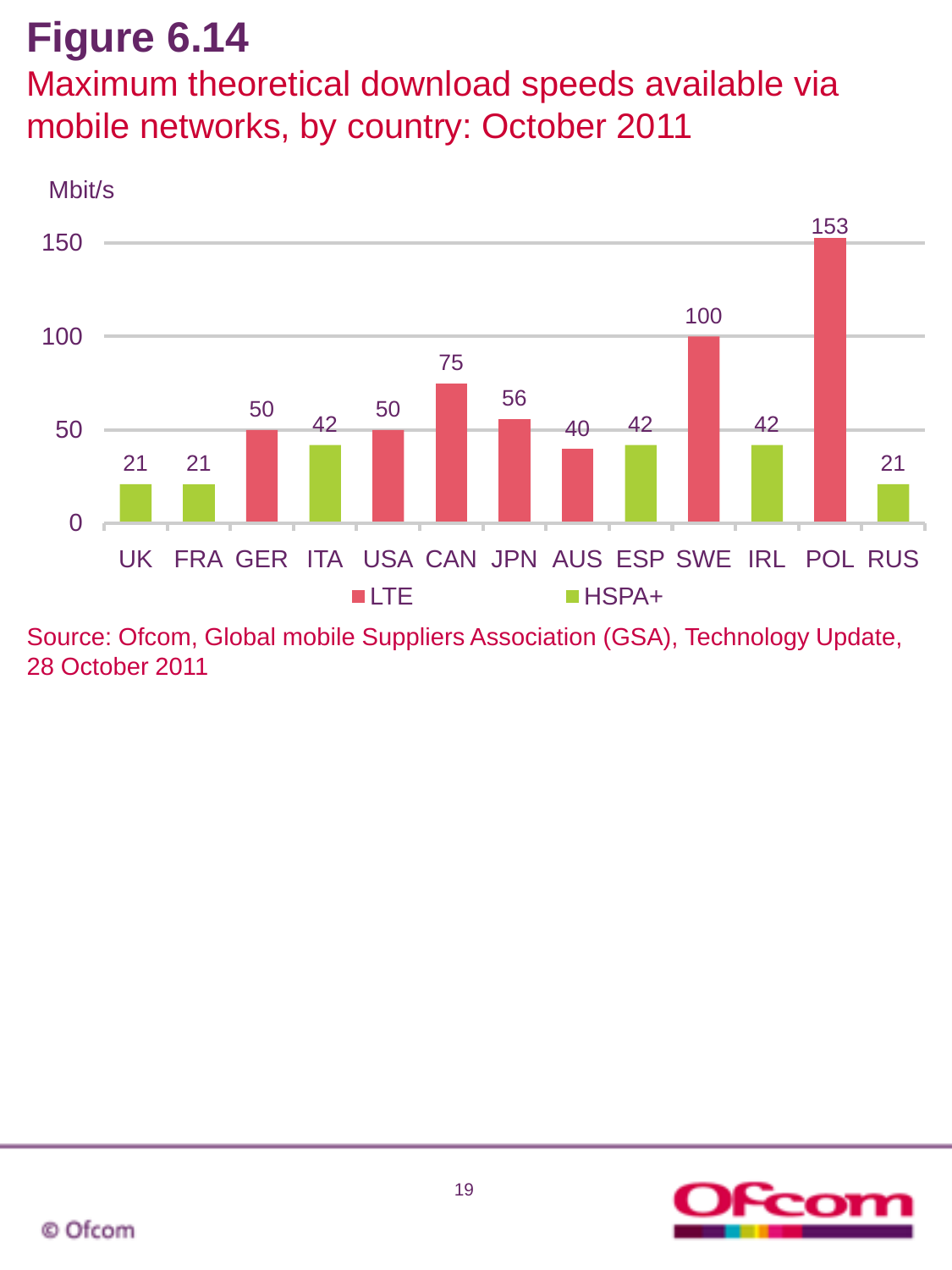# **ICMR 2011 telecoms industry charts**

November 2011



© Ofcom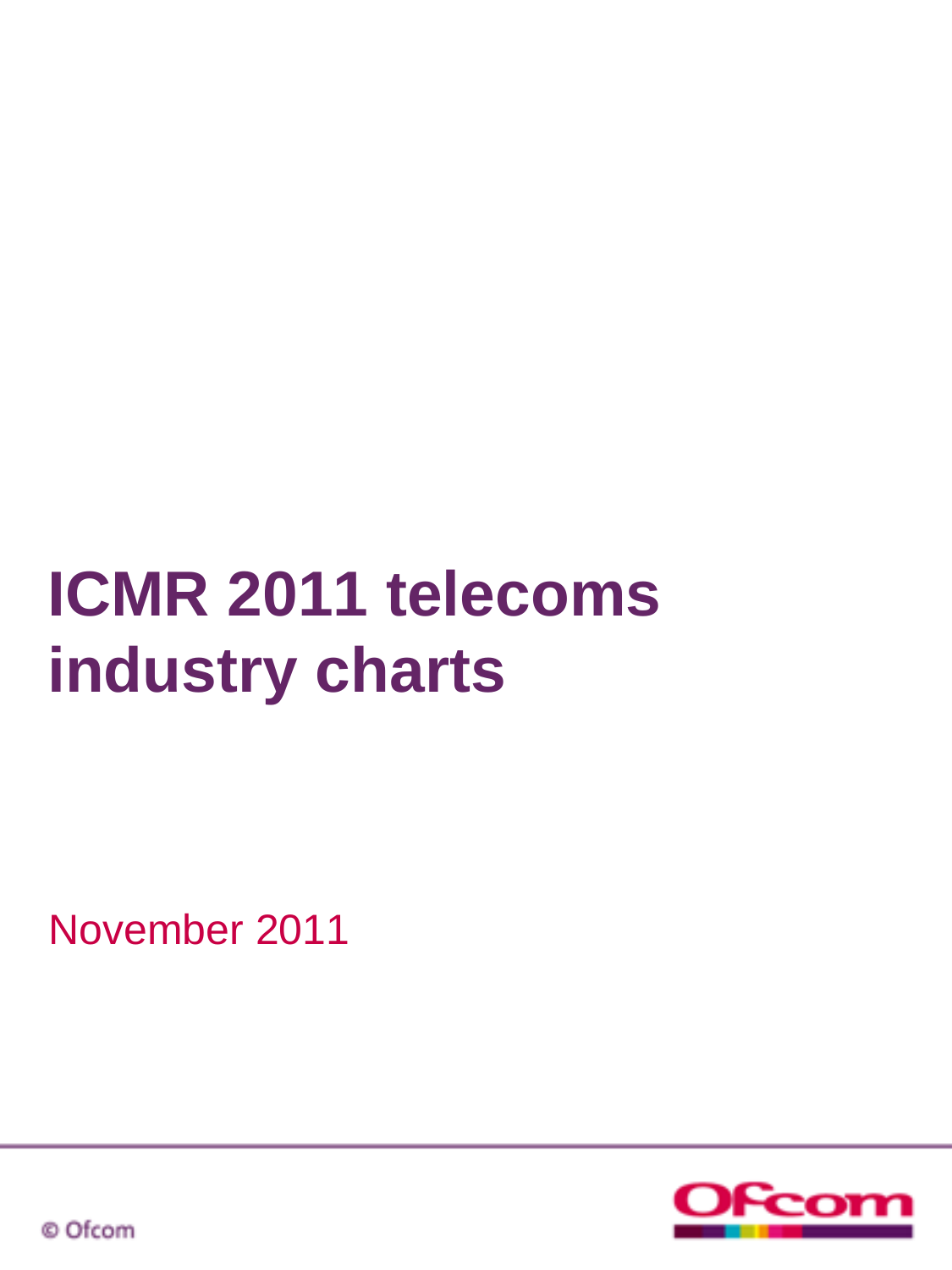## **The telecoms industry**

**Overview**

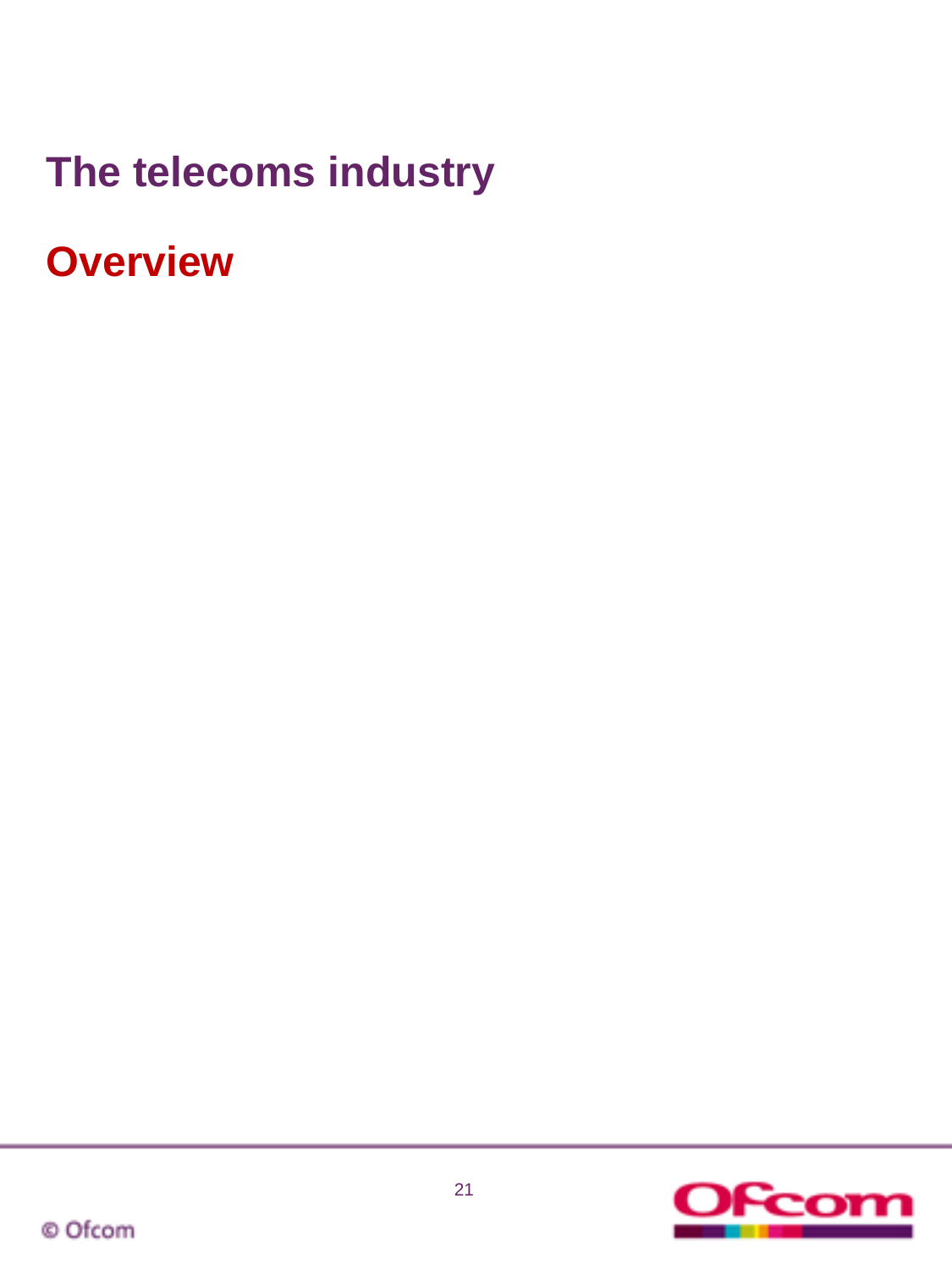Total comparator country retail telecoms revenue, by sector, 2005 to 2010



Source: IDATE / industry data / Ofcom

Note: Excludes revenue from narrowband internet and corporate data services and broadband revenues for BRA, RUS, IND and CHN; covers only the 17 countries in the analysis; figures have been restated to reflect more accurate data

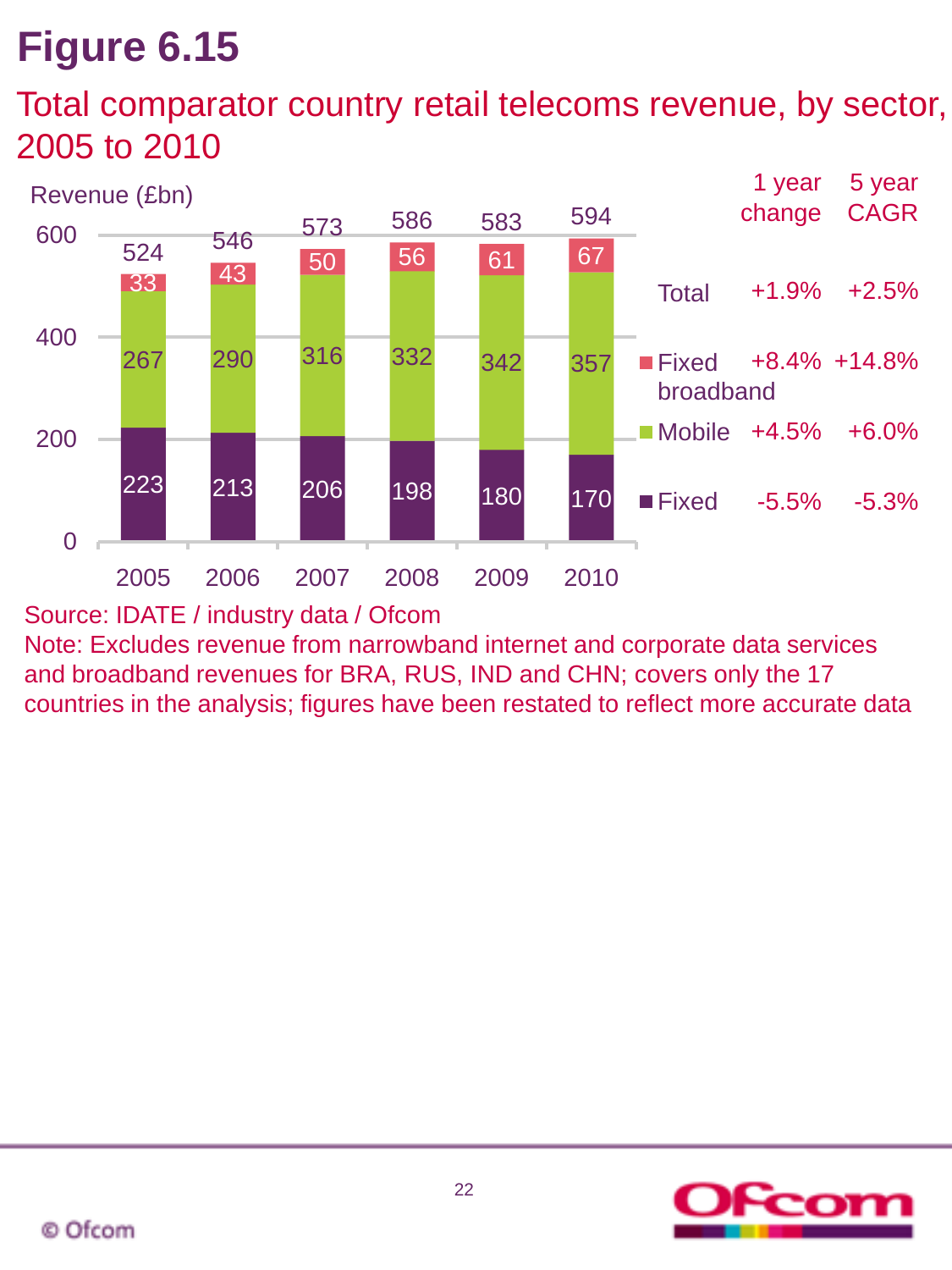### Total comparator country retail telecoms revenue, by country type, 2005 to 2010



#### Source: IDATE / industry data / Ofcom

Note: Excludes revenue from narrowband internet and corporate data services and broadband revenues for BRA, RUS, IND and CHN; covers only the 17 countries in the analysis; figures have been restated to reflect more accurate data

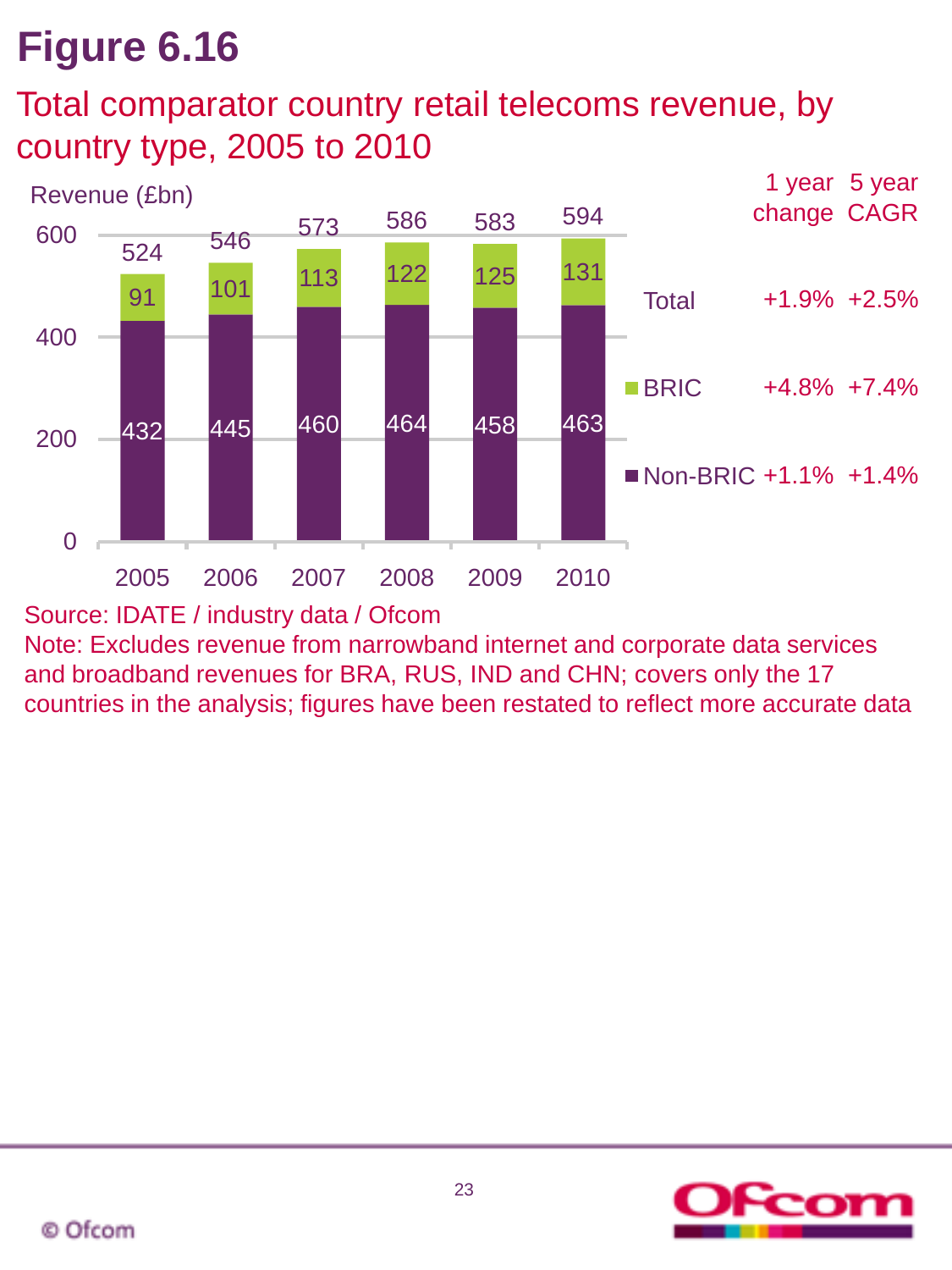Telecoms service retail revenue by nation and by sector, 2010 Annual



Source: IDATE / industry data / Ofcom Note: Total service revenue excludes revenue from narrowband internet and corporate data services and broadband revenues for BRA, RUS, IND and CHN

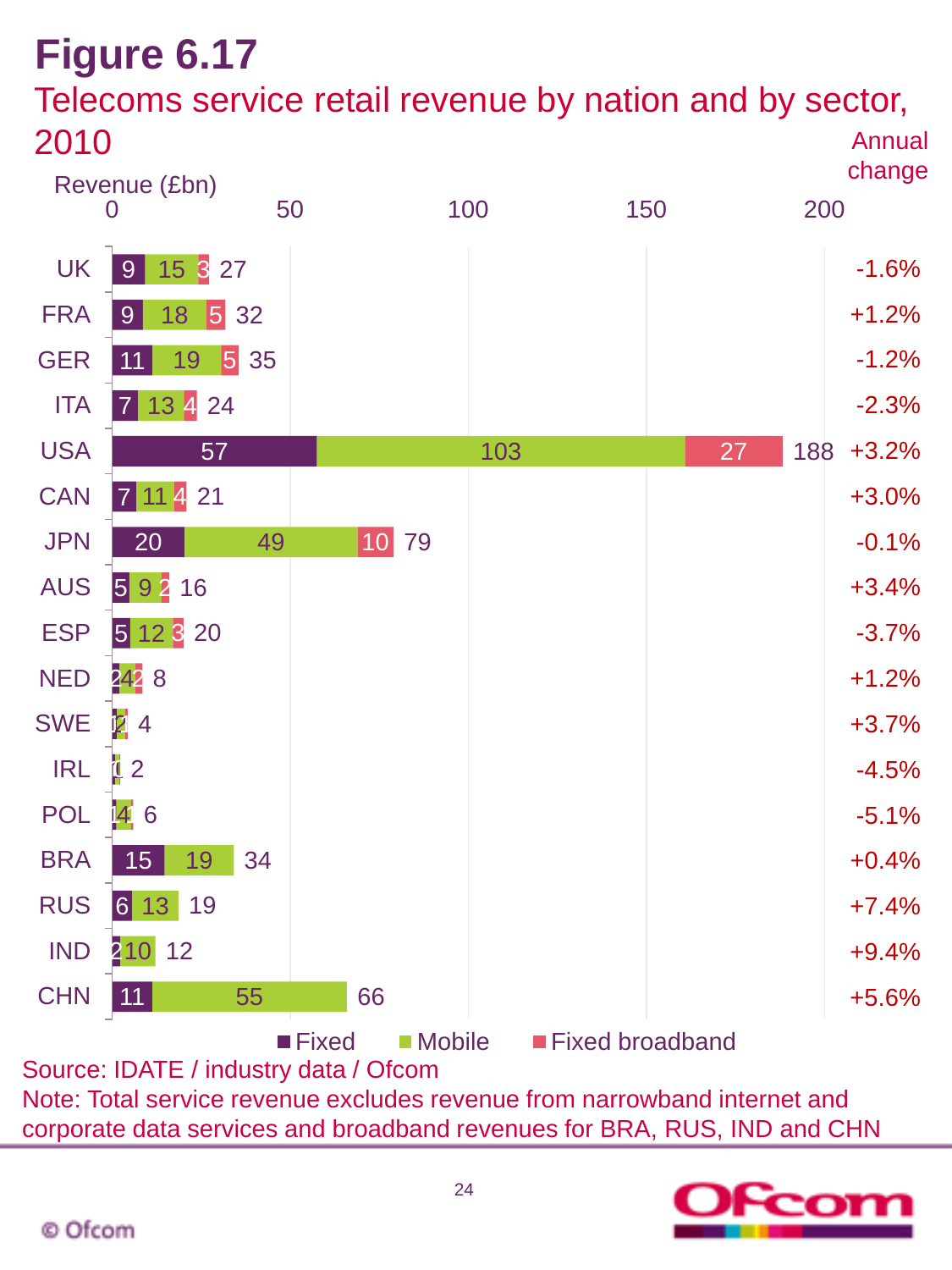Telecoms service retail revenues, by sector, 2005 and 2010

| Revenue (£bn)<br>5 year    |                                               |                                  |               |           |                              |               |  |  |
|----------------------------|-----------------------------------------------|----------------------------------|---------------|-----------|------------------------------|---------------|--|--|
|                            | O                                             | 50                               | 100           |           | 150                          | 200 CAGR      |  |  |
| 2005<br>UK<br>2010         | l 11 l<br>13.<br>2<br>9                       | 26<br>27                         |               |           |                              | $+1.2%$       |  |  |
| <b>FRA 2005</b><br>2010    | 12<br>2<br>$\overline{9}$<br>15               | 29<br>32                         |               |           |                              | $+2.2%$       |  |  |
| <b>GER 2005</b><br>2010    |                                               | 8<br>39<br>35<br> 5              |               |           |                              | $-2.0%$       |  |  |
| 2005<br><b>ITA</b><br>2010 | 24<br>Ι4                                      | 25                               |               |           |                              | $-0.8%$       |  |  |
| <b>USA 2005</b><br>2010    | 57                                            | 74                               |               | 73<br>103 | 160<br>13 <sup>1</sup><br>27 | $188 + 3.3\%$ |  |  |
| <b>CAN 2005</b><br>2010    | 16<br>862<br>21<br>4                          |                                  |               |           |                              | $+4.9%$       |  |  |
| 2005<br><b>JPN</b><br>2010 | 28<br>20                                      | 52<br>49                         | 6 86<br>10 79 |           |                              | $-1.7%$       |  |  |
| <b>AUS 2005</b><br>2010    | 661<br>12<br>16<br>$\vert 5 \vert$<br>-9<br>2 |                                  |               |           |                              | $+5.2%$       |  |  |
| <b>ESP 2005</b><br>2010    | 19<br>512320                                  |                                  |               |           |                              | $+1.3%$       |  |  |
| <b>NED 2005</b><br>2010    | $34$ 8<br>242 8                               |                                  |               |           |                              | $+0.4%$       |  |  |
| <b>SWE 2005</b><br>2010    | 室 4<br>$\mathbb{Z}$ 4                         |                                  |               |           |                              | $+1.5%$       |  |  |
| <b>IRL</b><br>2005<br>2010 | $\overline{2}$<br>Ĩ.<br>12                    |                                  |               |           |                              | $-1.2%$       |  |  |
| <b>POL 2005</b><br>2010    | 20 6<br>14 6                                  |                                  |               |           |                              | $+1.1%$       |  |  |
| <b>BRA 2005</b><br>2010    | 15<br>19                                      | <b>25</b><br>34                  |               |           |                              | $+6.6%$       |  |  |
| <b>RUS 2005</b><br>2010    | 4509<br>6 13 19                               |                                  |               |           |                              | $+16.1%$      |  |  |
| 2005<br><b>IND</b><br>2010 | 41 7<br>210012                                |                                  |               |           |                              | $+10.6%$      |  |  |
| <b>CHN 2005</b>            | 20<br>2010<br>$\blacksquare$ 11               | 30<br>51<br>55<br>$\overline{0}$ | 66            |           |                              | $+5.4%$       |  |  |

Source: IDATE / industry data / Ofcom

Note: Total service revenue excludes revenue from narrowband internet and corporate data services and broadband revenues for BRA, RUS, IND and CHN

■ Fixed Mobile Fixed broadband

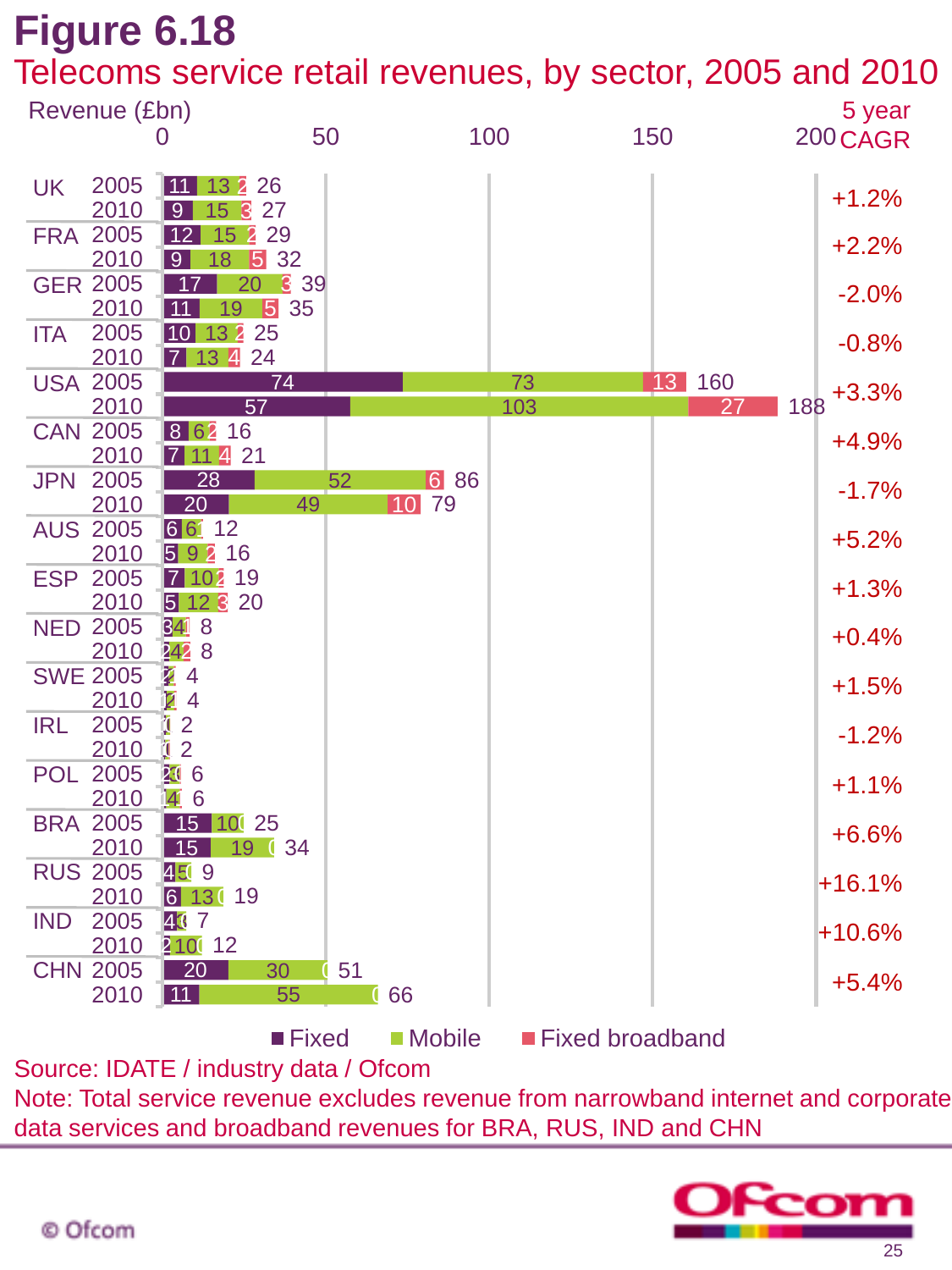#### **Figure 6.19** Data revenue as a proportion of total telecoms revenues, 2005 and 2010 5 year

Percentage of revenue



Source: IDATE / industry data / Ofcom Note: Analysis excludes the BRIC countries

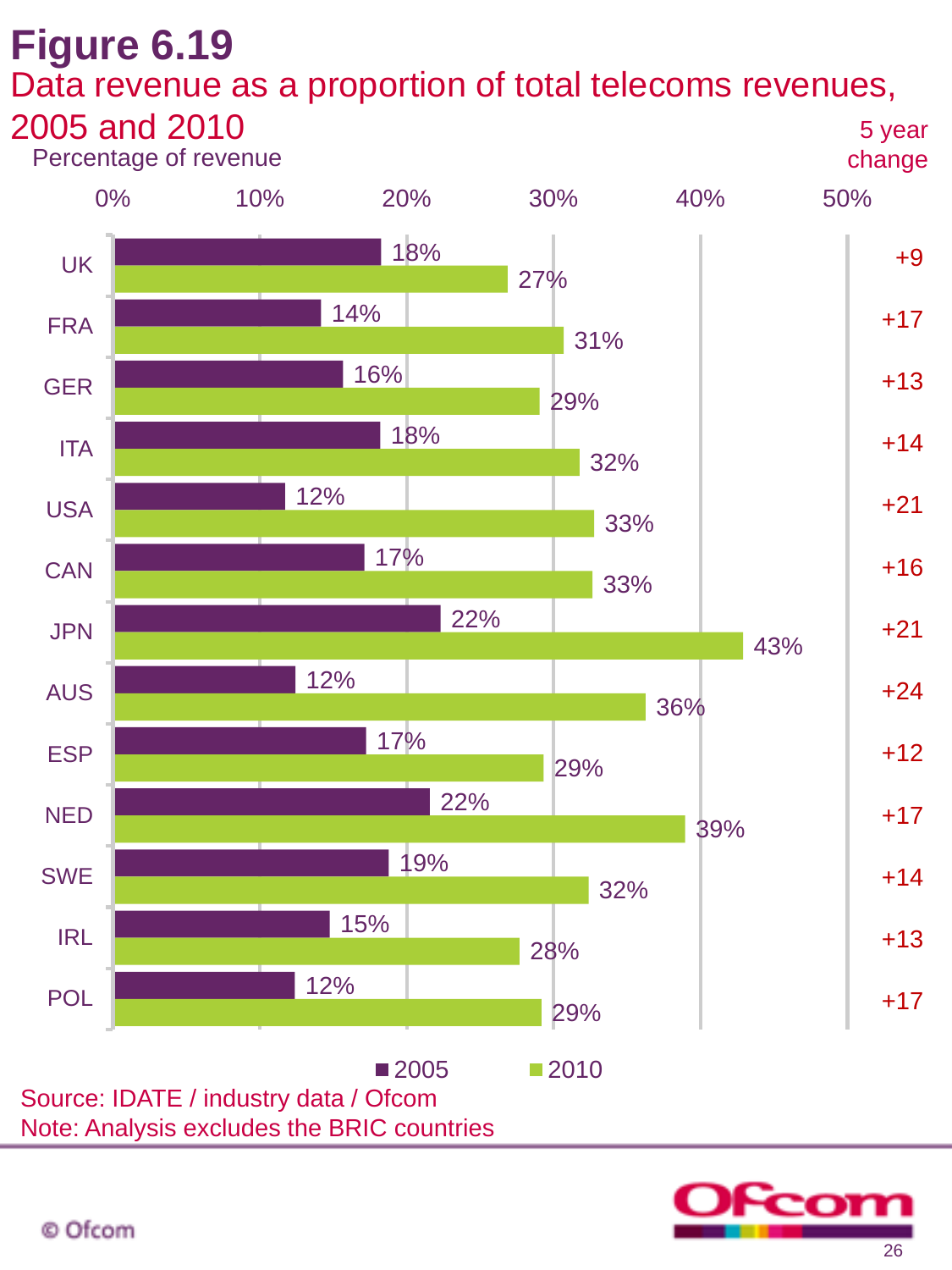### Fixed broadband and mobile data revenues, 2005 to 2010



Source: IDATE / industry data / Ofcom Note: Analysis excludes the BRIC countries

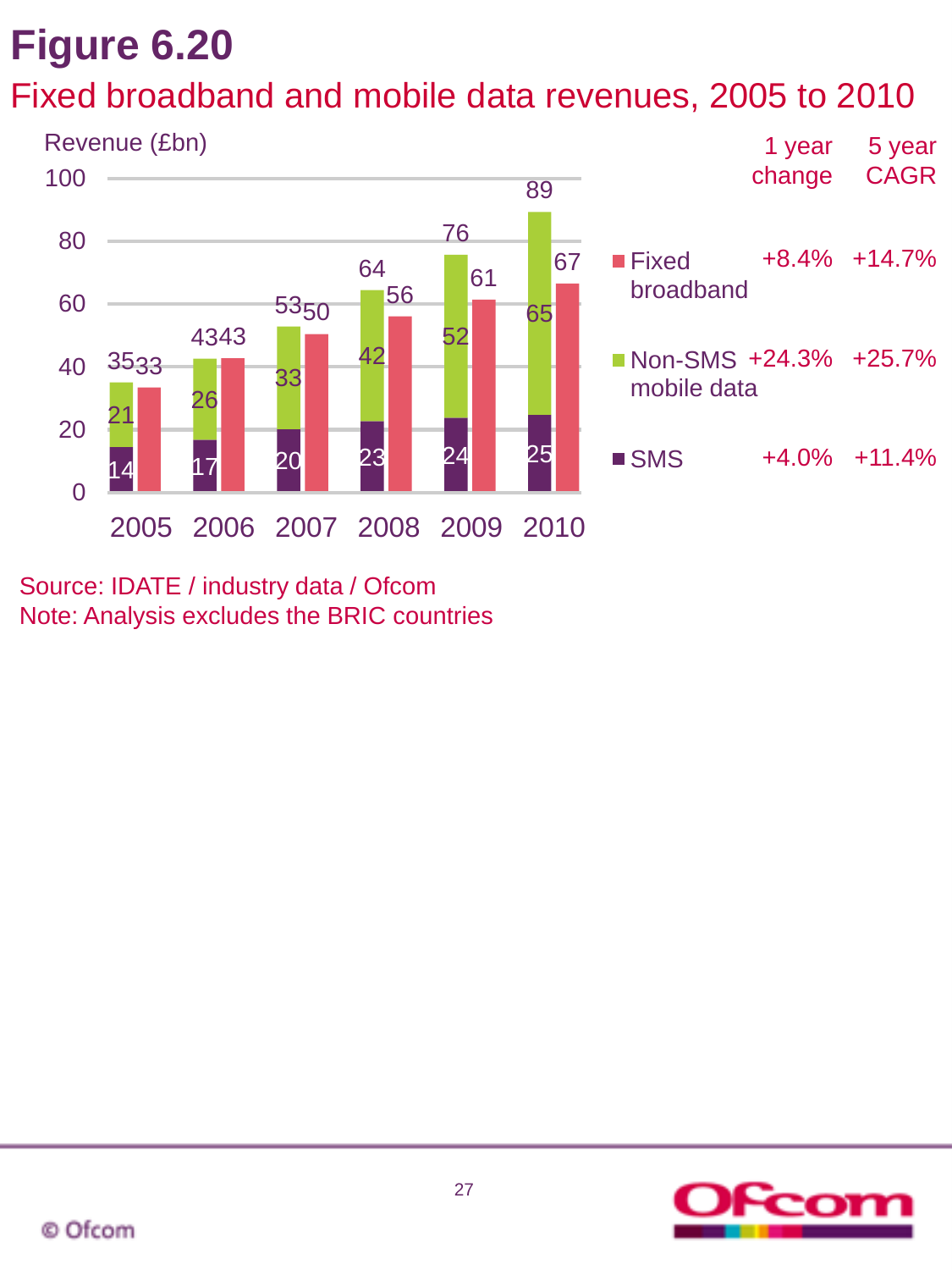#### **Figure 6.21** Mobile as a proportion of total telecoms revenues, 2005 and 2010 5 year percentage



Source: IDATE / industry data / Ofcom Note: Analysis excludes the BRIC countries

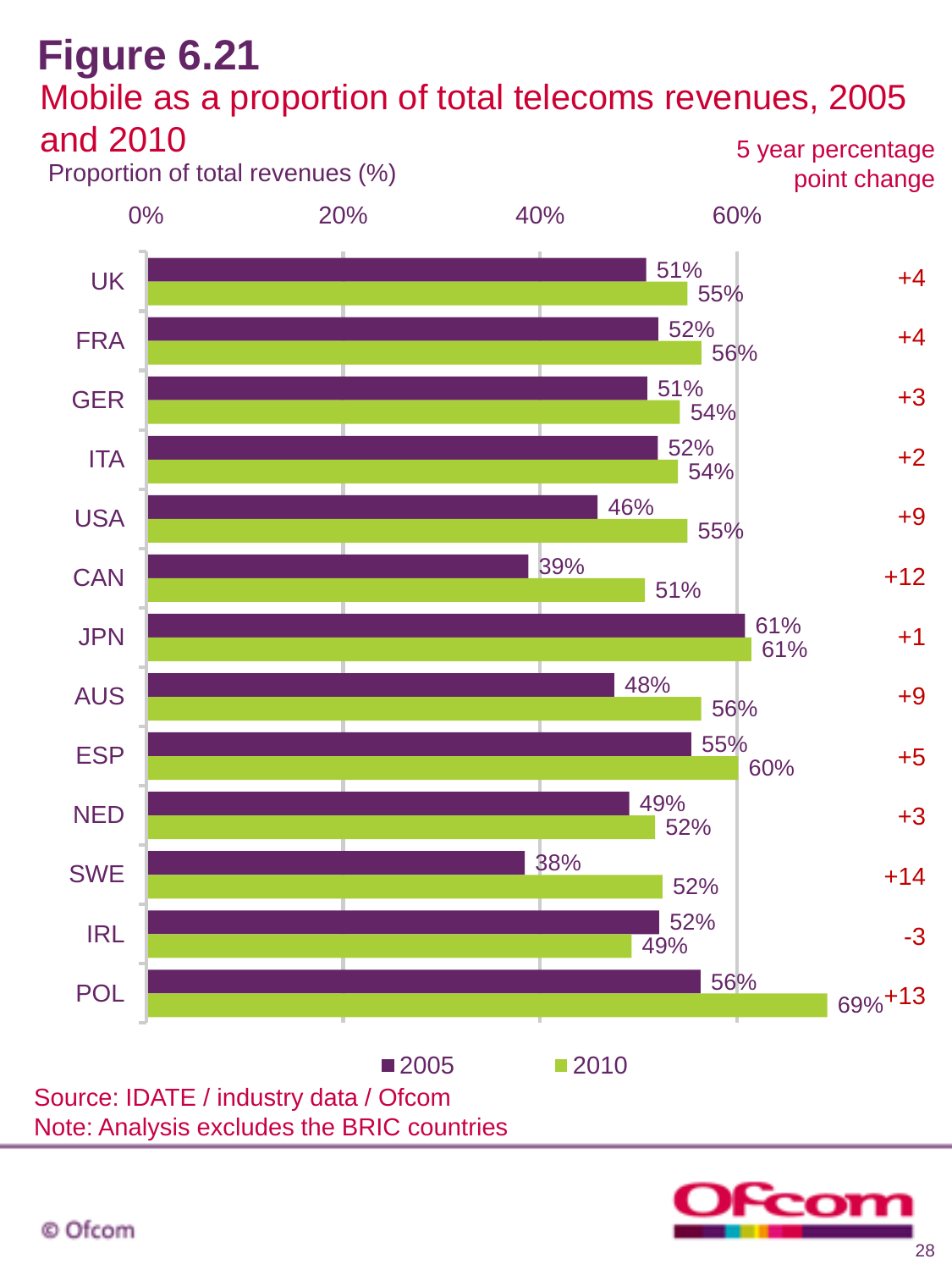

Source: IDATE / industry data / Ofcom Note: Calculation excludes mobile broadband connections

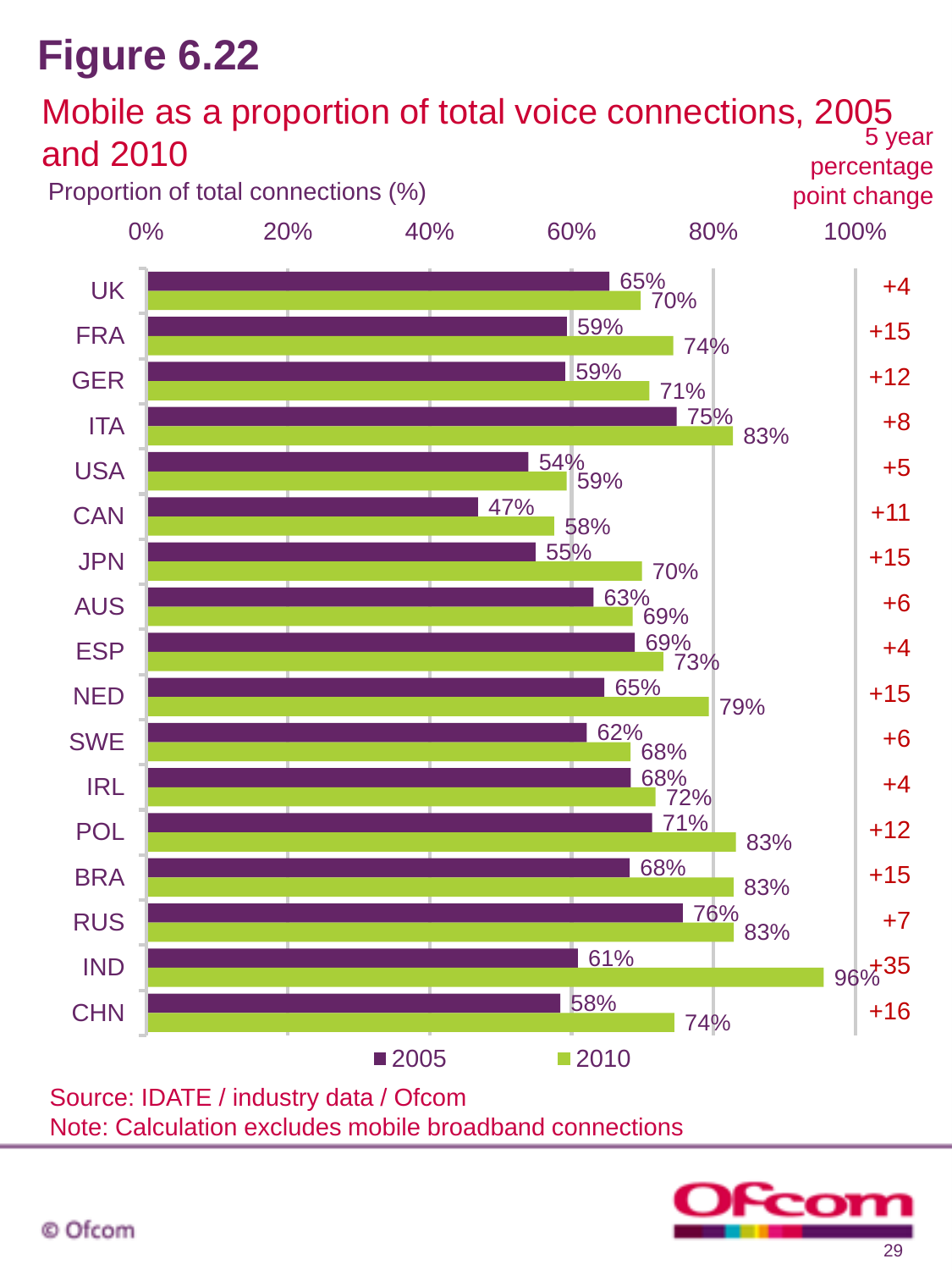## **Fixed voice services**

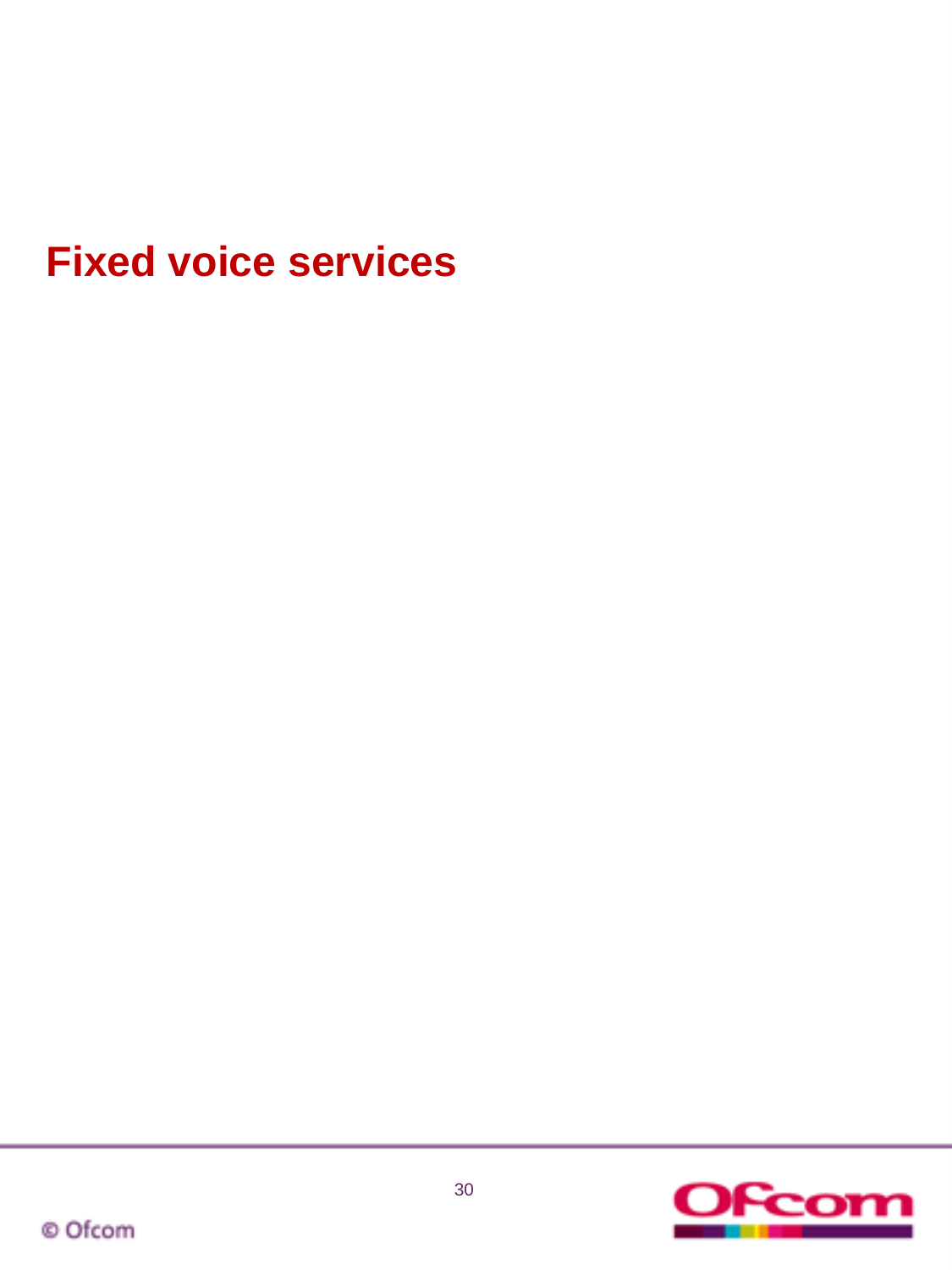### Fixed-line voice retail revenues, 2005 to 2010



#### Source: IDATE / industry data / Ofcom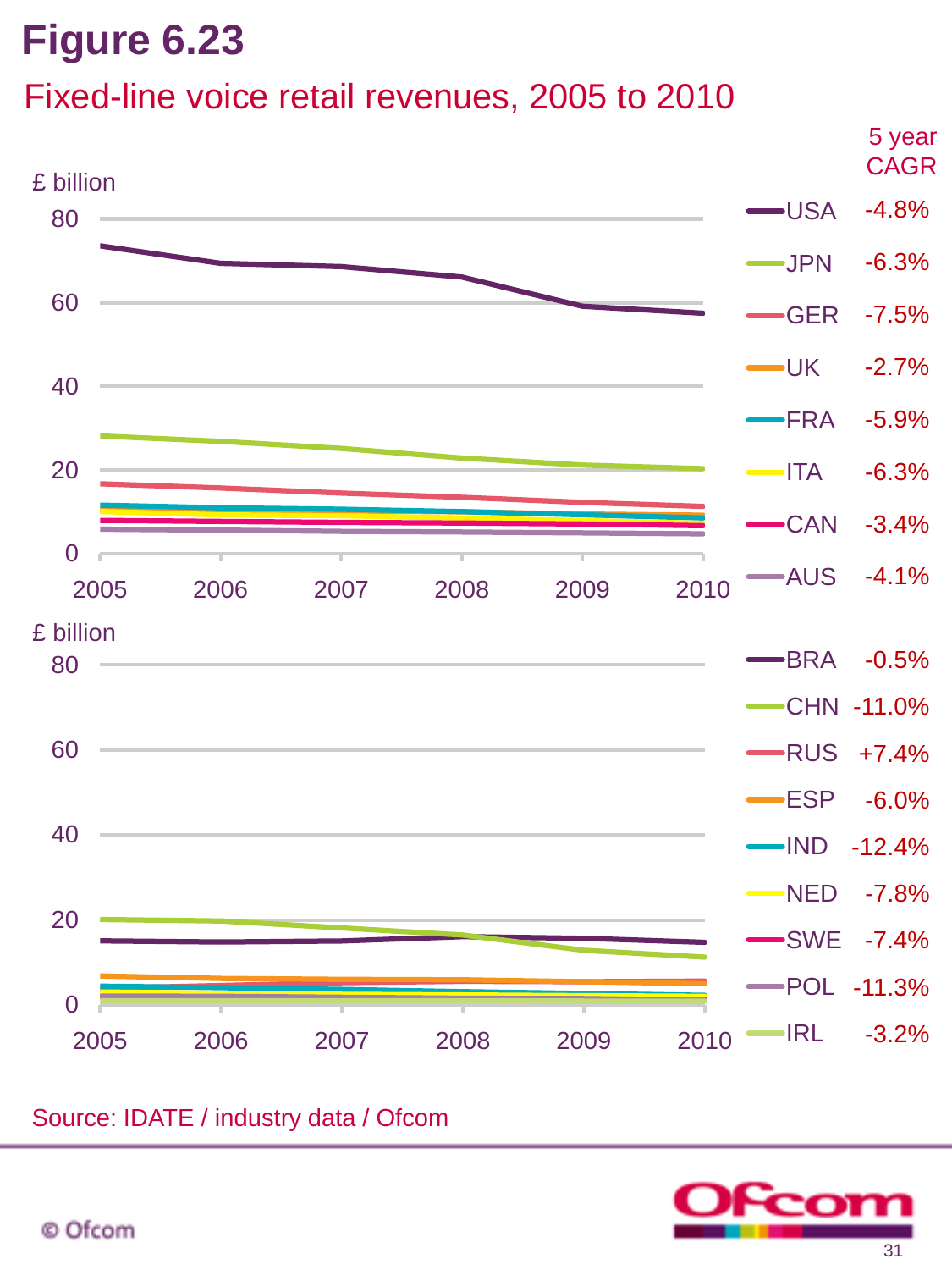Average monthly revenue per fixed line, 2005 and 2010



Source: IDATE / industry data / Ofcom

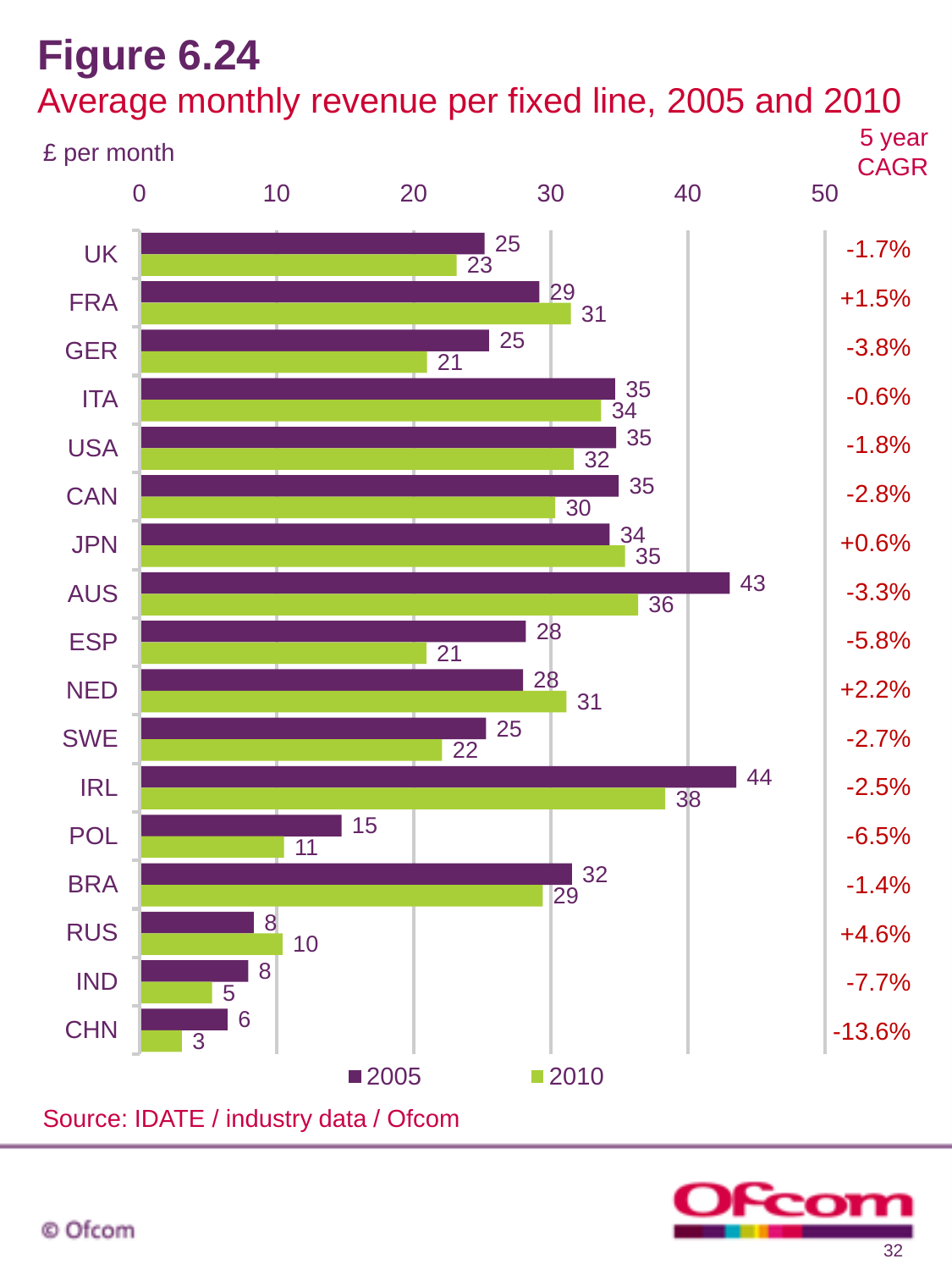

incoming mobile calls



© Ofcom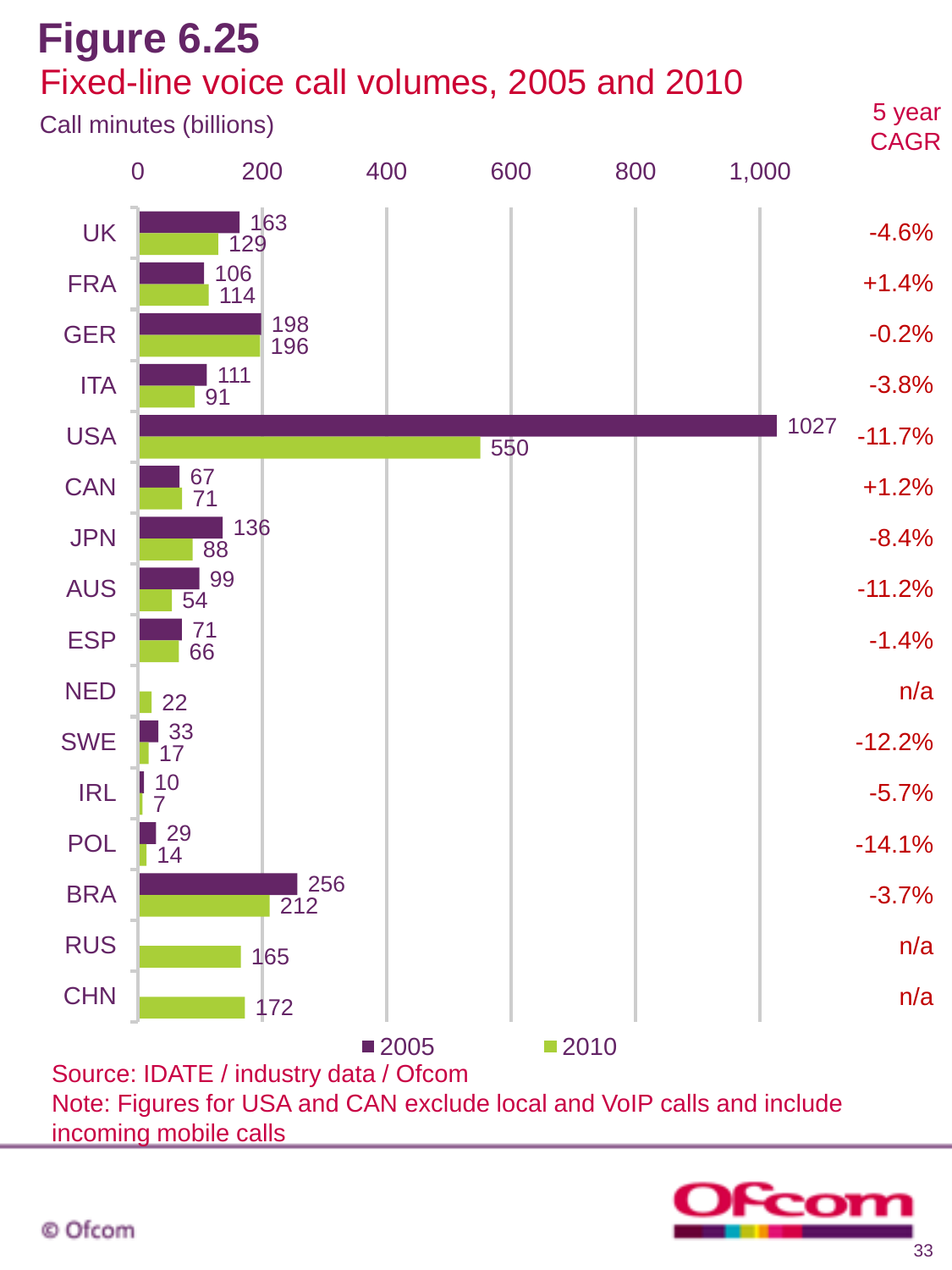



Note: Figures for USA and CAN exclude local and VoIP calls and include incoming mobile calls

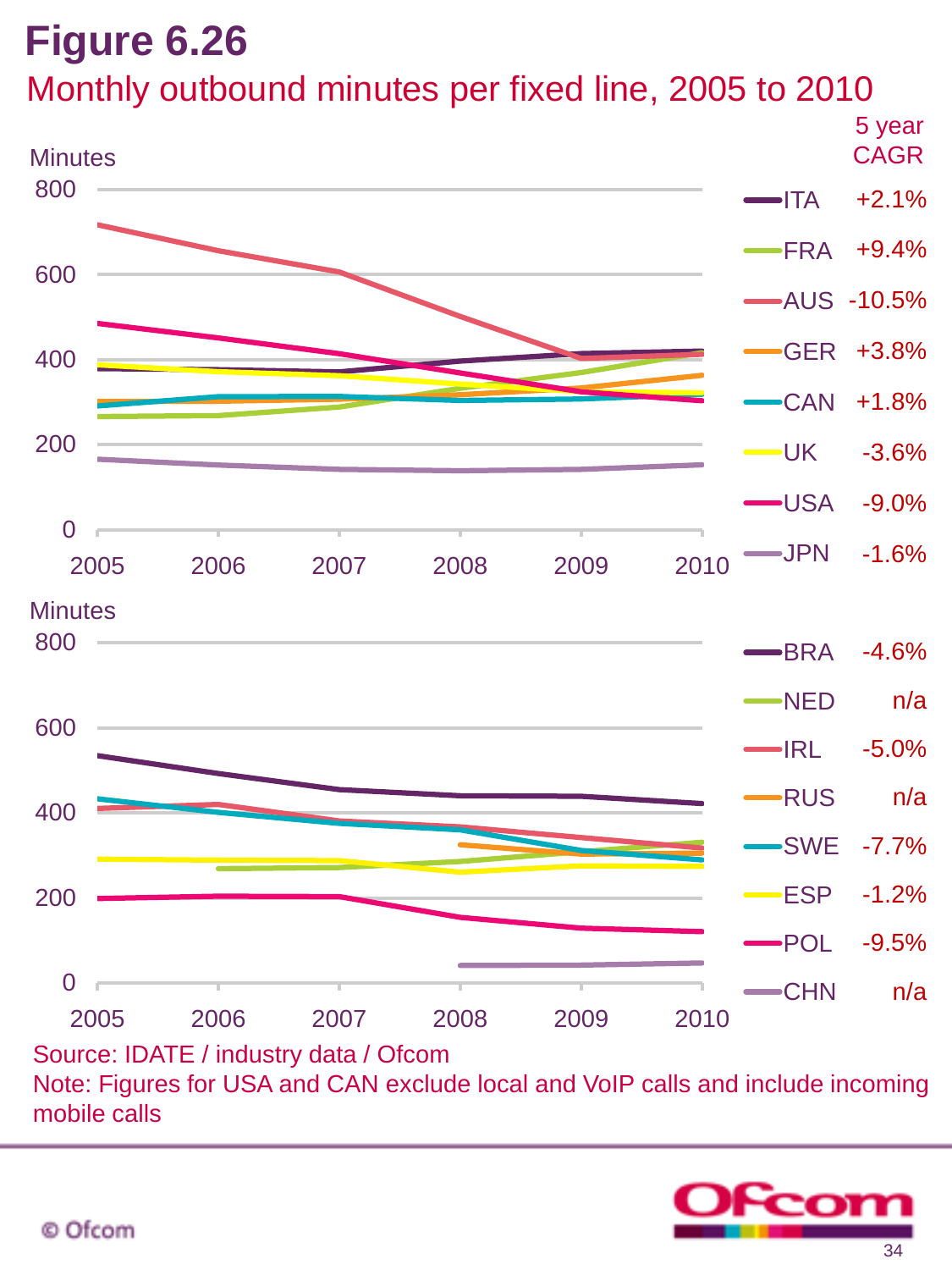### **Figure 6.27** Incumbent operator's share of fixed voice call volumes, 2005 and 2010



Source: IDATE / industry data / Ofcom

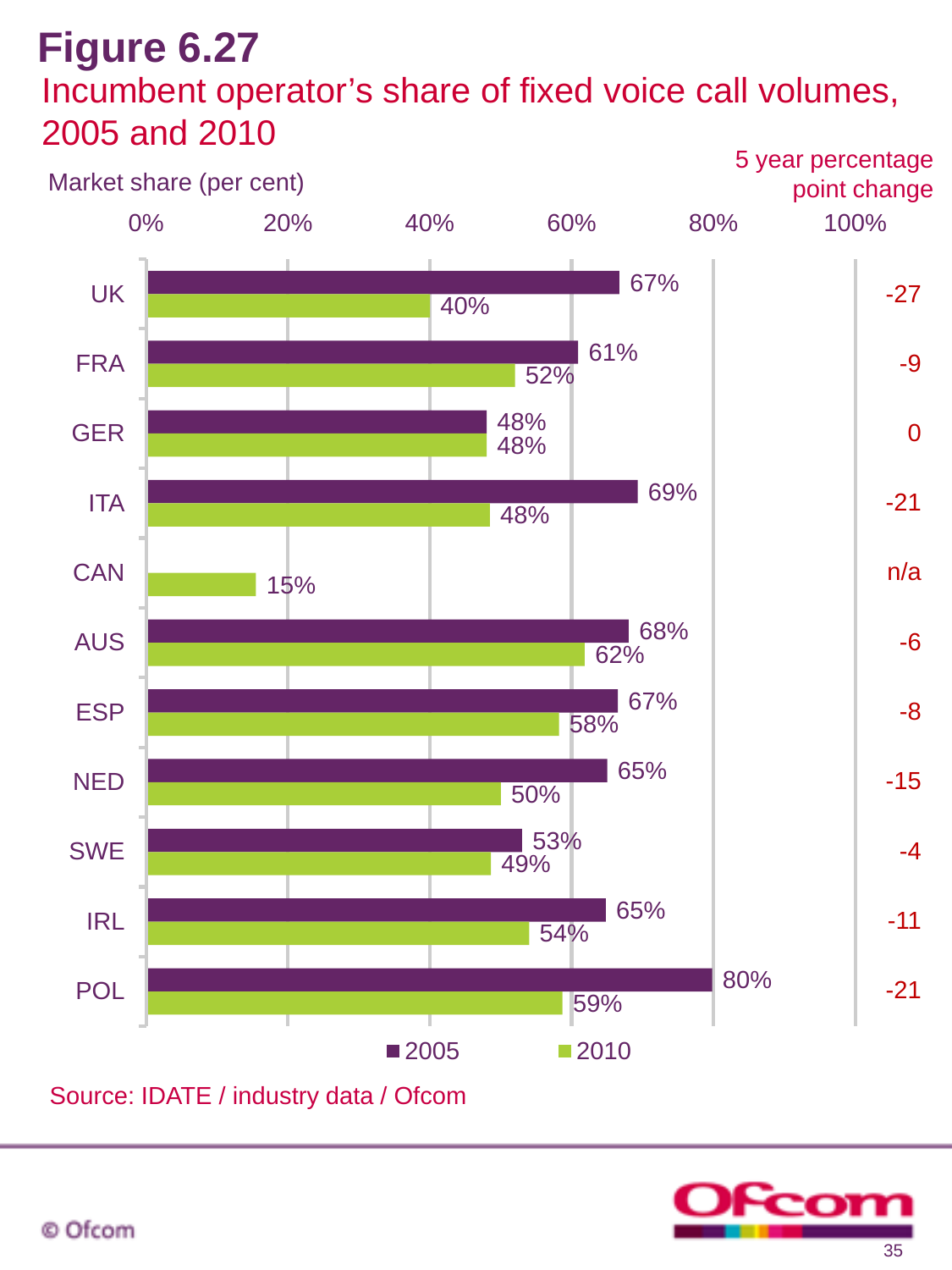#### Fixed exchange lines, 2005 and 2010

#### Lines (millions)



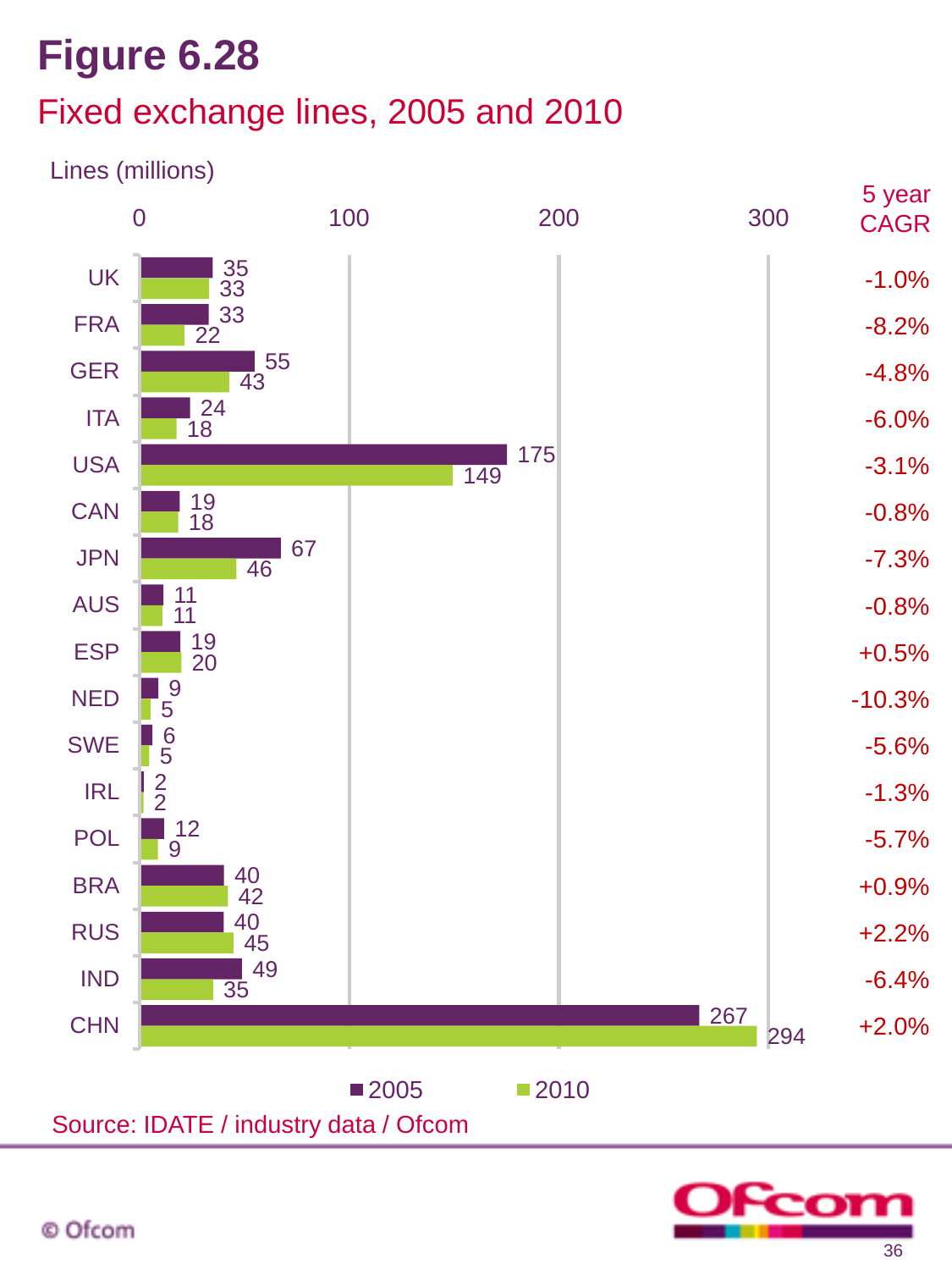## **Mobile voice and data services**

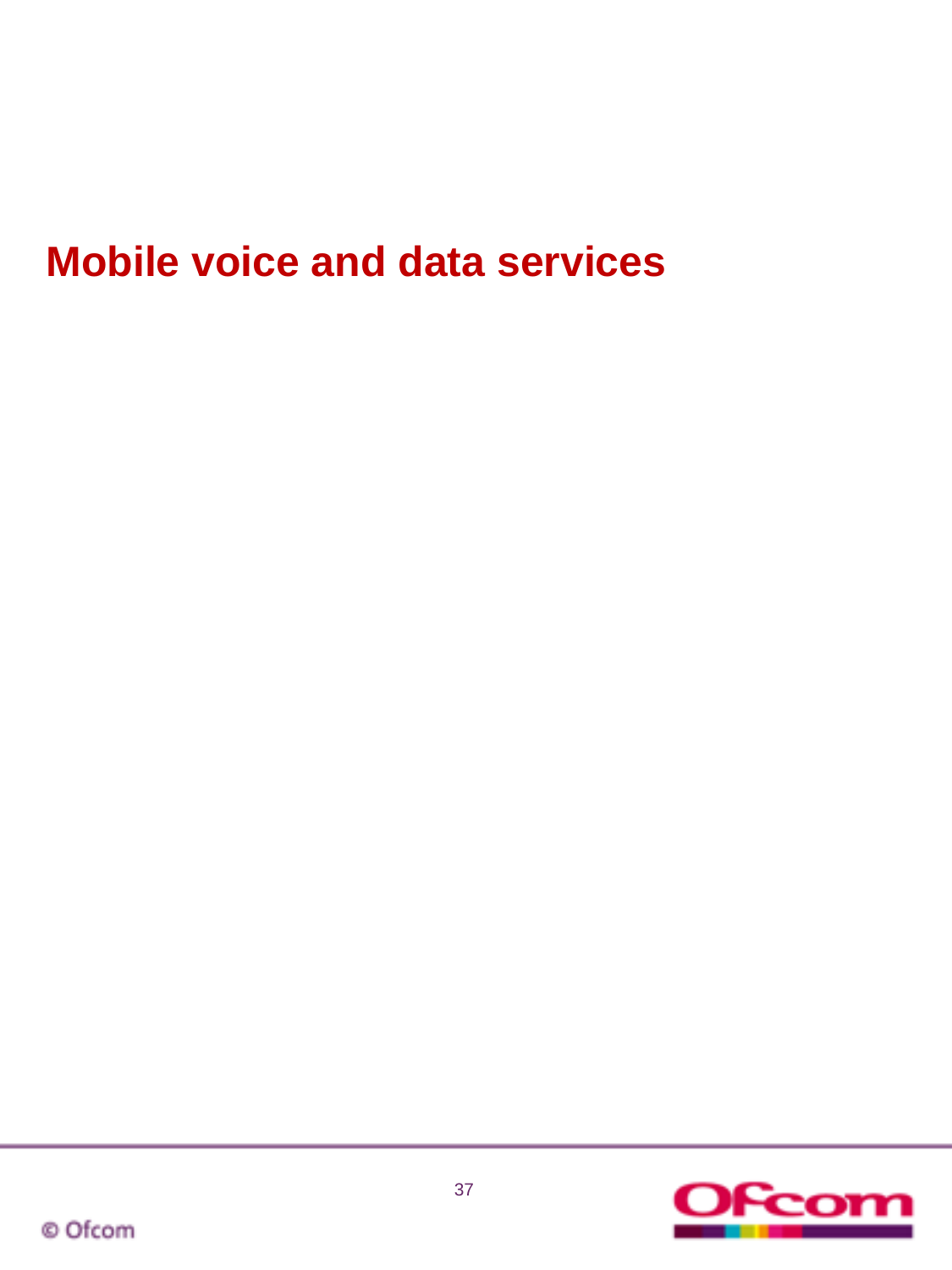#### Mobile retail revenues, 2005 and 2010

Revenue (£bn)



Source: IDATE / industry data / Ofcom Note: USA and CAN include revenues from incoming calls

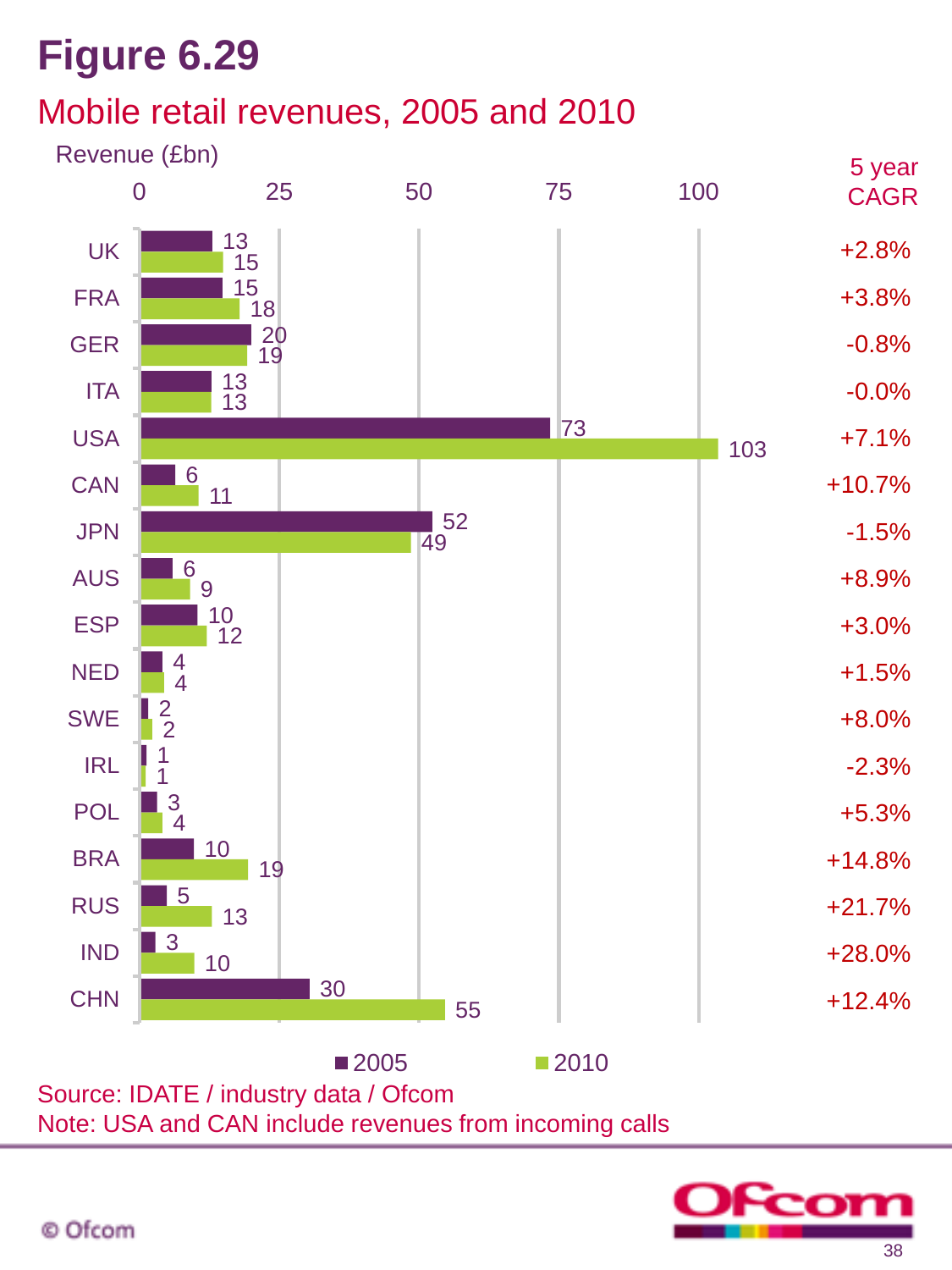Average monthly revenue per mobile connection, 2005 to 2010





5 year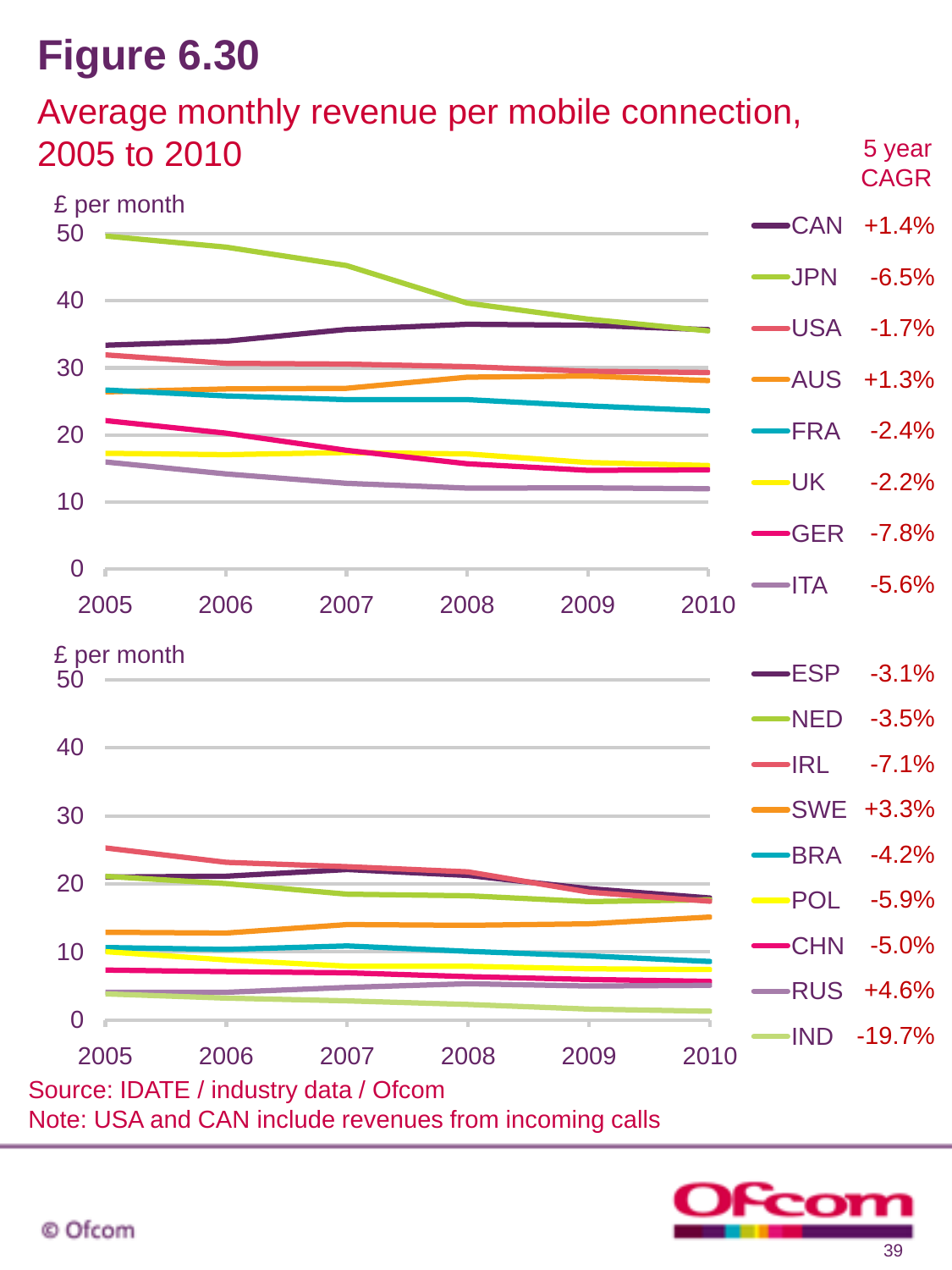#### Data as a proportion of total mobile service revenue, 2005 and 2010



Note: USA and CAN include revenues from incoming calls

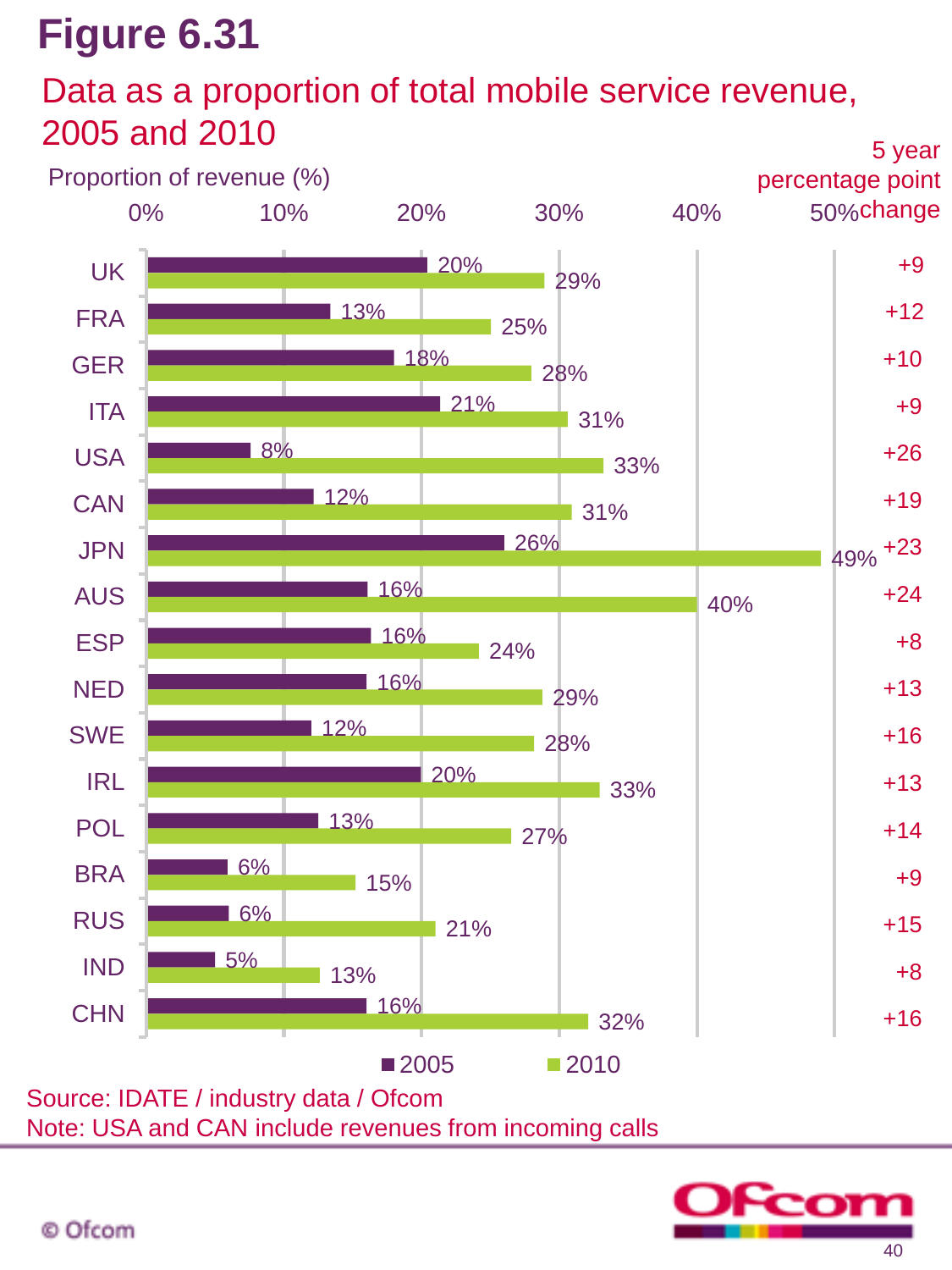#### Average monthly voice and data revenue per mobile



Note: USA and CAN include revenues from incoming calls

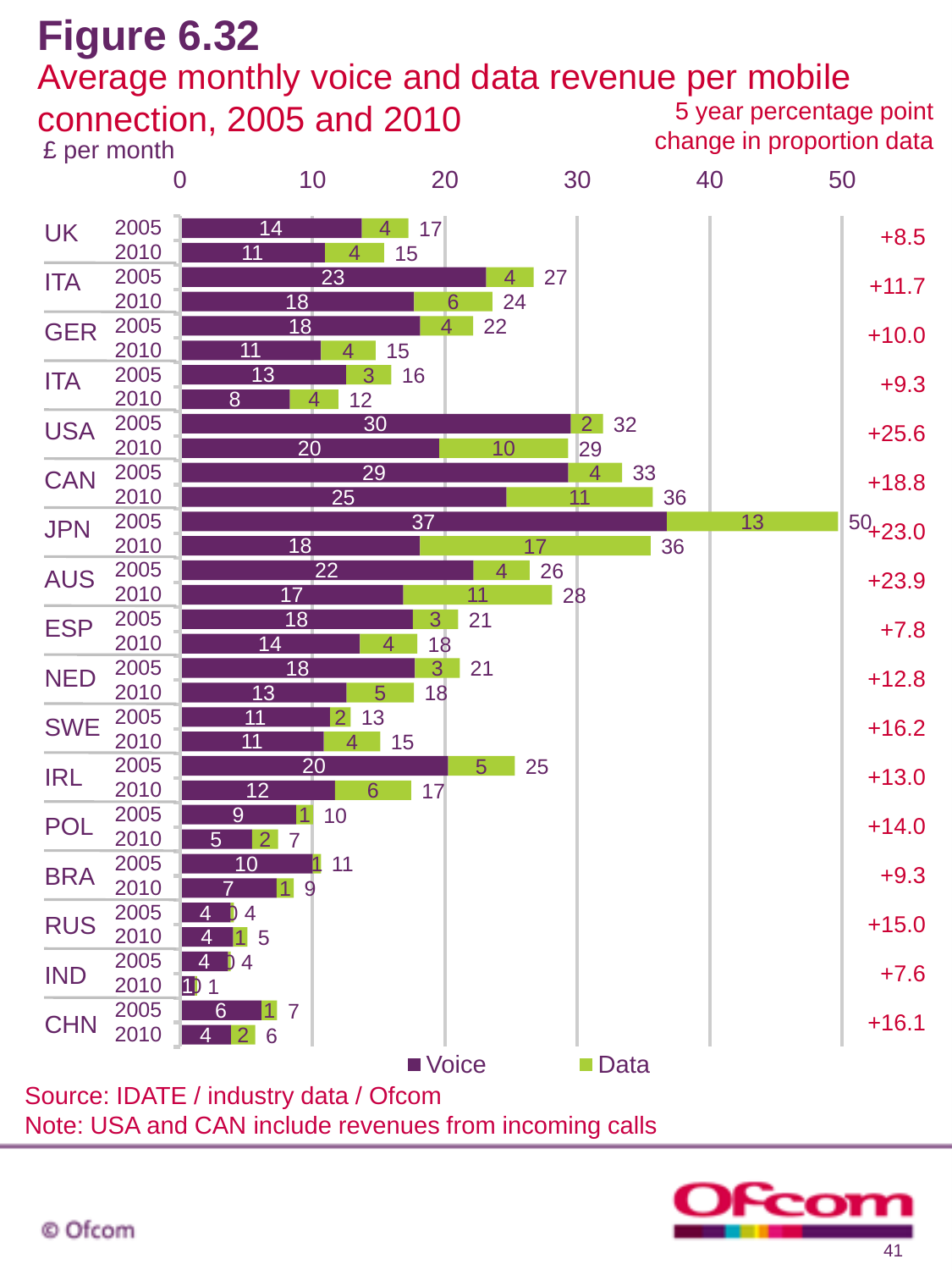#### Average monthly SMS and non-SMS data revenue per mobile connection, 2005 and 2010



Source: IDATE / industry data / Ofcom

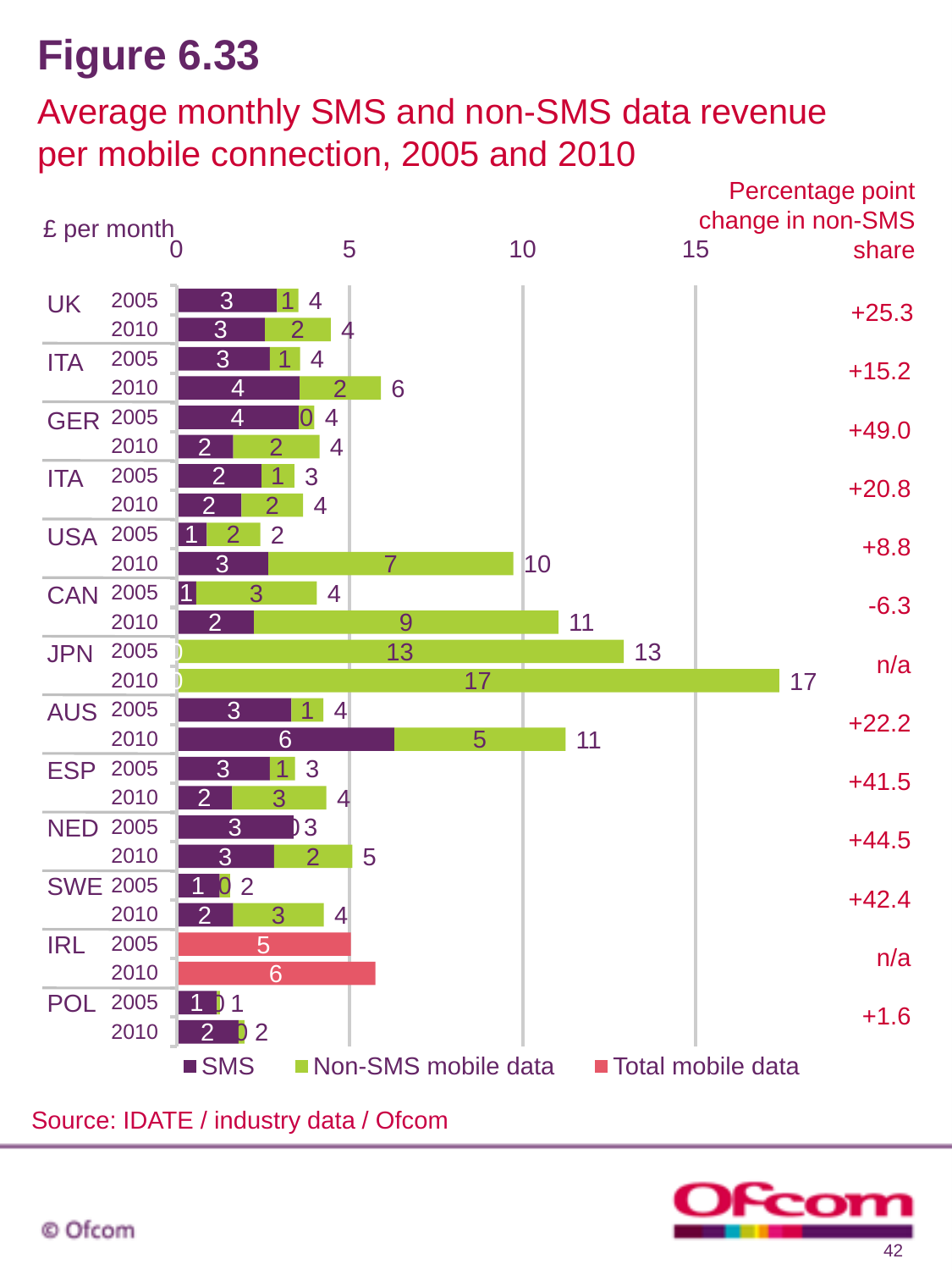## **Figure 6.34** Mobile voice call volumes, 2005 and 2010



Source: IDATE / industry data / Ofcom

Note: USA, CAN and CHN include incoming calls; BRA, RUS and IND include

fixed-to-mobile and off-net incoming calls

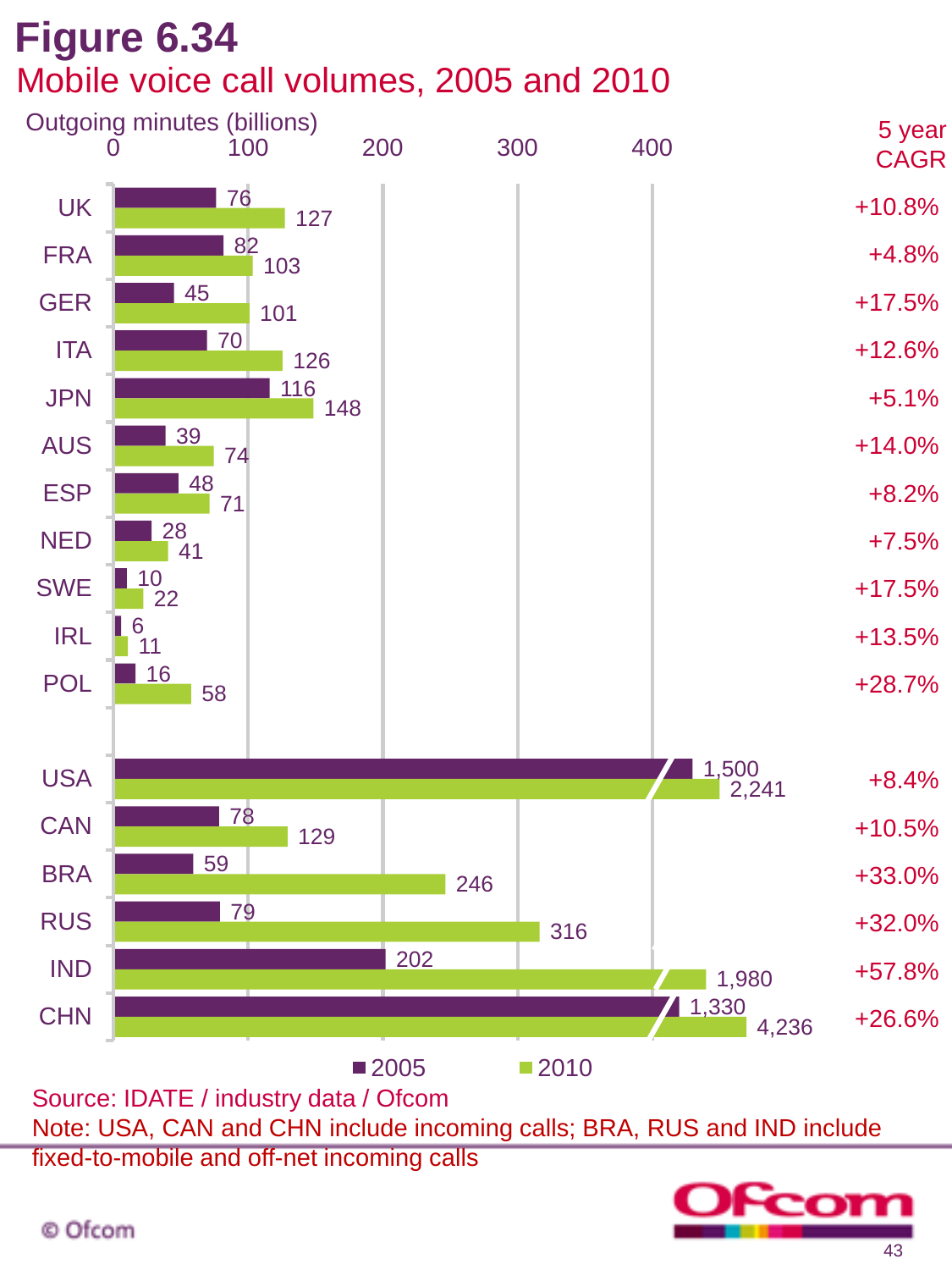#### Monthly outbound minutes per mobile connection, 2005 to 2010



Source: IDATE / industry data / Ofcom Note: USA, CAN and CHN include incoming calls; BRA, RUS and IND include fixed-to-mobile and off-net incoming calls

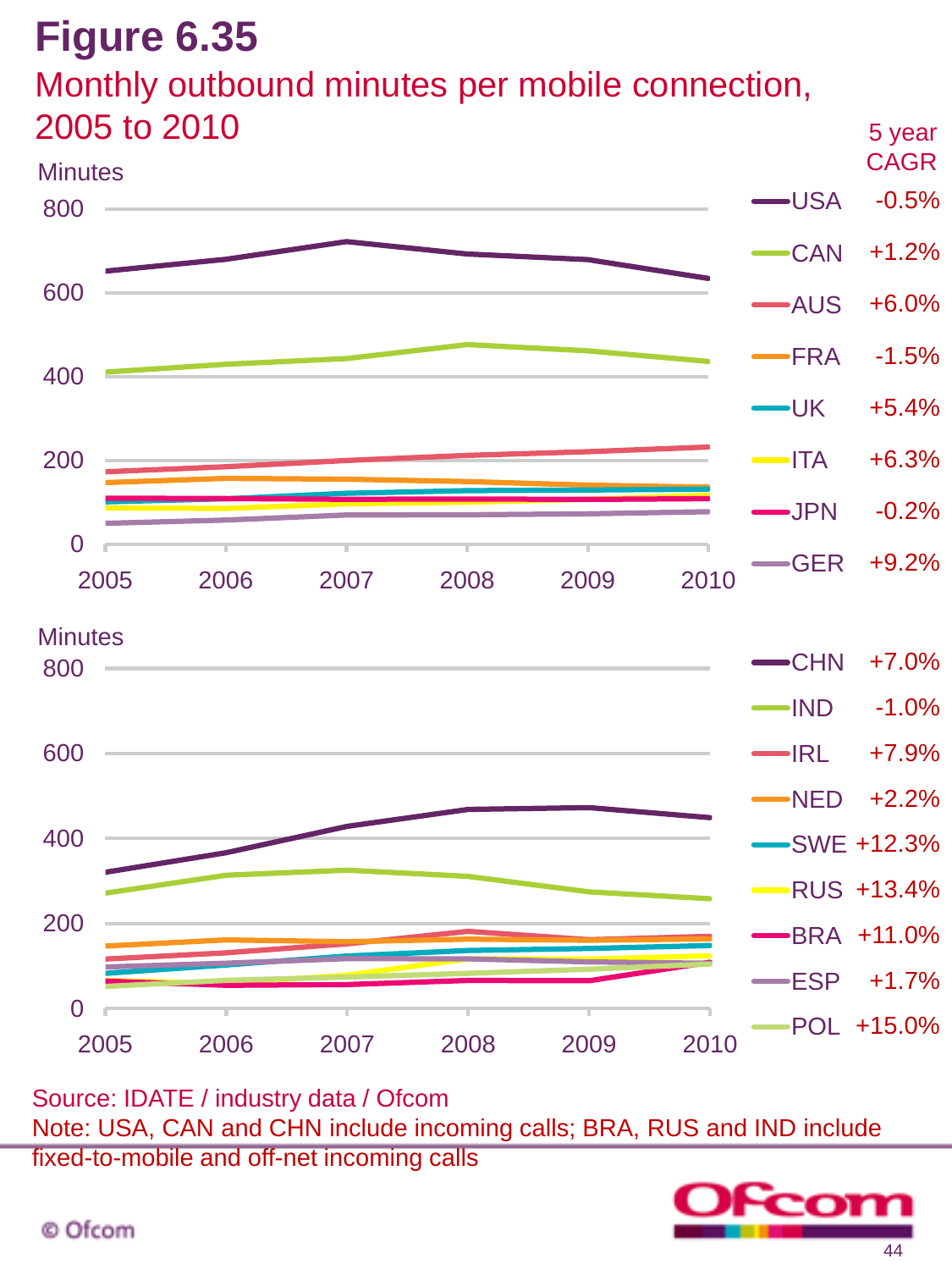#### Mobile messaging volumes, 2005 and 2010



Source: IDATE / industry data / Ofcom Note: Figures for the USA include push-to-text and are not directly comparable to those for the other comparator countries

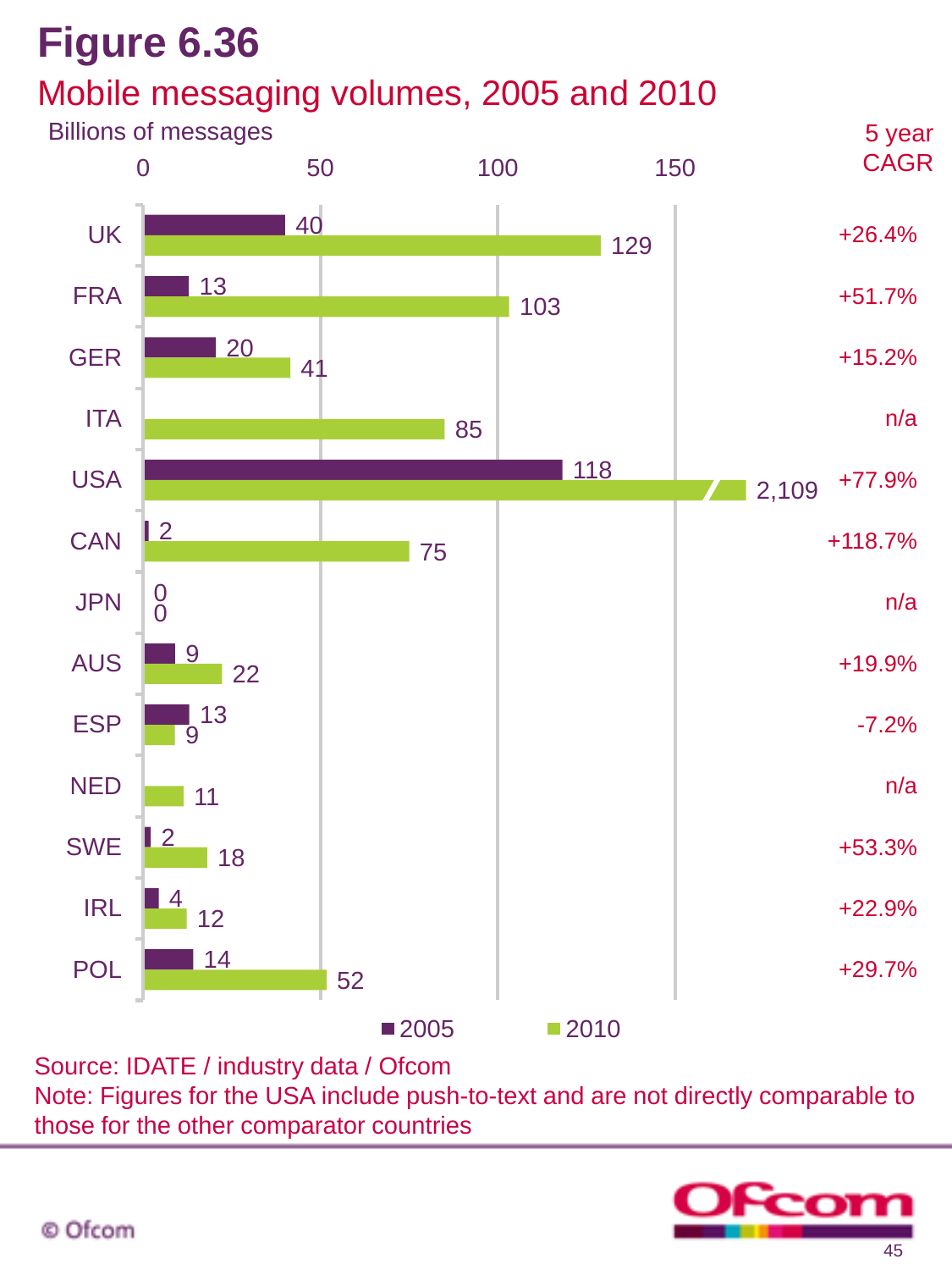Monthly outbound messages per mobile connection, 2005 to 2010



Source: IDATE / industry data / Ofcom Note: Figures for the USA include push-to-text and are not comparable to the other comparator countries

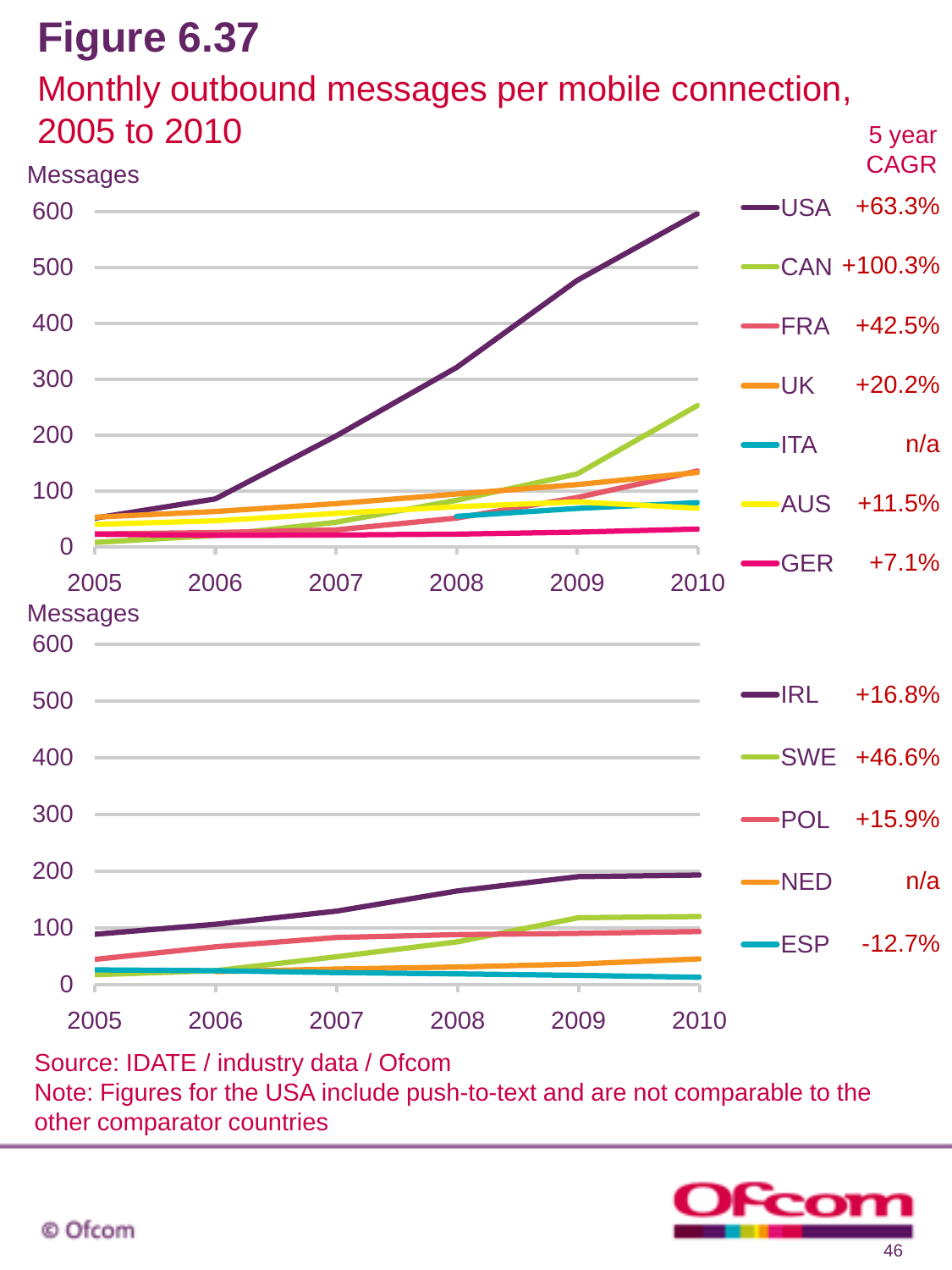### Mobile connections, 2005 and 2010

#### Connections (million)



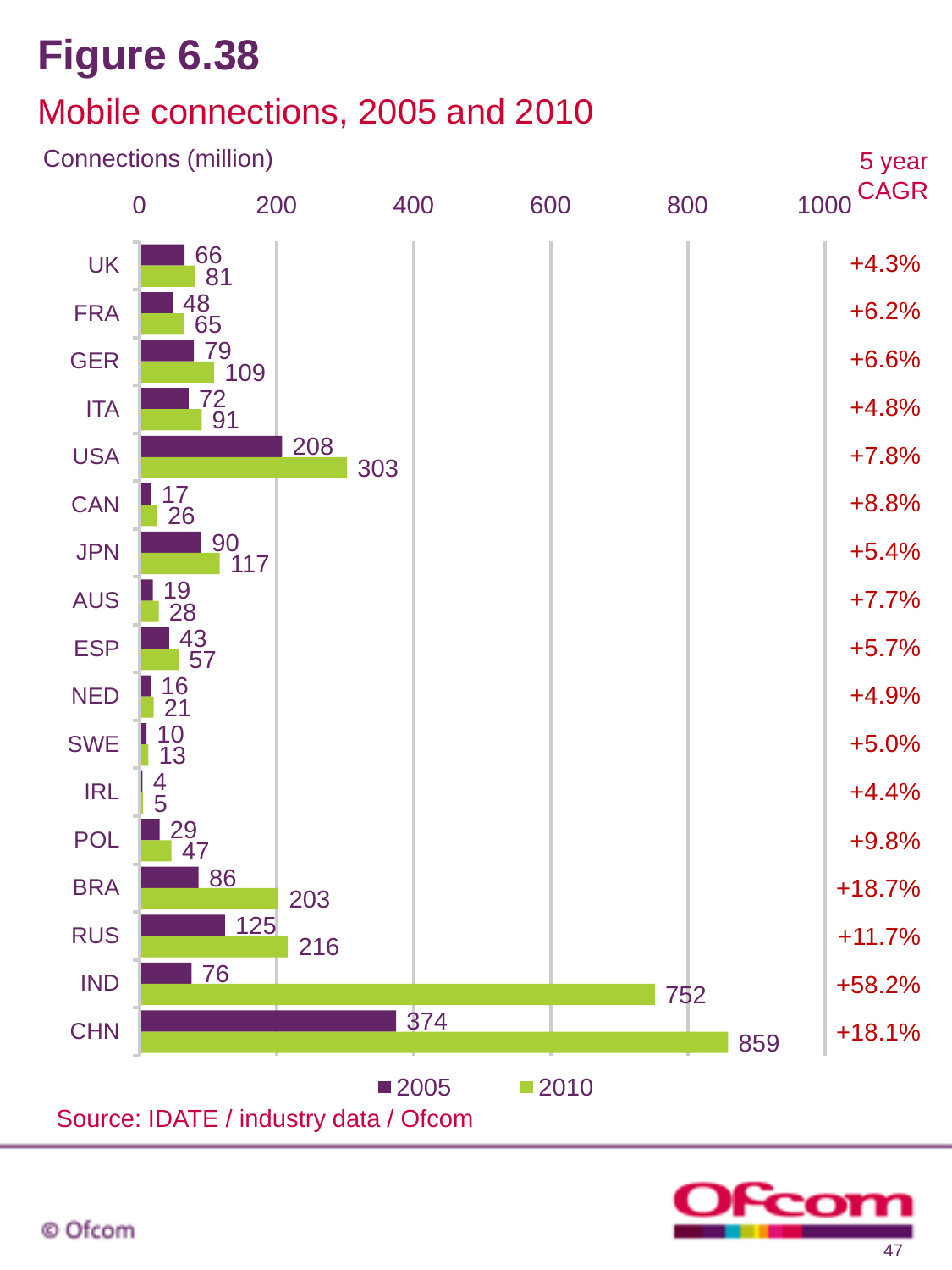## **Figure 6.39** Mobile take-up and average monthly revenue per connection, 2010

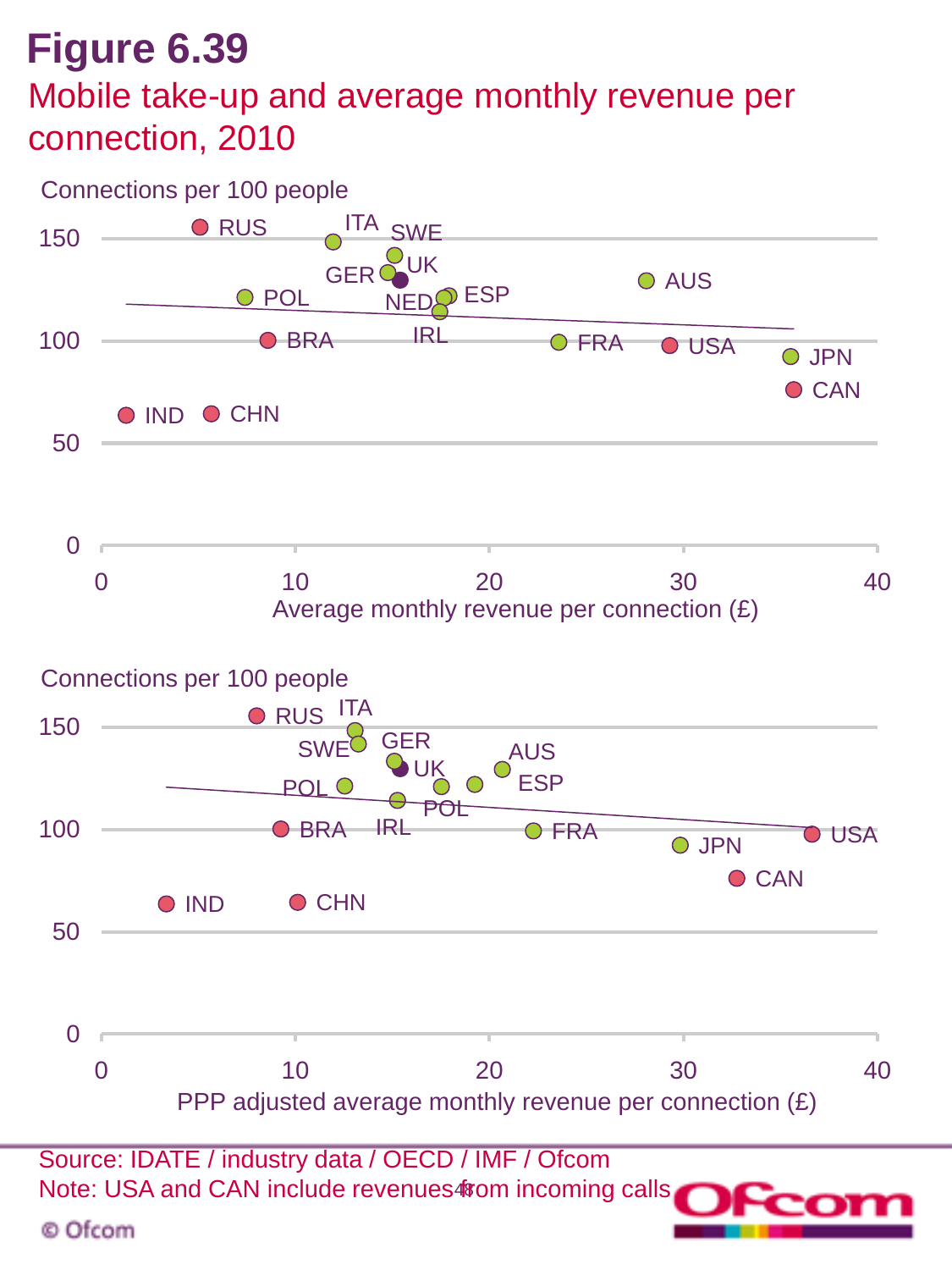#### Mobile connections, by type, 2005 and 2010

| Percentage point<br><b>Connections (millions)</b><br>change in proportion |                         |                                |            |            |     |       |     |               |  |  |
|---------------------------------------------------------------------------|-------------------------|--------------------------------|------------|------------|-----|-------|-----|---------------|--|--|
|                                                                           |                         | 0                              | 200        | 400        | 600 |       | 800 | 1000 post-pay |  |  |
| UK.                                                                       | 2005<br>2010            | 432366<br>443781               |            |            |     |       |     | $+11.3$       |  |  |
|                                                                           | <b>FRA 2005</b><br>2010 | 8148<br><b>946</b><br>65       |            |            |     |       |     | $+7.9$        |  |  |
|                                                                           | <b>GER 2005</b><br>2010 | 4138 79<br><b>60 49</b><br>109 |            |            |     |       |     | $-3.9$        |  |  |
| <b>ITA</b>                                                                | 2005<br>2010            | 65 6 72<br>■491                |            |            |     |       |     | $+6.7$        |  |  |
|                                                                           | <b>USA 2005</b><br>2010 | 23<br>185<br>70.               | 208<br>233 | 303        |     |       |     | $-12.0$       |  |  |
|                                                                           | <b>CAN 2005</b><br>2010 | 1317<br>21 26                  |            |            |     |       |     | $+2.4$        |  |  |
|                                                                           | <b>JPN 2005</b><br>2010 | 87<br>90<br>116                | 117        |            |     |       |     | $+2.0$        |  |  |
|                                                                           | <b>AUS 2005</b><br>2010 | 1019<br>1628                   |            |            |     |       |     | $+7.0$        |  |  |
|                                                                           | <b>ESP 2005</b><br>2010 | 222 43<br>2037 57              |            |            |     |       |     | $+13.3$       |  |  |
|                                                                           | <b>NED 2005</b><br>2010 | 716<br>1121                    |            |            |     |       |     | $+15.4$       |  |  |
|                                                                           | <b>SWE 2005</b><br>2010 | 510<br>8 1 3                   |            |            |     |       |     | $+9.7$        |  |  |
| <b>IRL</b>                                                                | 2005<br>2010            | 14<br>25                       |            |            |     |       |     | $+10.7$       |  |  |
|                                                                           | <b>POL 2005</b><br>2010 | <b>7229</b><br>22347           |            |            |     |       |     | $+6.5$        |  |  |
|                                                                           | <b>BRA 2005</b><br>2010 | 69 786<br>167                  | 203<br>136 |            |     |       |     | $-1.7$        |  |  |
|                                                                           | <b>RUS 2005</b><br>2010 | 106<br>9125<br>207             | 0216       |            |     |       |     | $-10.8$       |  |  |
| <b>IND</b>                                                                | 2005<br>2010            | 60 676                         |            | <u>724</u> |     | 28752 |     | $-17.3$       |  |  |
|                                                                           | <b>CHN 2005</b><br>2010 | 227                            | 147<br>579 | 374        |     | 280   | 859 | $-6.7$        |  |  |
| $\blacksquare$ Pre-pay<br><b>Post-pay</b>                                 |                         |                                |            |            |     |       |     |               |  |  |
| Source: IDATE / industry data / Ofcom                                     |                         |                                |            |            |     |       |     |               |  |  |

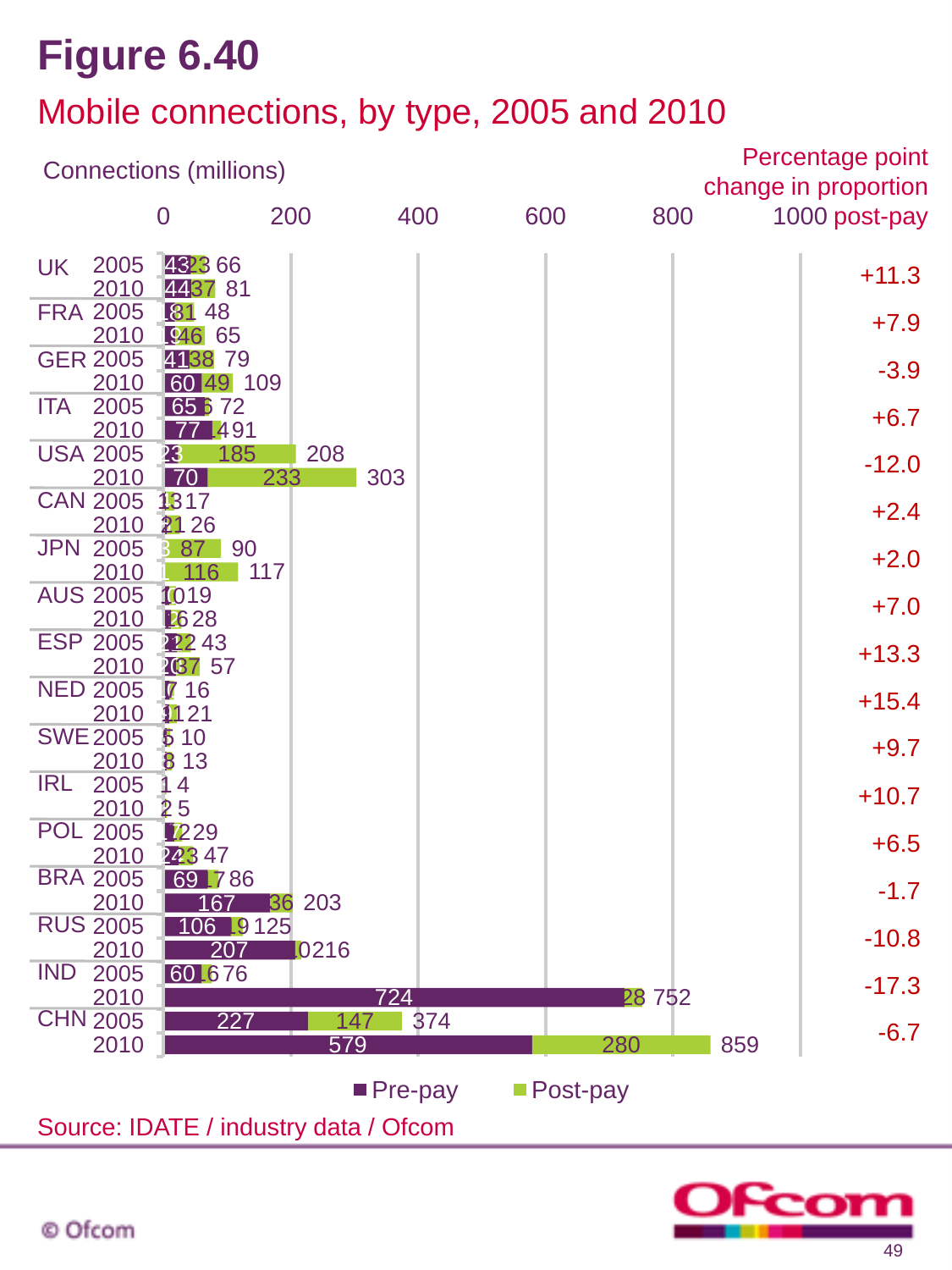### **Figure 6.41** Mobile broadband as a proportion of total mobile connections, 2007 and 2010



Source: IDATE / industry data / Ofcom

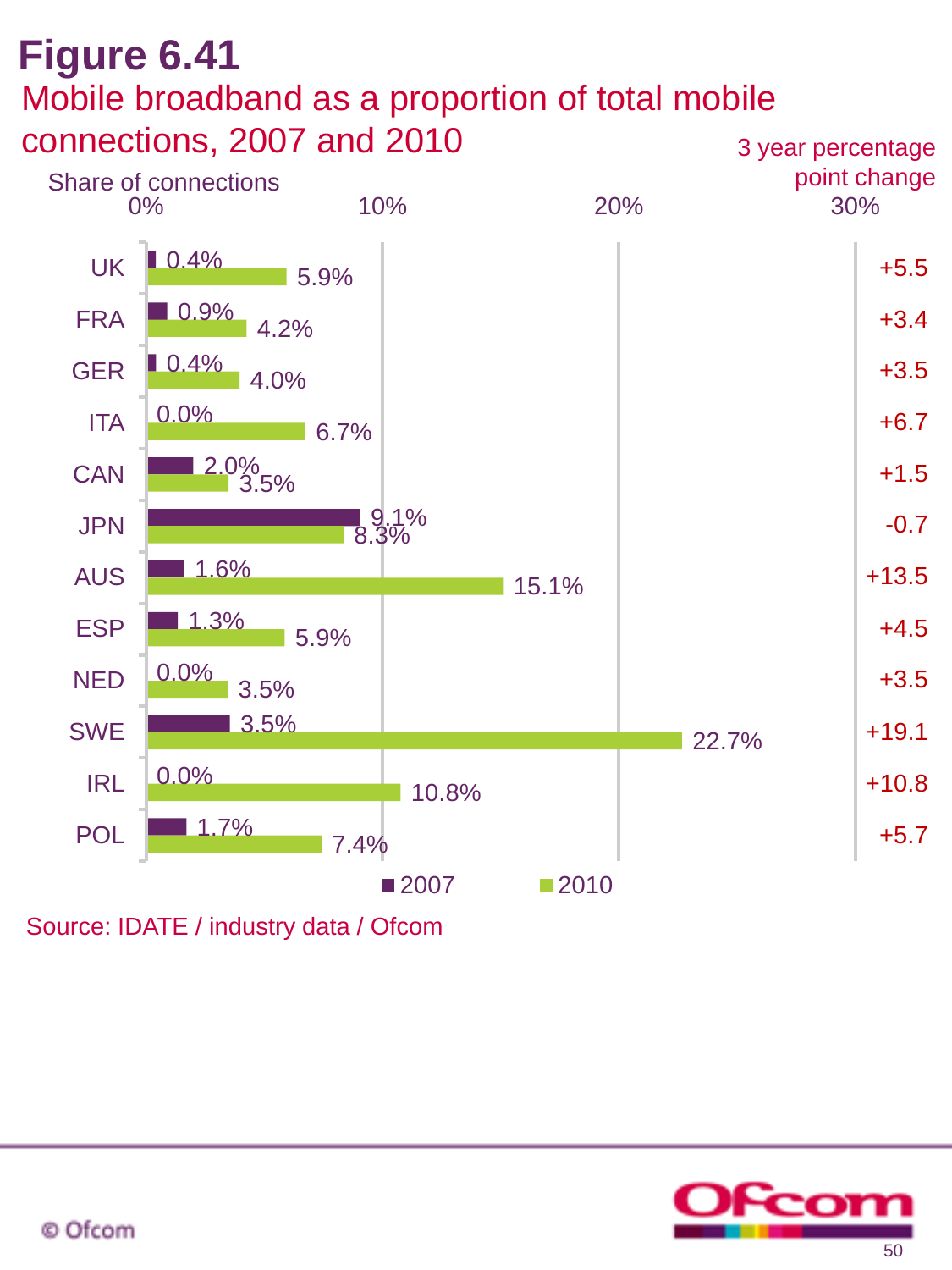# **Figure 6.42** MVNO share of total mobile connections, 2005 and 2010



Source: IDATE / industry data / Ofcom Note: UK and GER figures includes resellers' connections in addition to full MVNOs

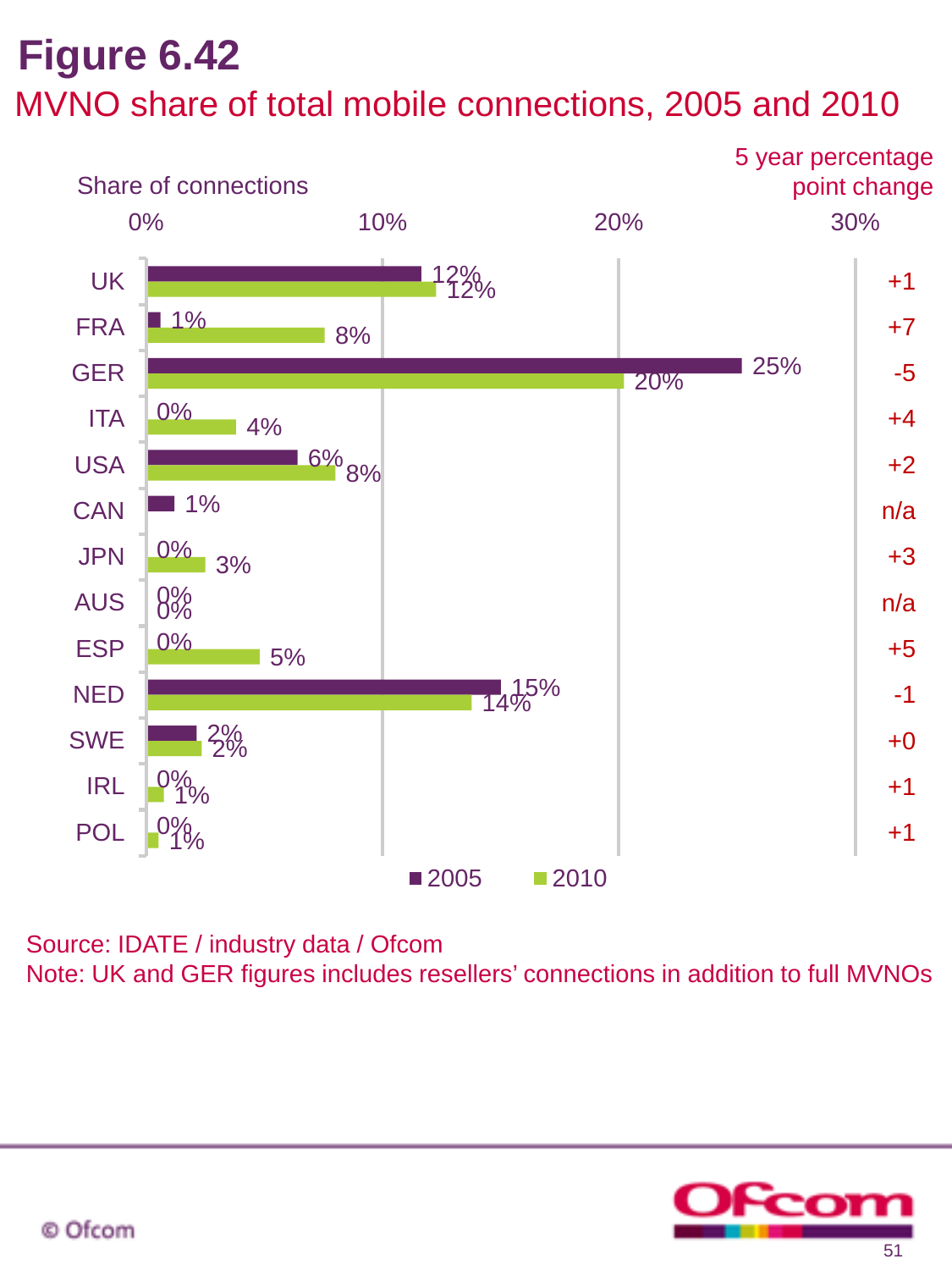### Herfindahl-Hirschman index of mobile concentration, 2005 and 2010

#### HHI



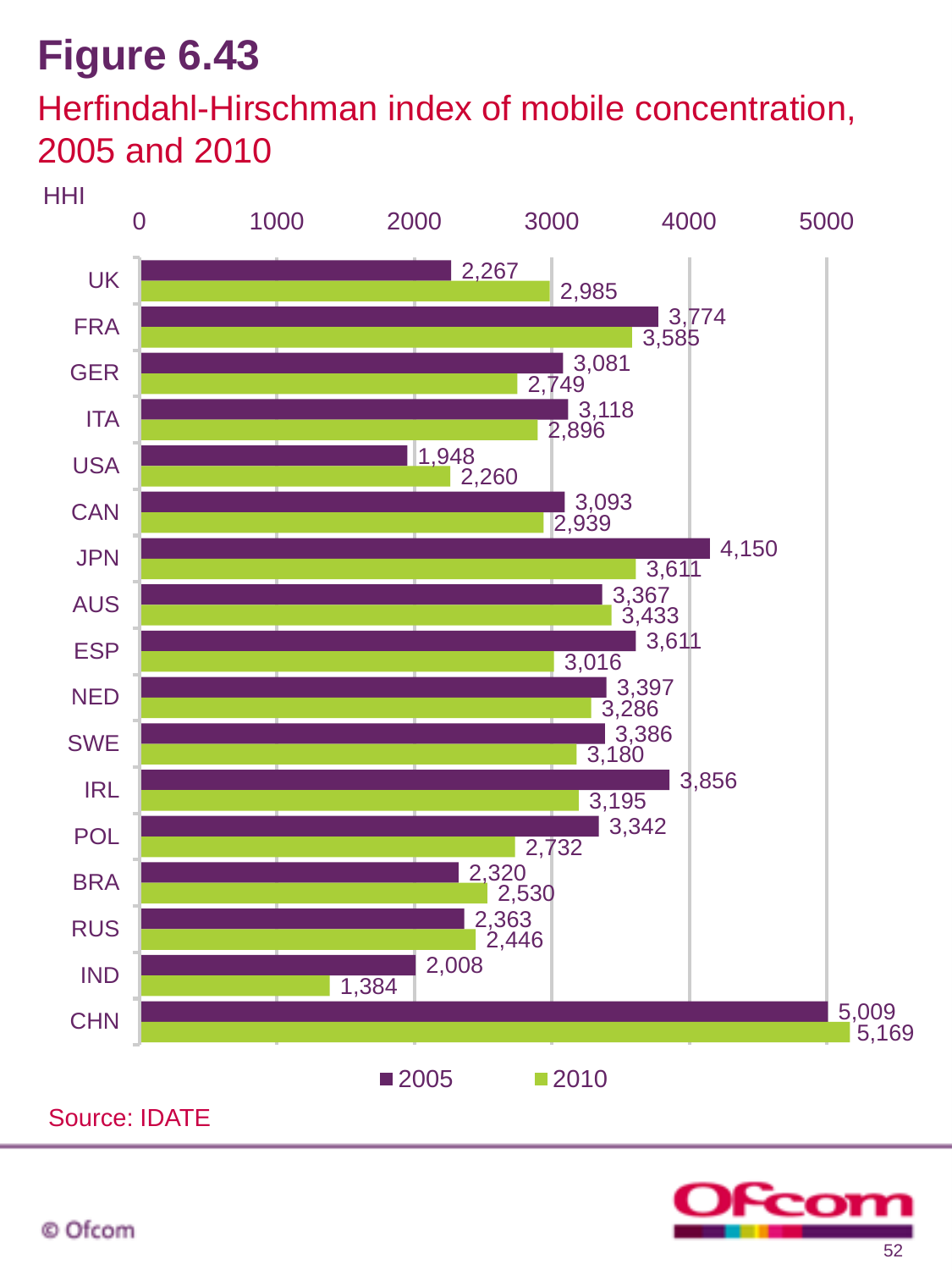#### **Figure 6.44** 3G as a proportion of total mobile connections, 2005 and 2010 5 year



Source: IDATE / industry data / Ofcom

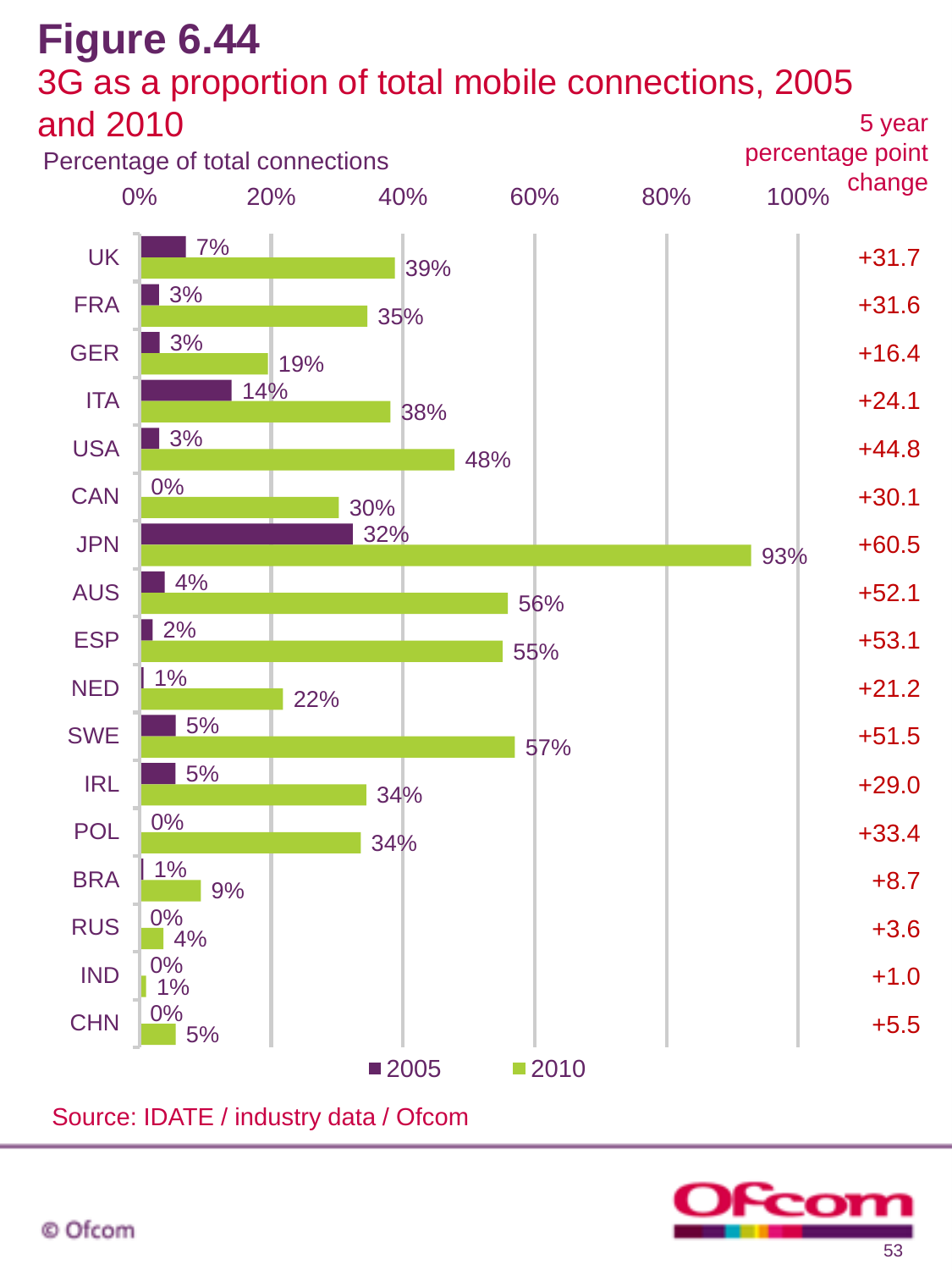## **Broadband services**

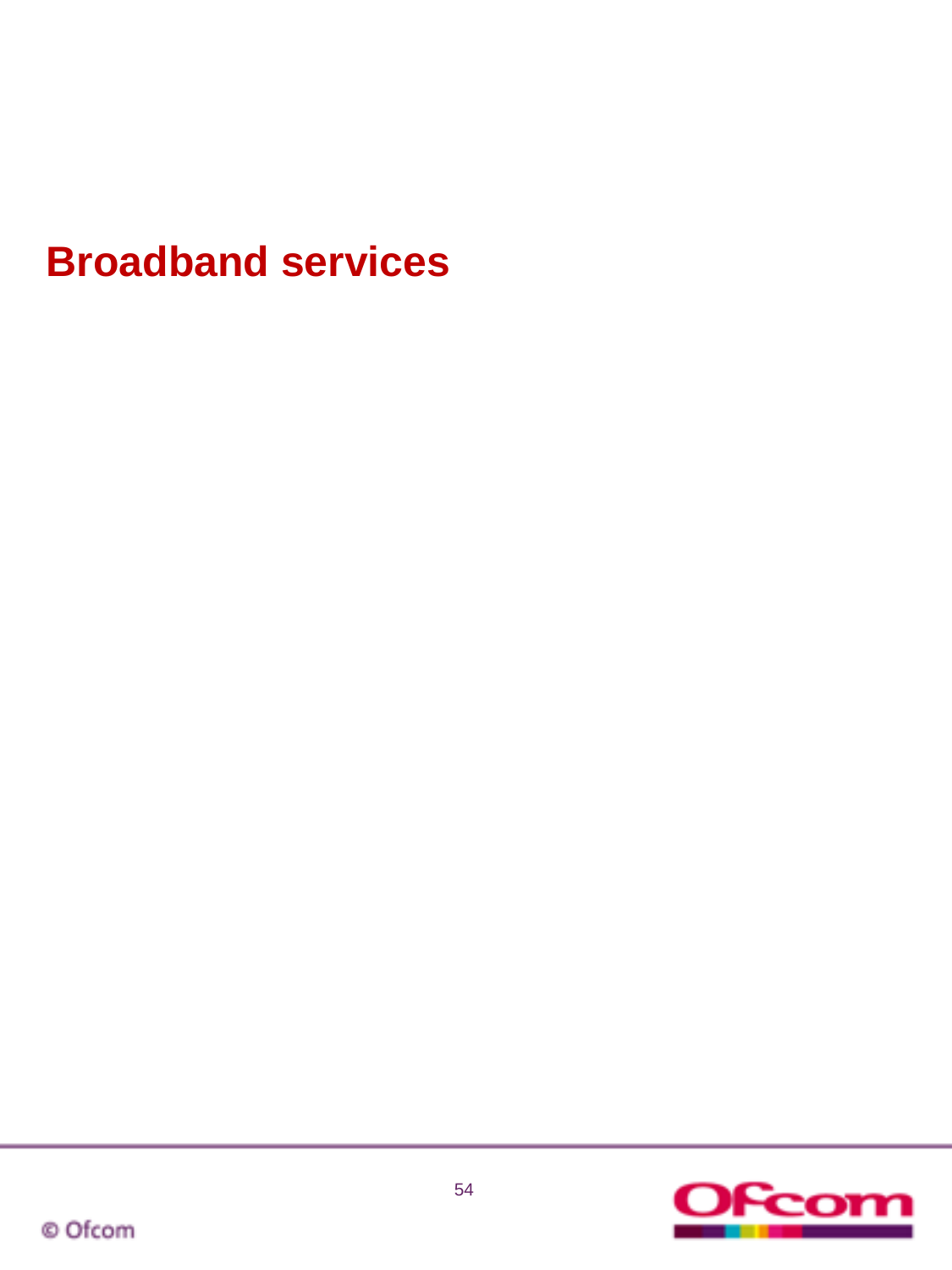#### Fixed broadband revenues, 2005 and 2010



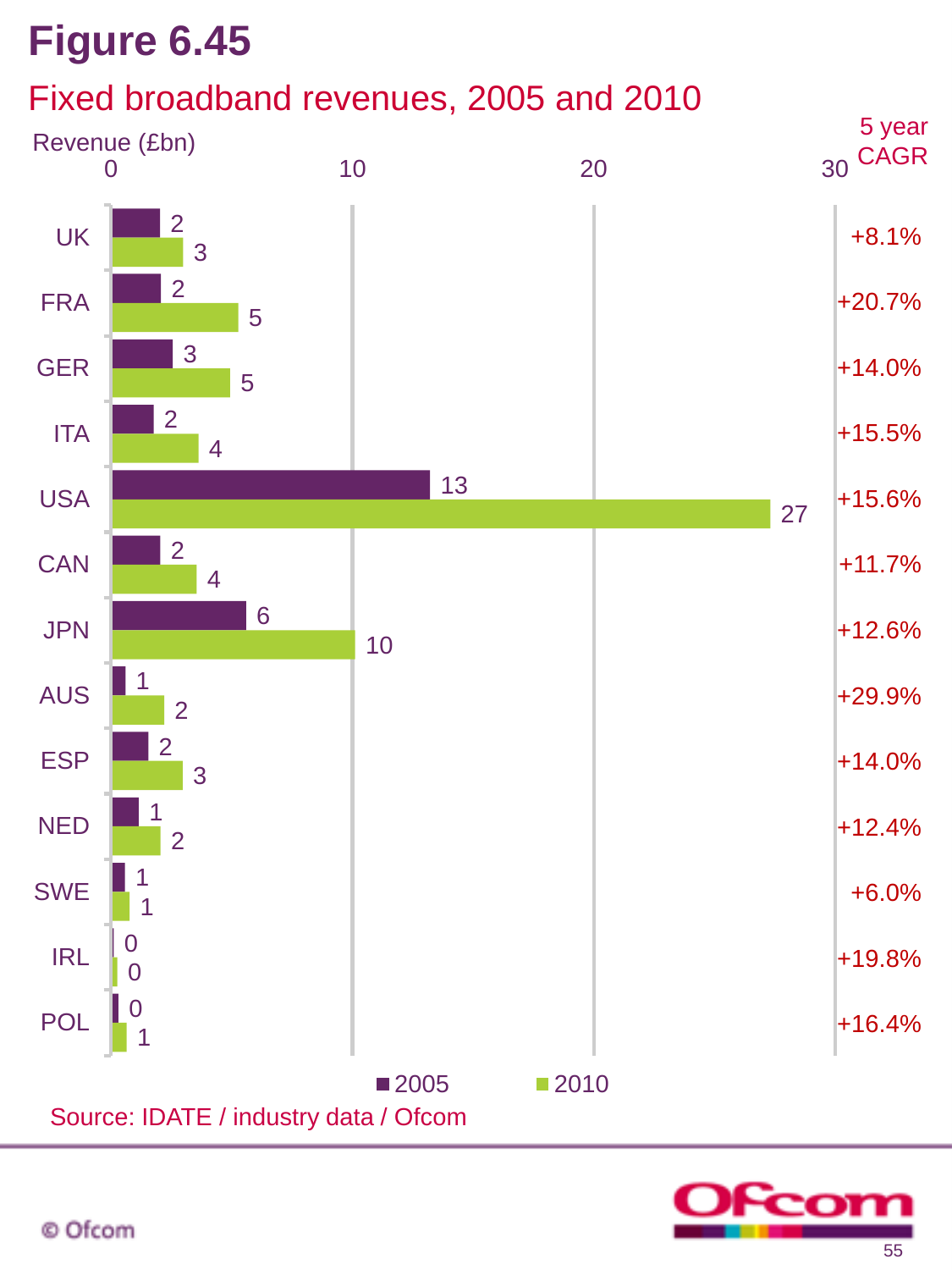#### Fixed broadband as a proportion of total fixed revenues, 2005 and 2010



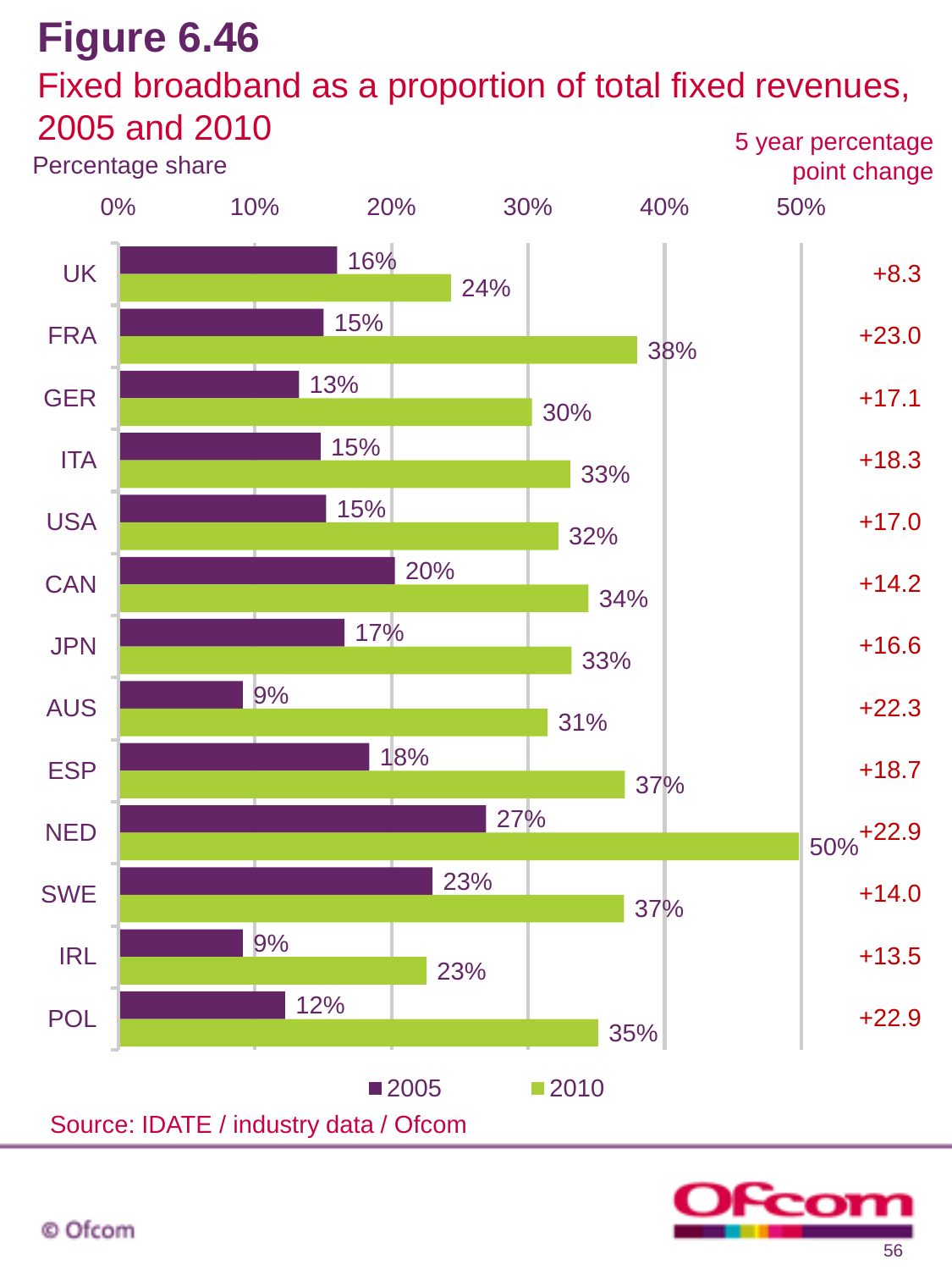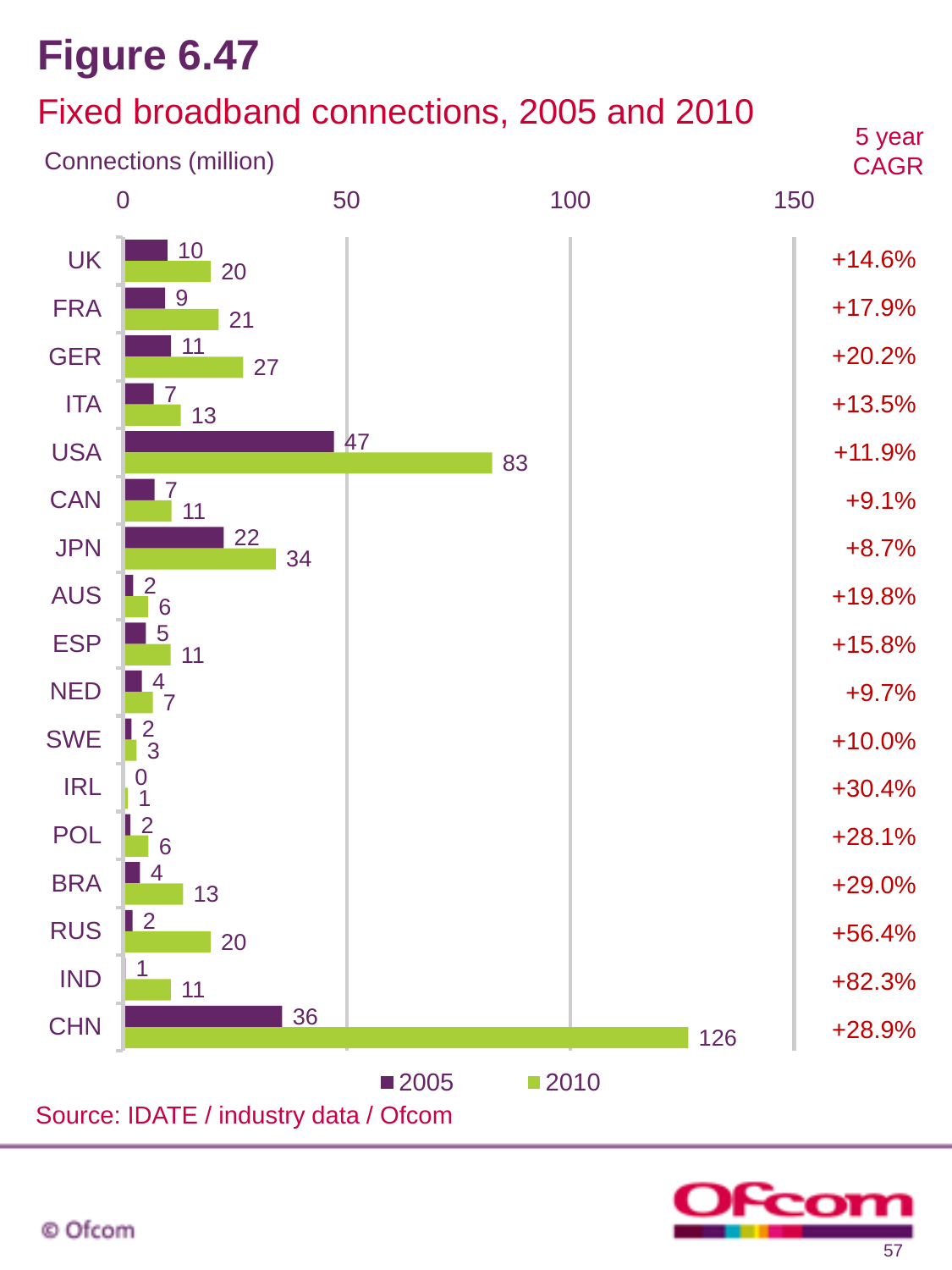#### Split of fixed broadband connections by headline speed, Q4 2010

#### Percentage share



■ Above 144kbit/s and below 2Mbit/s 2Mbit/s and above and below 10Mbit/s

■10Mbit/s and above

Source: European Commission, http://ec.europa.eu/information\_society/digitalagenda/scoreboard/docs/pillar/digital\_agenda\_scoreboard\_telecom\_database.xls

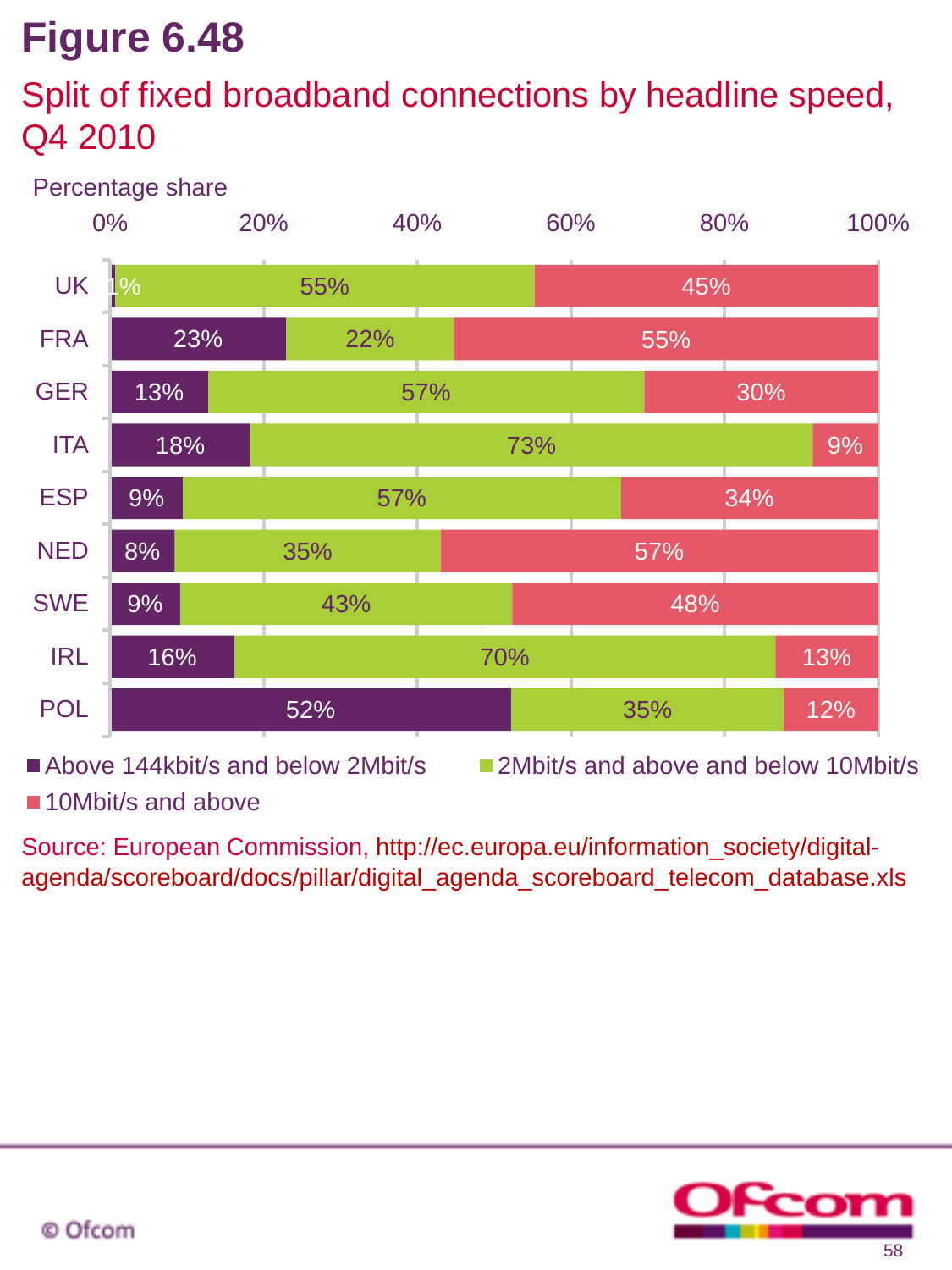#### Fibre-based connections as a proportion of all fixed broadband connections, 2005 and 2010



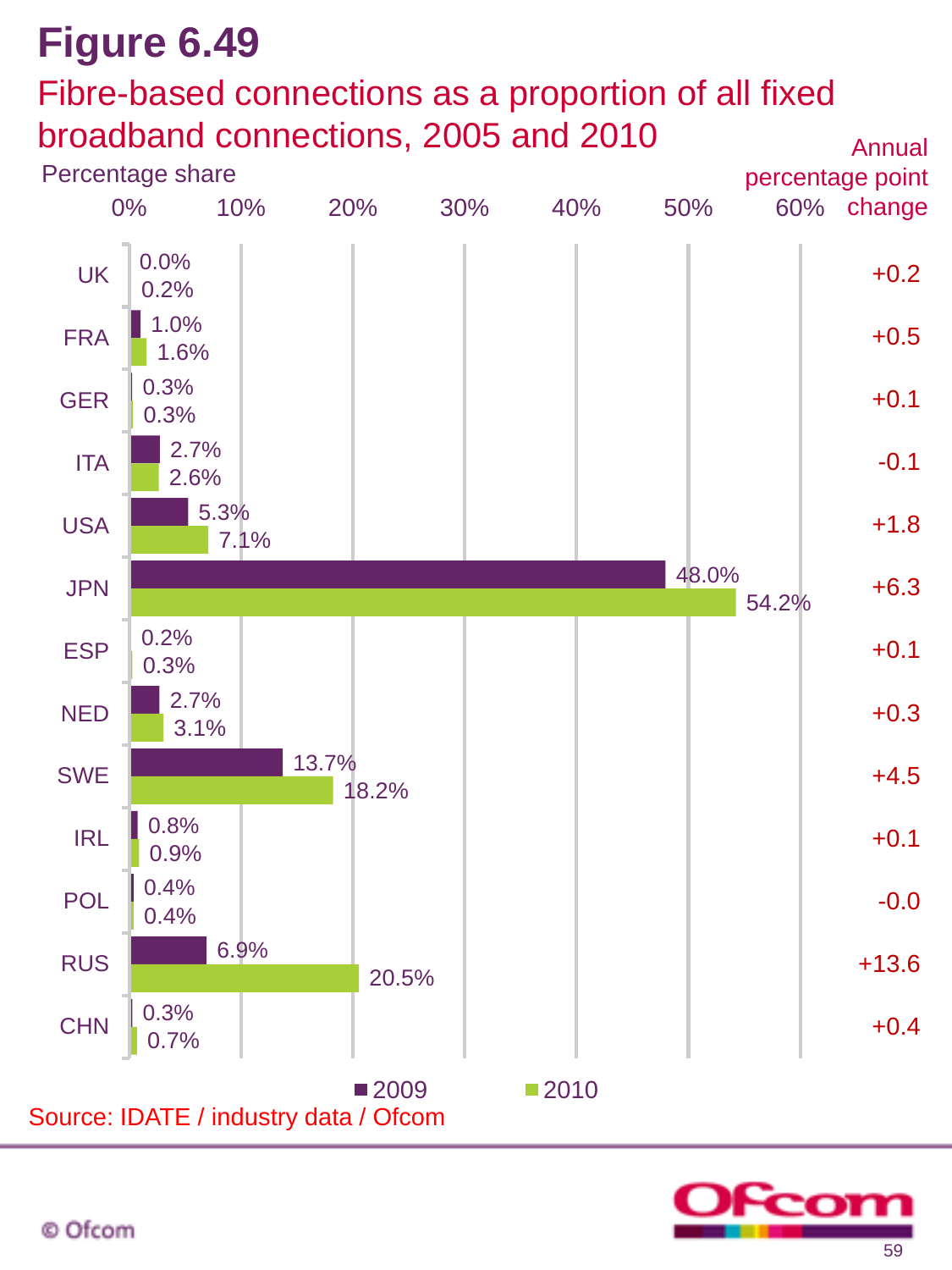#### Retail connection share of the top three fixed broadband providers, 2005 and 2010



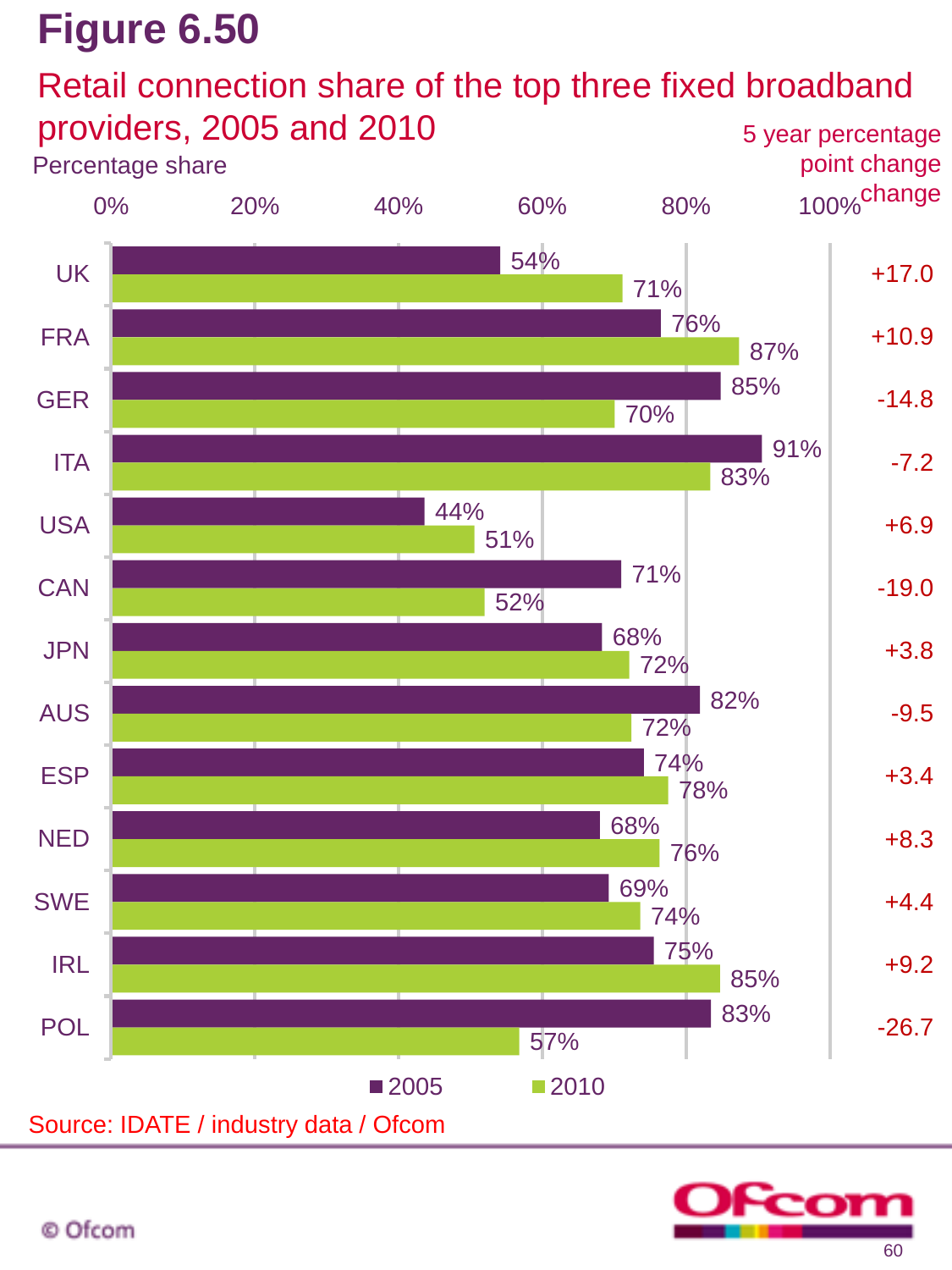# **ICMR 2011 telecoms user section charts**

November 2011



© Ofcom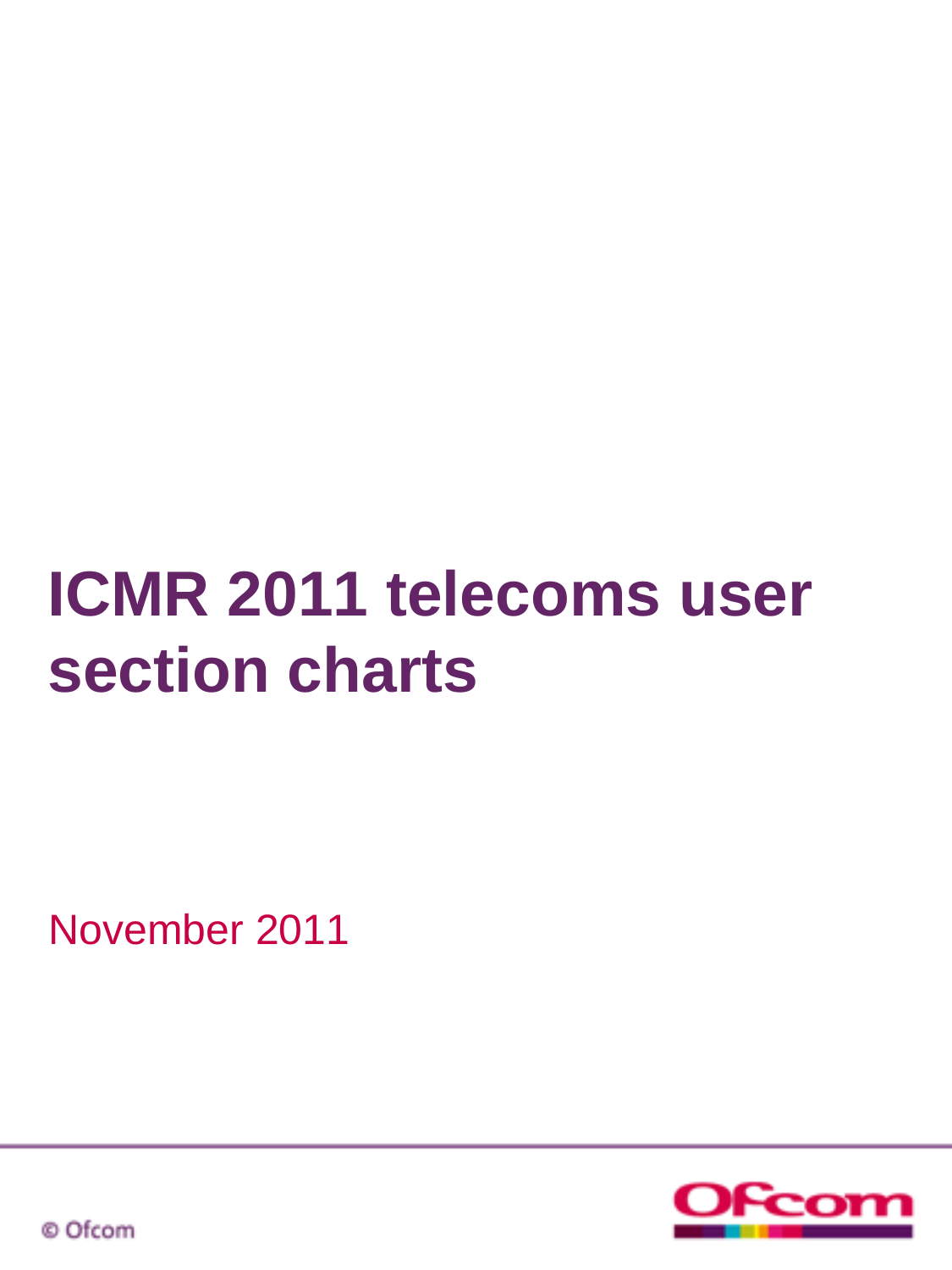## **Availability of mobile and broadband services**

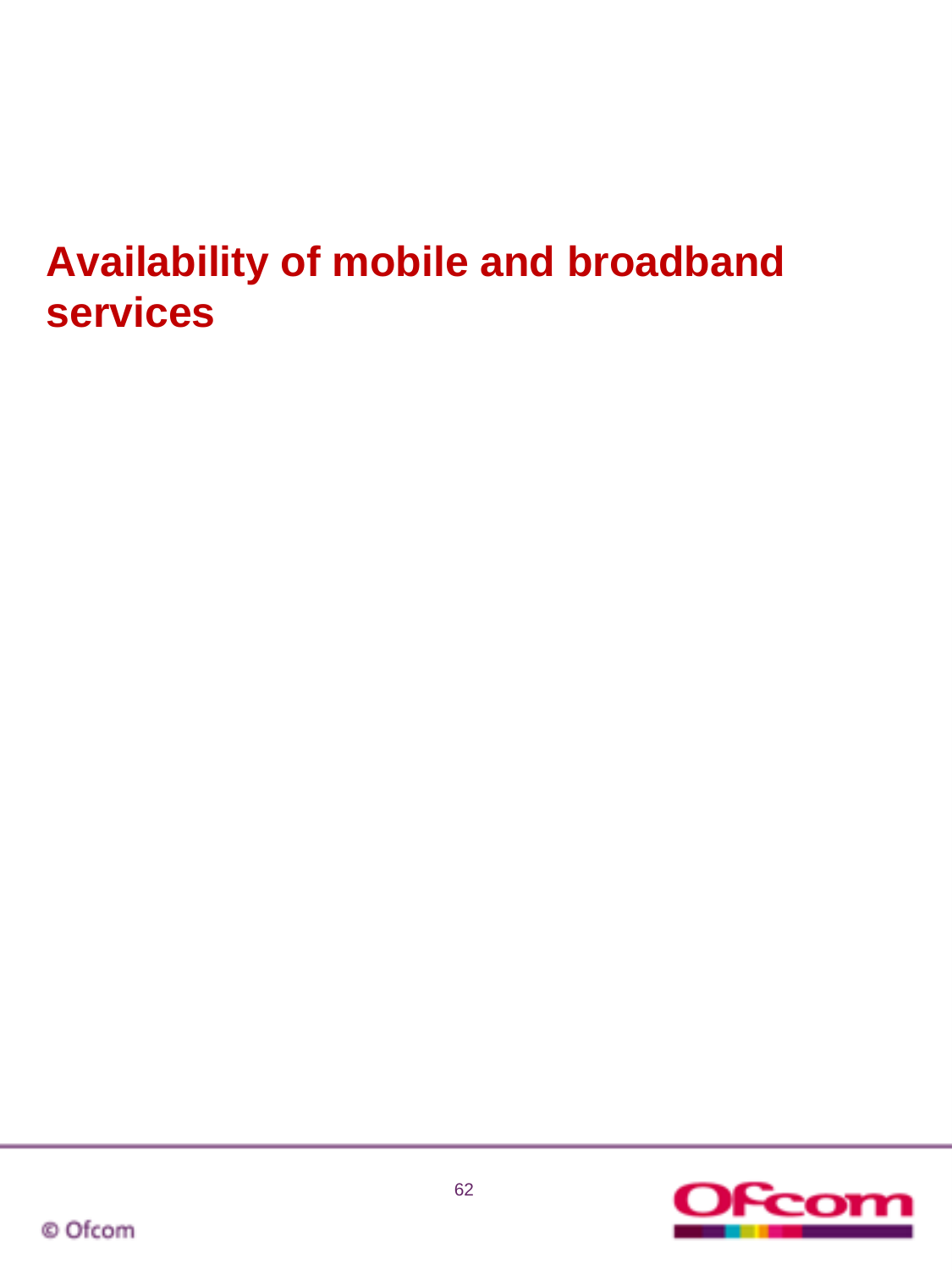#### Mobile availability for the largest operator, by technology: 2010

#### Population coverage (per cent)



63 Note: CDMA 2000 EV-DO standards are available alongside HSPA in the USA and CAN. UK figures are more up-to-date (2011) and the percentage of premises that are covered by at least one network.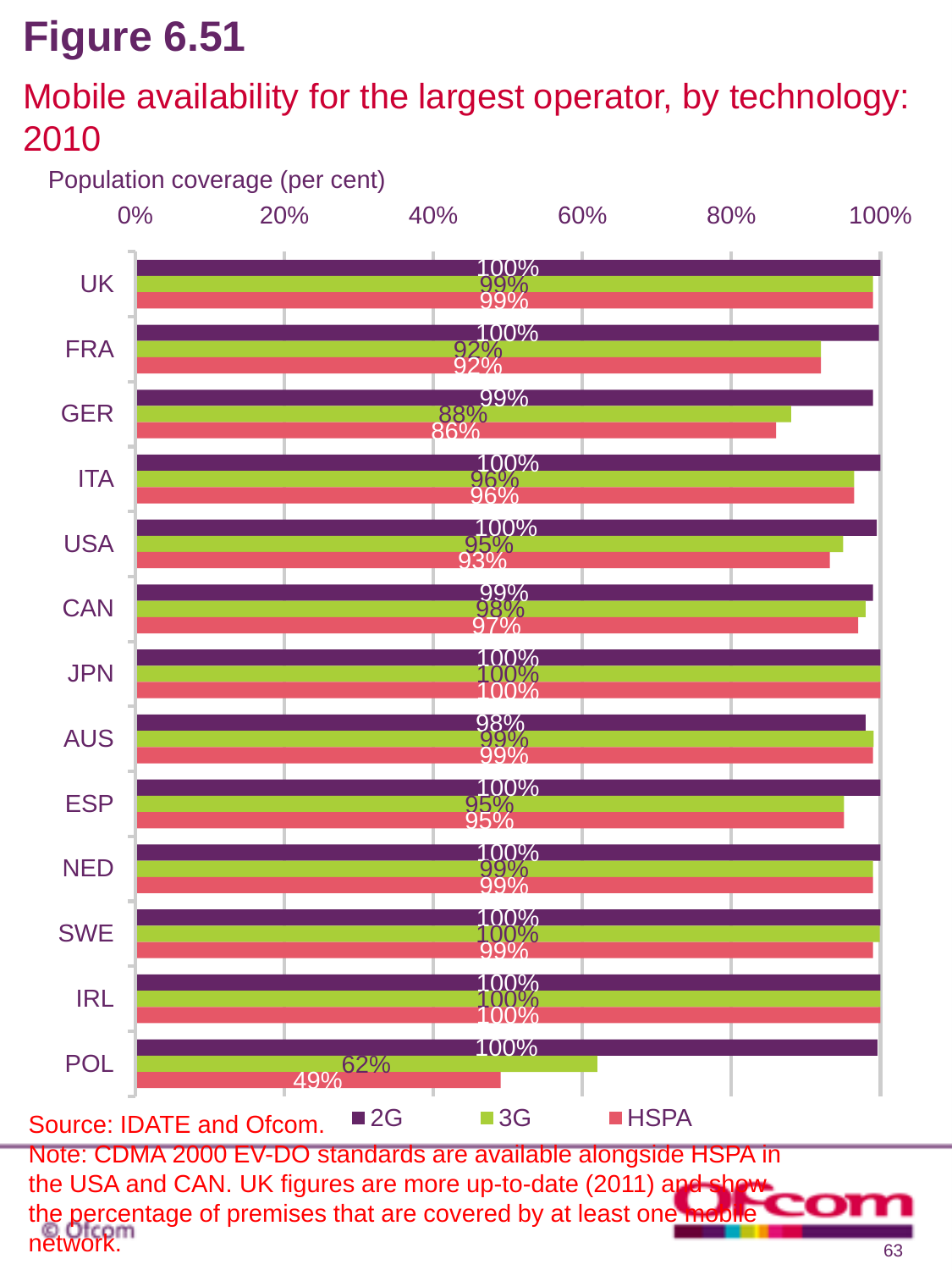#### Consumer perceptions of reliability of voice and data connectivity, 2011

79% 74% 86% 84% 81%  $1\%$ 71% 69% 80% 84% 77% 69% 0% 20% 40% 60% 80% 100% UK FRA GER ITA USA AUS Mobile signal Mobile internet connection Proportion of respondents that 'agreed' or 'strongly agreed'

Source: Ofcom consumer research, October 2011.

Question: Thinking about when you use your smartphone or mobile phone, please select an answer to each of the following:

I always have a mobile signal when I want to make a call [question asked of all mobile phone users]

I can always connect to the internet when I want to [question asked only of smartphone users]

[Choose from strongly agree, slightly agree, neither agree nor disagree, slightly disagree, strongly disagree, don't know] Base: all mobile phone users (number of smartphone users in brackets): UK=929 (506), France=914 (445), Germany=945 (502), Italy=989 (498), USA=902 (416), Australia=957 (490).

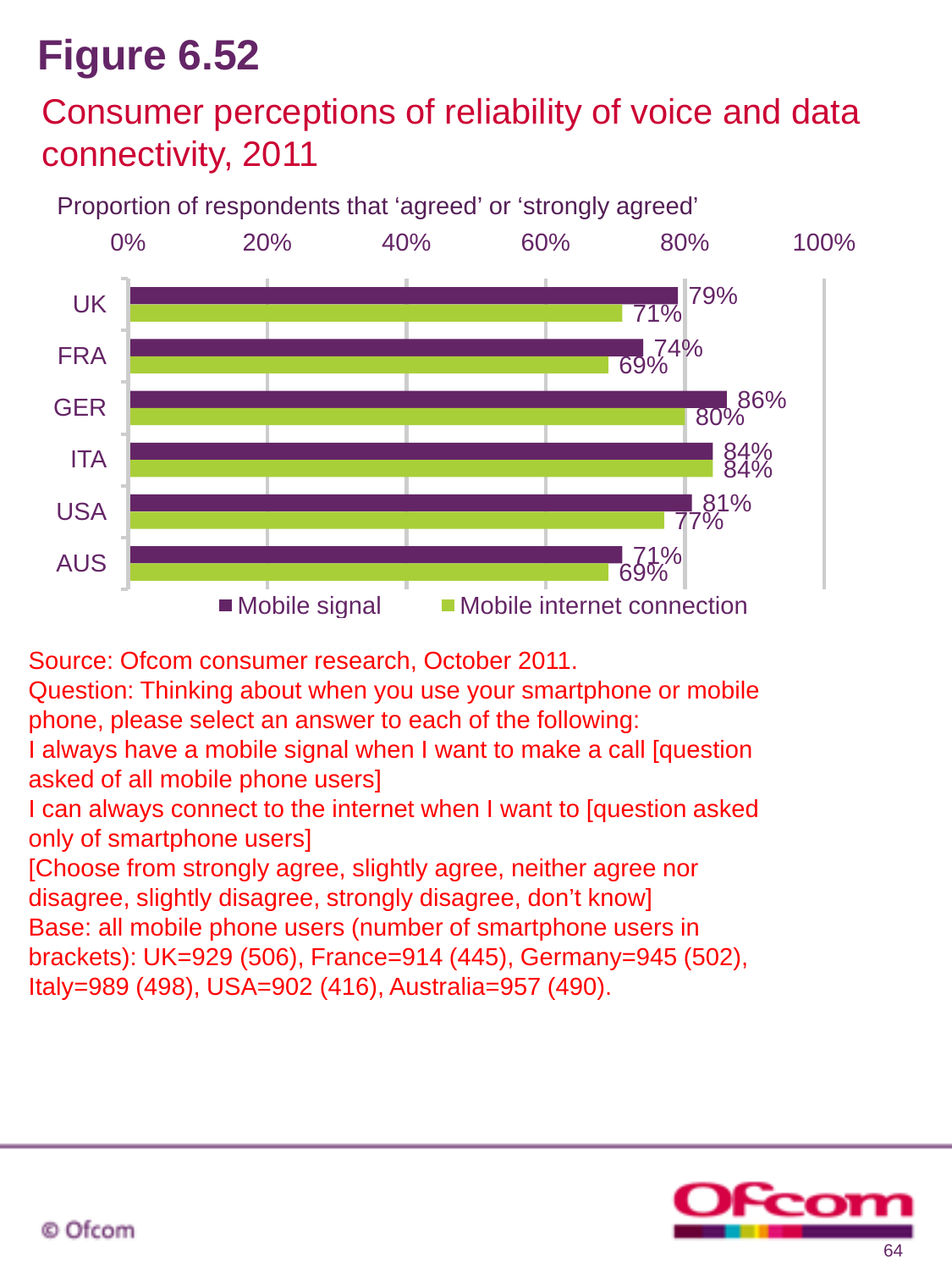## Fixed broadband availability, 2005 and 2010



Source: IDATE / industry data / Ofcom

© Ofcom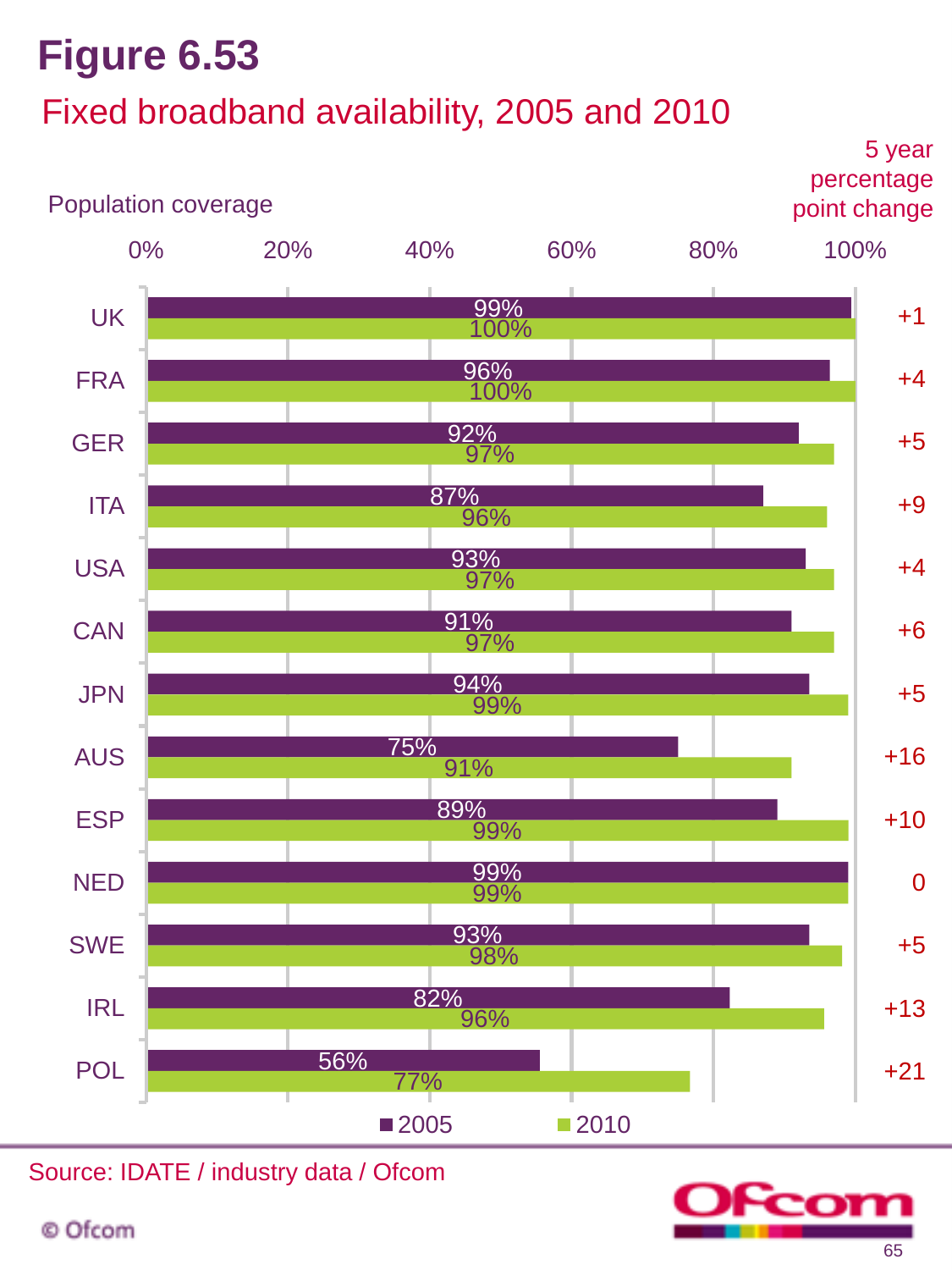**Expenditure**

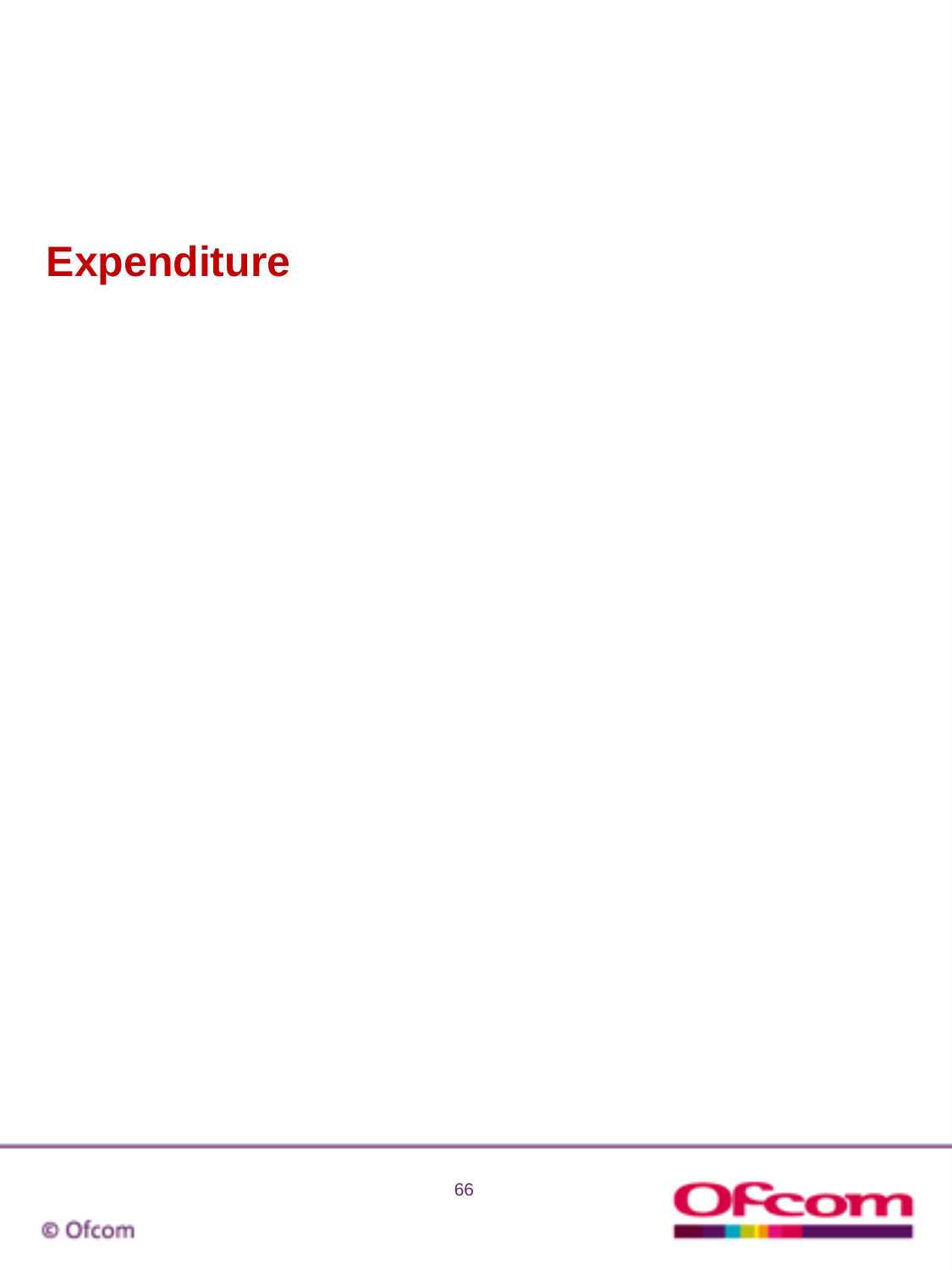#### Total telecoms service retail revenue per capita,

| 2005 to 2010   | £ per capita |      |      |      |      |      |                | 1 year<br>change | 5 year<br><b>CAGR</b> |
|----------------|--------------|------|------|------|------|------|----------------|------------------|-----------------------|
| 800            |              |      |      |      |      |      | AUS            | $+£16$           | $+4.0%$               |
|                |              |      |      |      |      |      | <b>JPN</b>     | $+£1$            | $-1.6%$               |
| 600            |              |      |      |      |      |      | <b>CAN</b>     | $+£13$           | $+4.0%$               |
|                |              |      |      |      |      |      | <b>-USA</b>    | $+£15$           | $+2.4%$               |
| 400            |              |      |      |      |      |      | <b>FRA</b>     | $+£3$            | $+1.6%$               |
|                |              |      |      |      |      |      | <b>GER</b>     | $-E4$            | $-1.8%$               |
| 200            |              |      |      |      |      |      | $-\cup$ K      | $-E9$            | $+0.6%$               |
| $\overline{0}$ |              |      |      |      |      |      | $\blacksquare$ | $-E12$           | $-1.4%$               |
|                | 2005         | 2006 | 2007 | 2008 | 2009 | 2010 |                | 1 year<br>change | 5 year<br><b>CAGR</b> |
| 800            | £ per capita |      |      |      |      |      | $\neg$ NED     | $+£4$            | 0.0%                  |
|                |              |      |      |      |      |      | $-IRL$         | $-E28$           | $-2.9%$               |
| 600            |              |      |      |      |      |      |                | $-SWE +£16$      | $+1.3%$               |
|                |              |      |      |      |      |      | <b>ESP</b>     | $-E19$           | $+0.2%$               |
| 400            |              |      |      |      |      |      | <b>BRA</b>     | $-E1$            | $+5.3%$               |
|                |              |      |      |      |      |      | POL            | $-E8$            | $+1.1%$               |
| 200            |              |      |      |      |      |      |                | RUS +£10         | $+16.7%$              |
|                |              |      |      |      |      |      | $-CHN$         | $+£2$            | $+4.9%$               |
| $\overline{0}$ |              |      |      |      |      |      | -IND           | $+£1$            | $+9.0%$               |
|                | 2005         | 2006 | 2007 | 2008 | 2009 | 2010 |                |                  |                       |

Source: IDATE / industry data / Ofcom

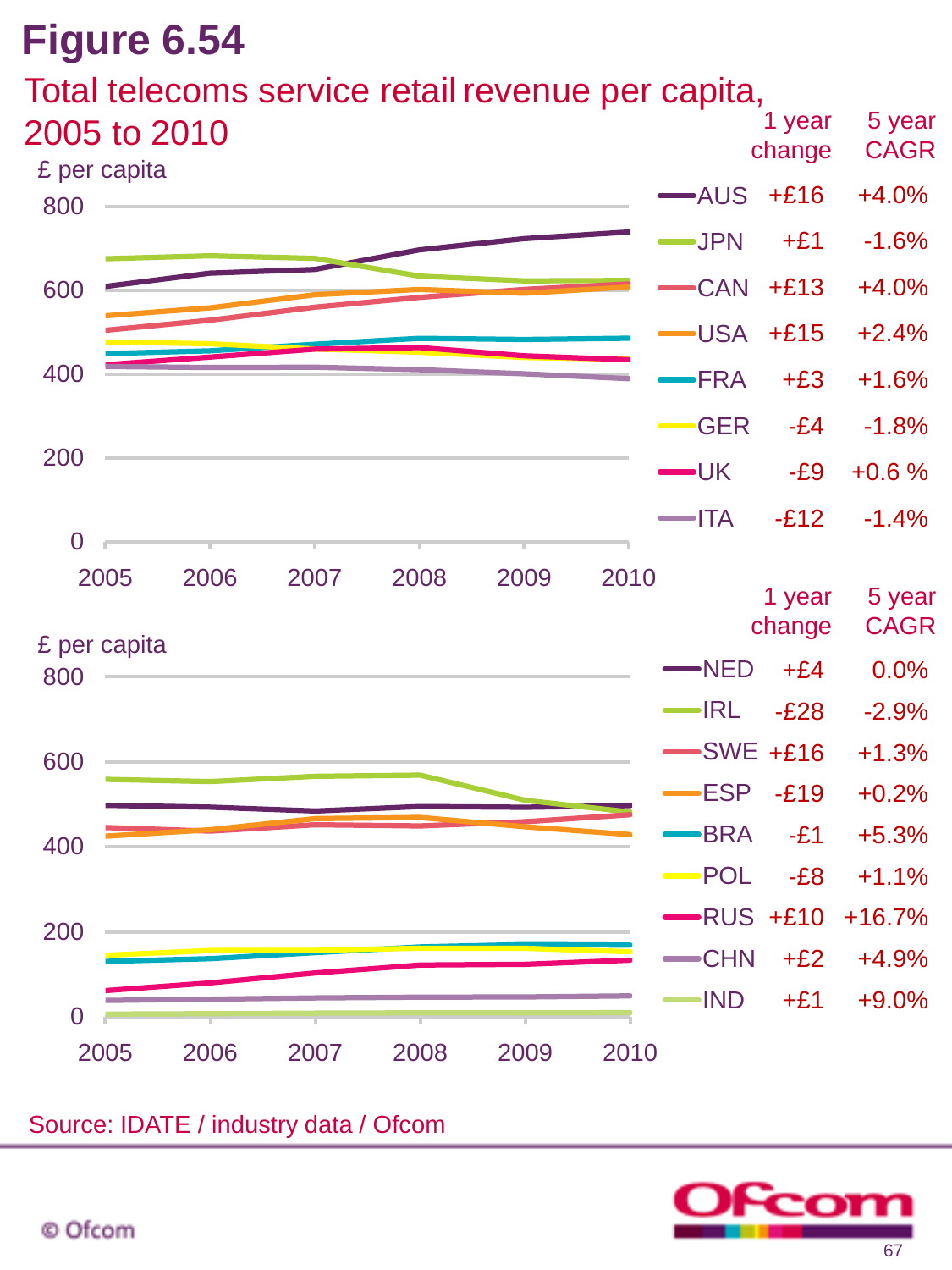# Retail fixed voice average revenue per user, (ARPU):



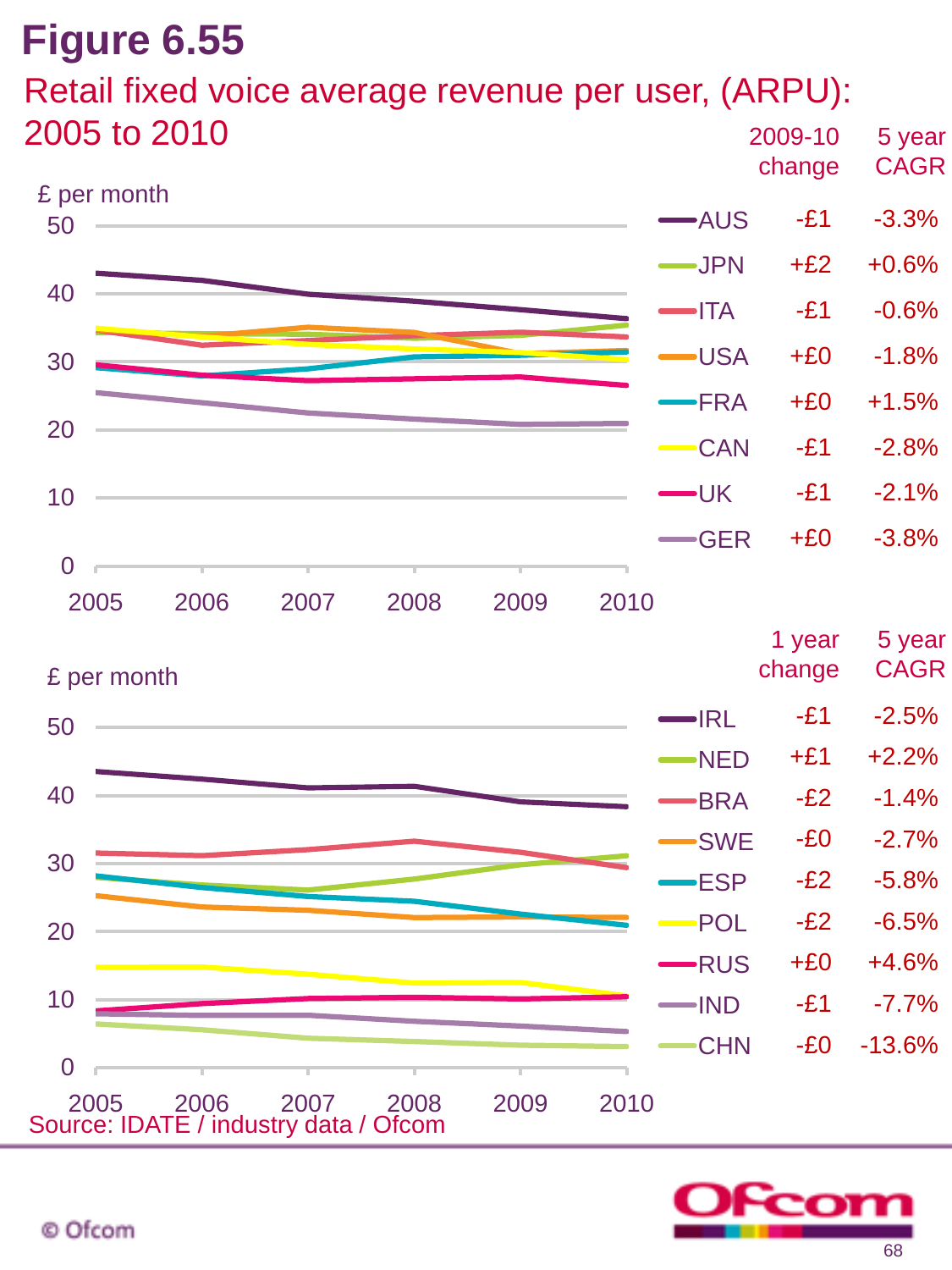#### Retail mobile average revenue per user (ARPU): 2005 to 2010



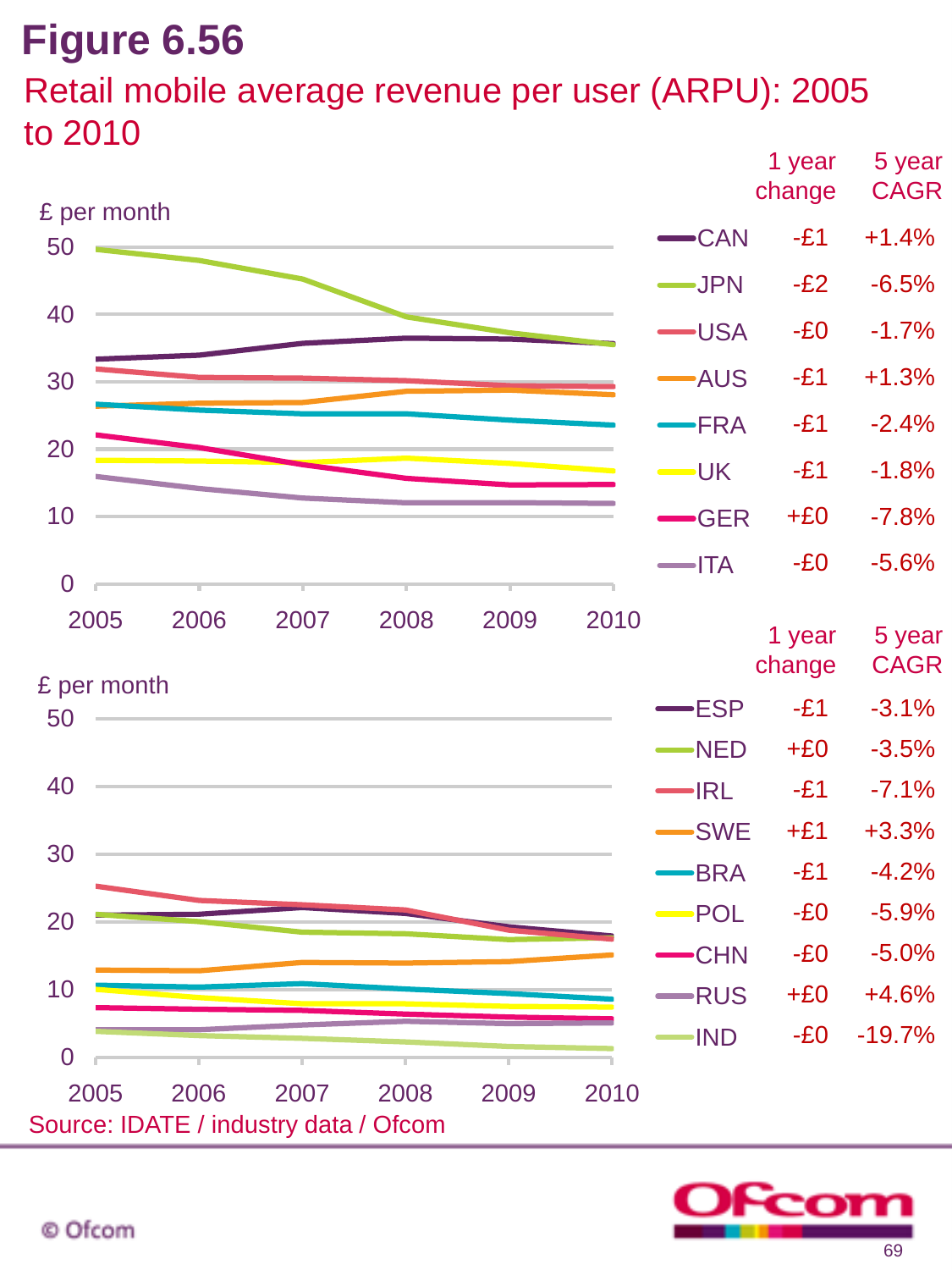#### Retail broadband average revenue per user (ARPU): 2005 to 2010



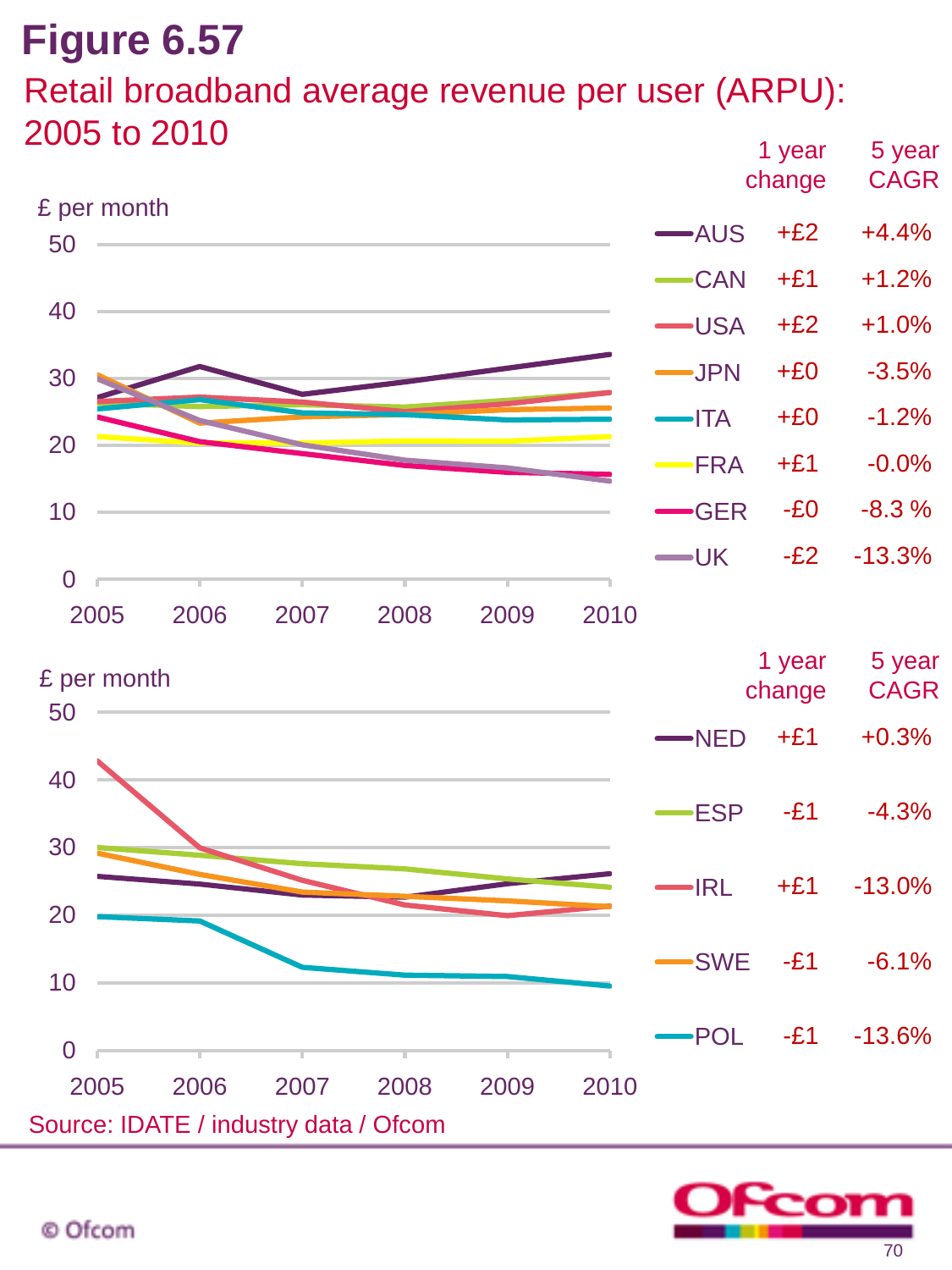## **Satisfaction and switching**

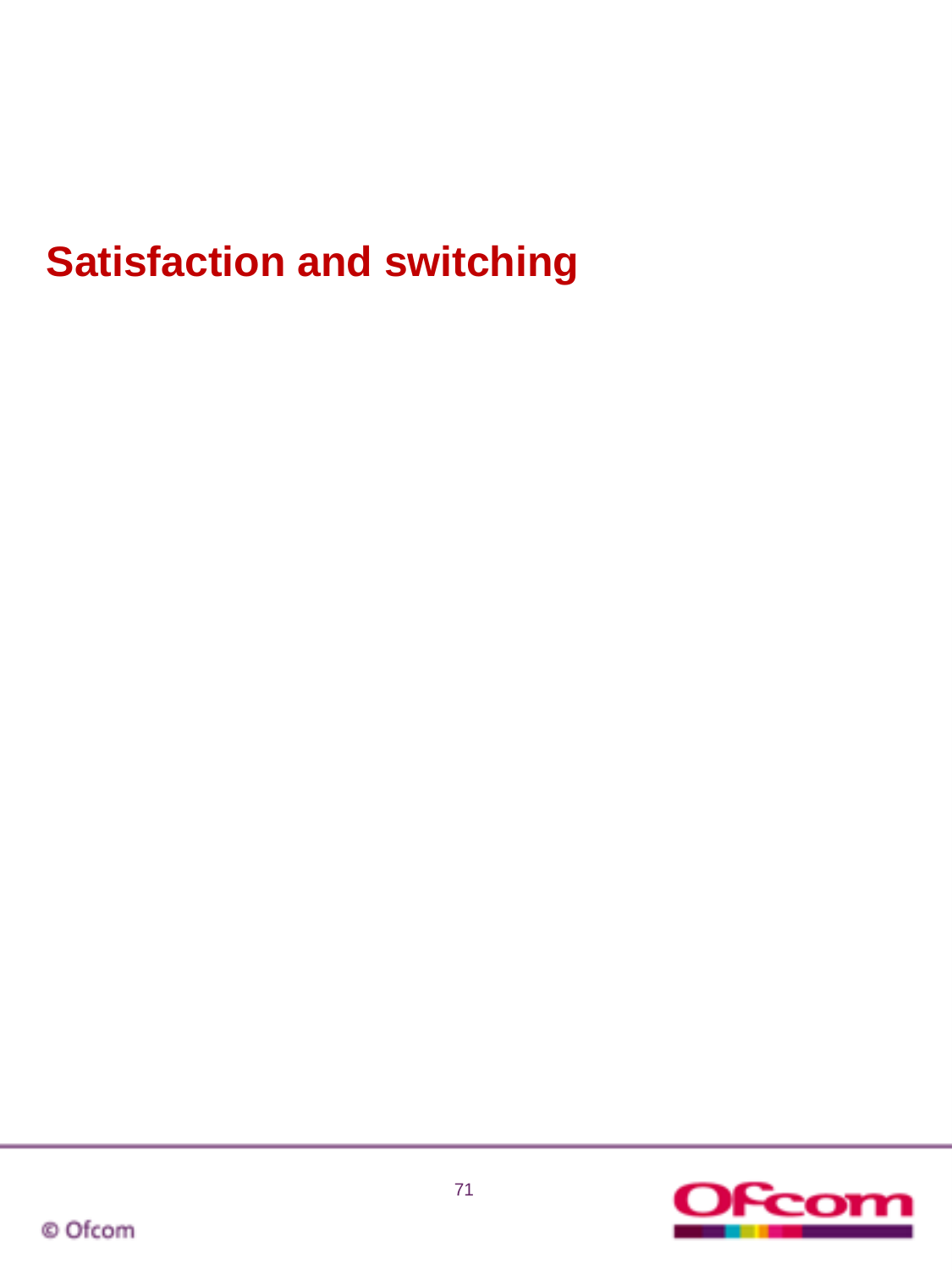## Satisfaction with fixed voice services

#### Proportion of respondents



Source: Analysys Mason Connected Consumer survey, 2011. Question: Respondents were asked how satisfied they were with their fixed voice provider.

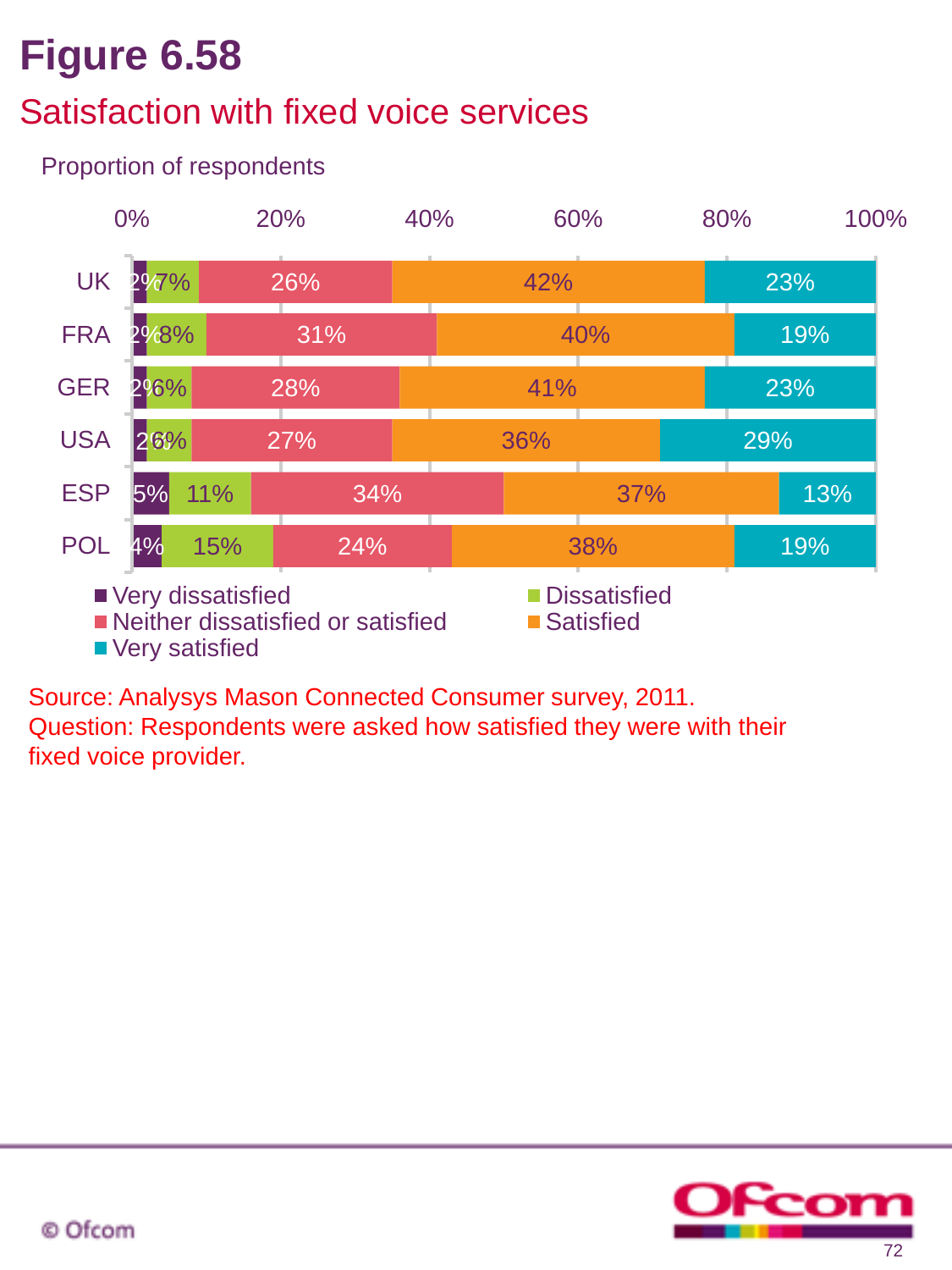## Satisfaction with mobile voice services

#### 2% 7% 3% 10% 2%7% 2% 6% 7% 3% 10% 16% 26% 34% 26% 28% 35% 28% 42% 37% 41% 39% 29% 39% 24% 15% 24% 25% 13% 21% 0% 20% 40% 60% 80% 100% UK FRA GER USA ESP POL Proportion of respondents ■ Very Dissatisfied Dissatisfied ■ Neither dissatisfied nor satisfied ■ Satisfied **Very satisfied**

Source: Analysys Mason Connected Consumer survey, 2011. Question: Respondents were asked how satisfied they were with their mobile voice provider.

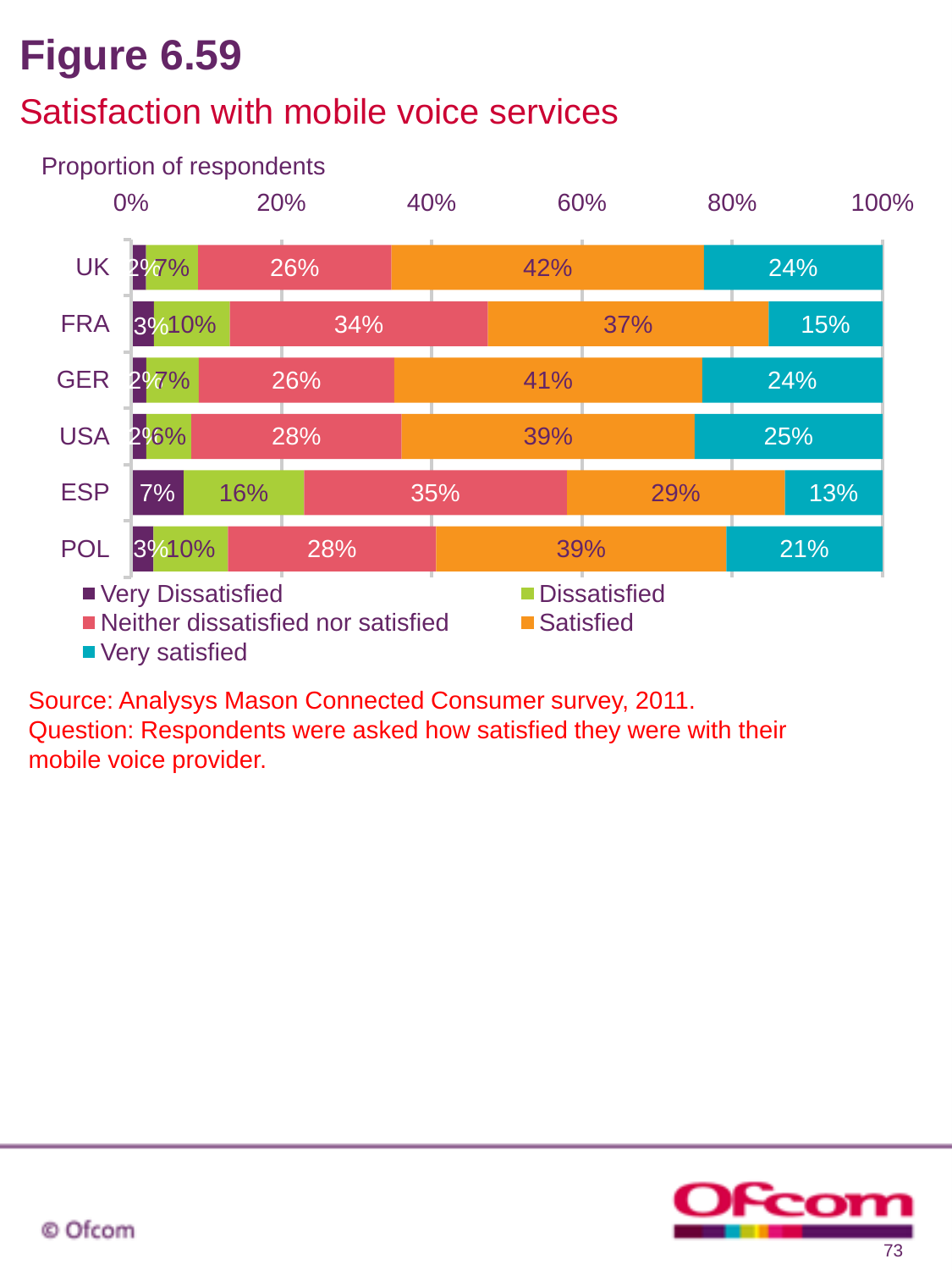## Satisfaction with fixed broadband services



Source: Analysys Mason Connected Consumer survey, 2011. Question: Respondents were asked how satisfied they were with their fixed broadband provider.

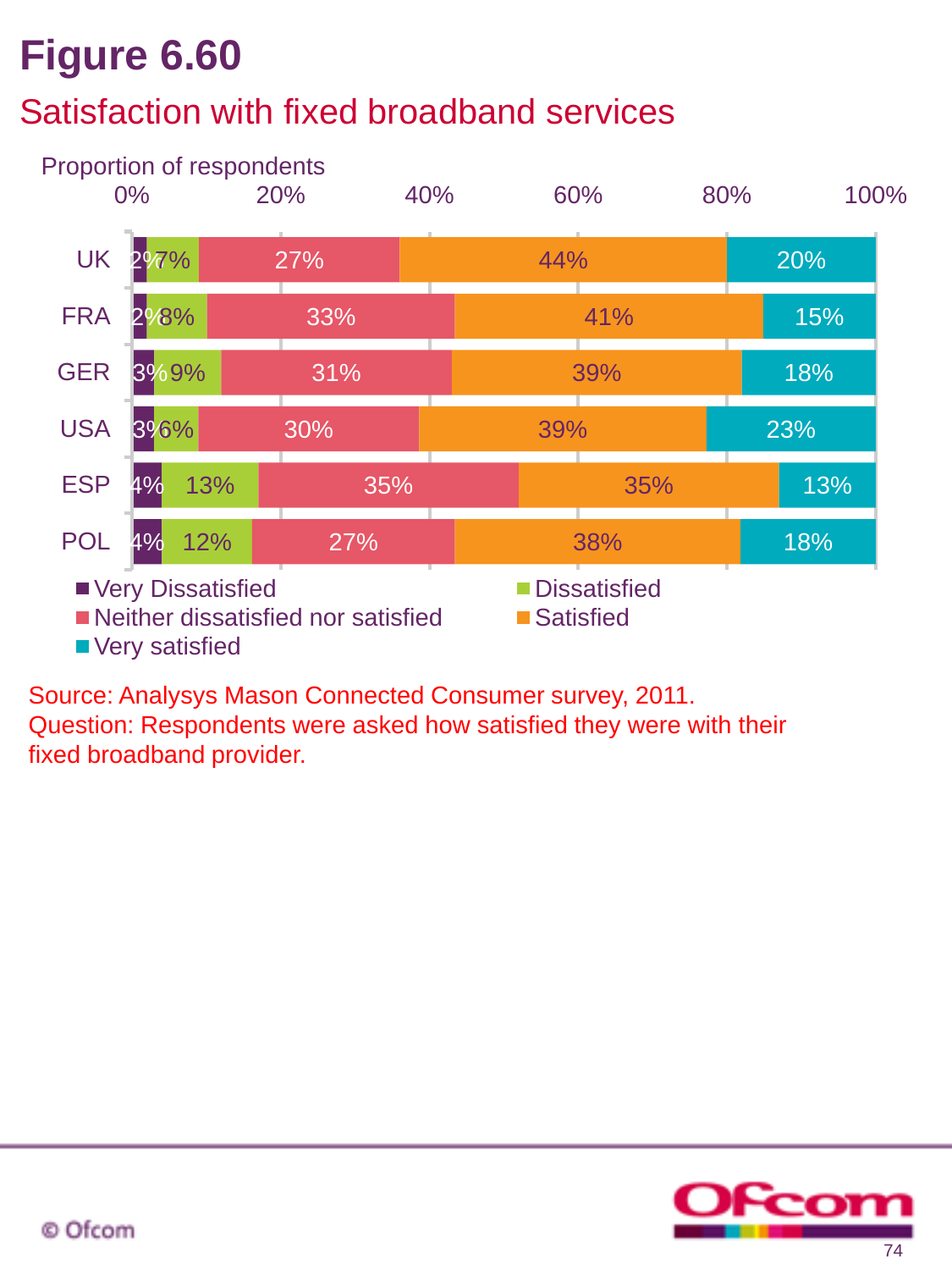## Satisfaction with mobile broadband services



Source: Analysys Mason Connected Consumer survey, 2011. Question: Respondents were asked how satisfied they were with their mobile broadband provider.

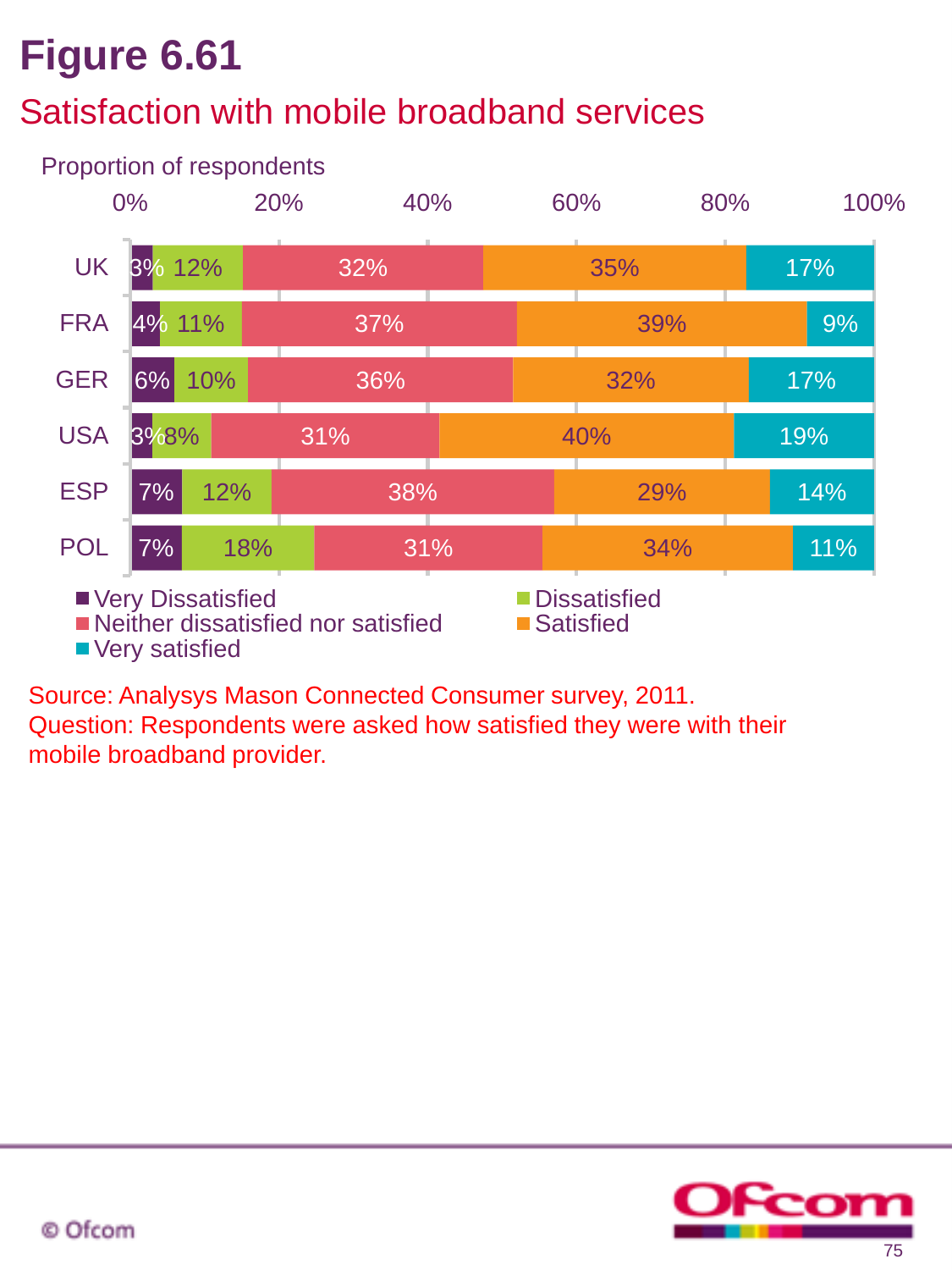#### Proportion of subscribers who intend to change service provider: 2011

Proportion of subscribers that intend to change provider



Source: Analysys Mason Connected Consumer survey 2011

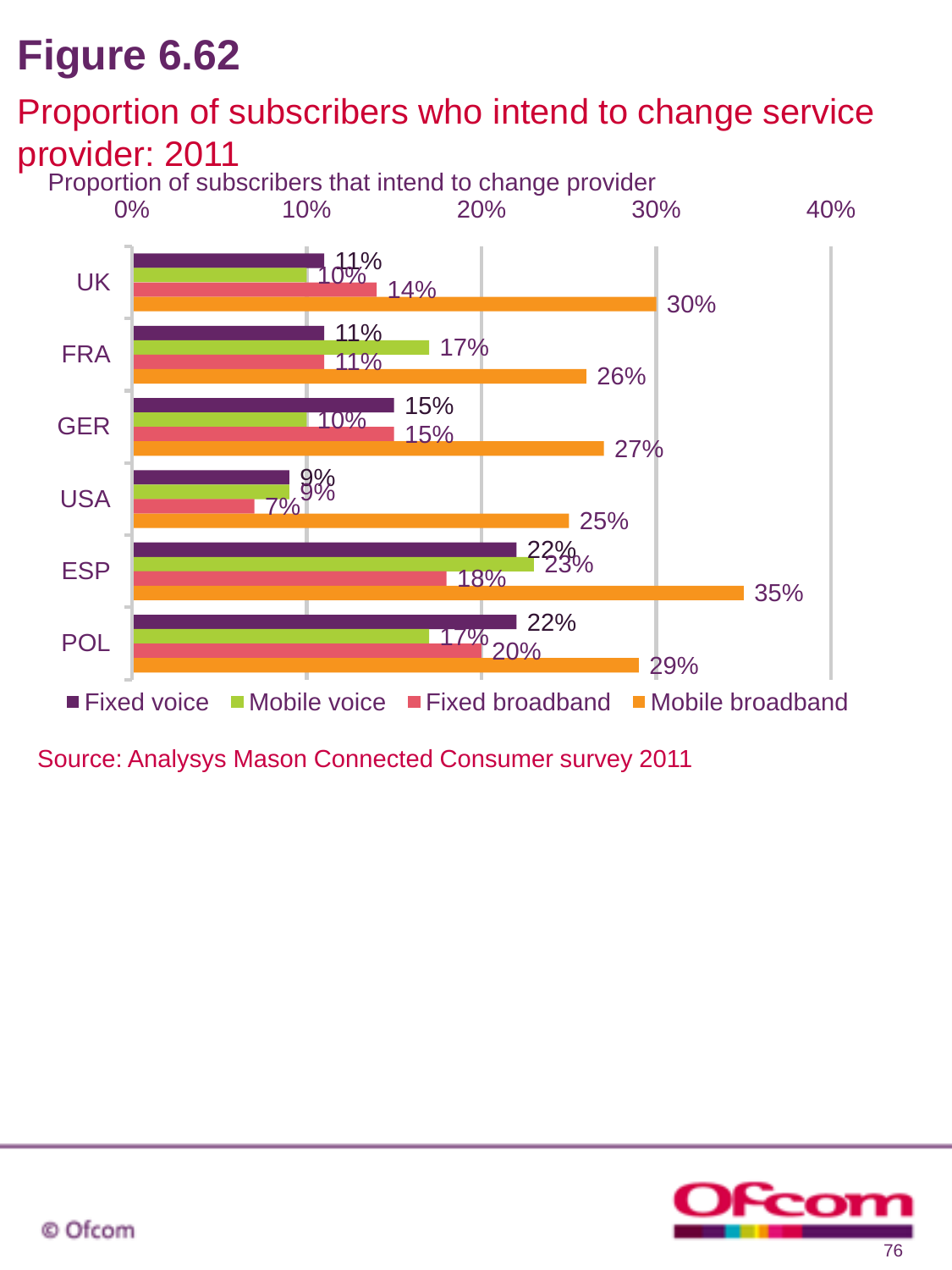#### Proportion of users who have switched provider in the last 12 months: 2011

Proportion of subscribers that have switched provider



 $\blacksquare$  Fixed voice  $\blacksquare$  Mobile voice  $\blacksquare$  Fixed broadband  $\blacksquare$  Mobile broadband

Source: Ofcom consumer research, October 2011. Base: subscribers to each service of more than one year. Options given: Switched provider in the last 12 months; stayed with the same provider over the last twelve months.

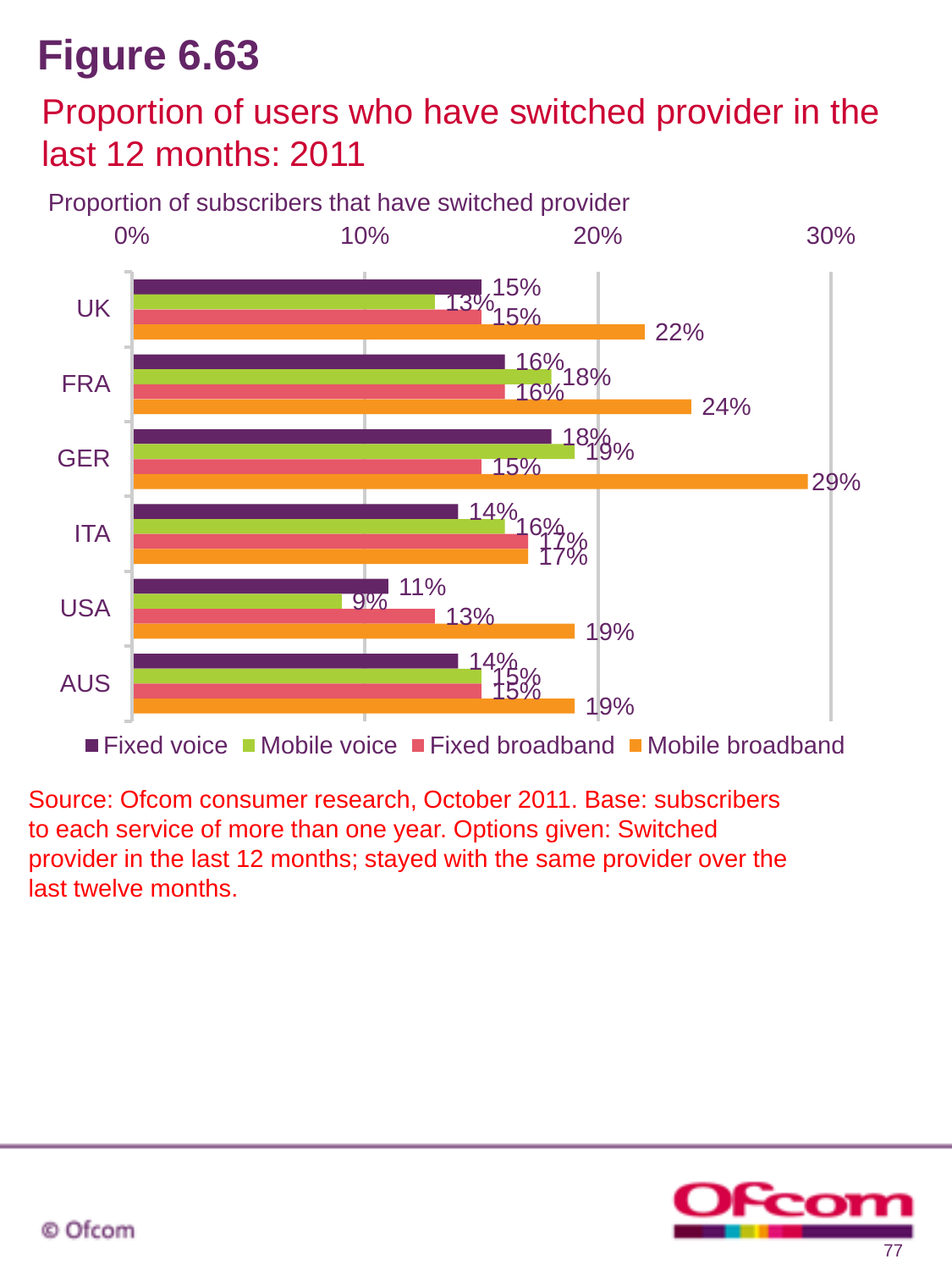## **Voice**

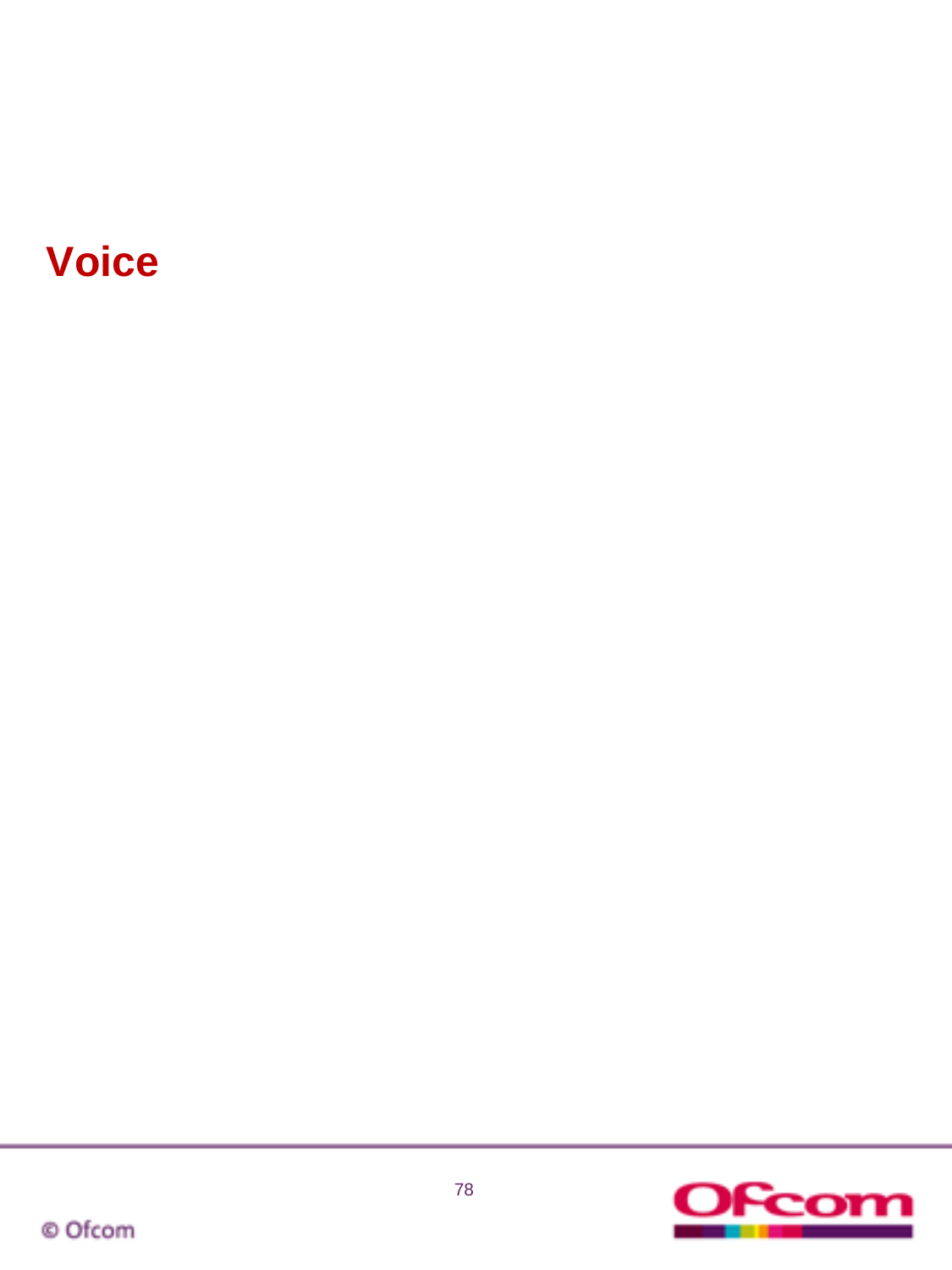# **Figure 6.64** Fixed lines per 100 population, 2005 and 2010



Source: IDATE / industry data / Ofcom

© Ofcom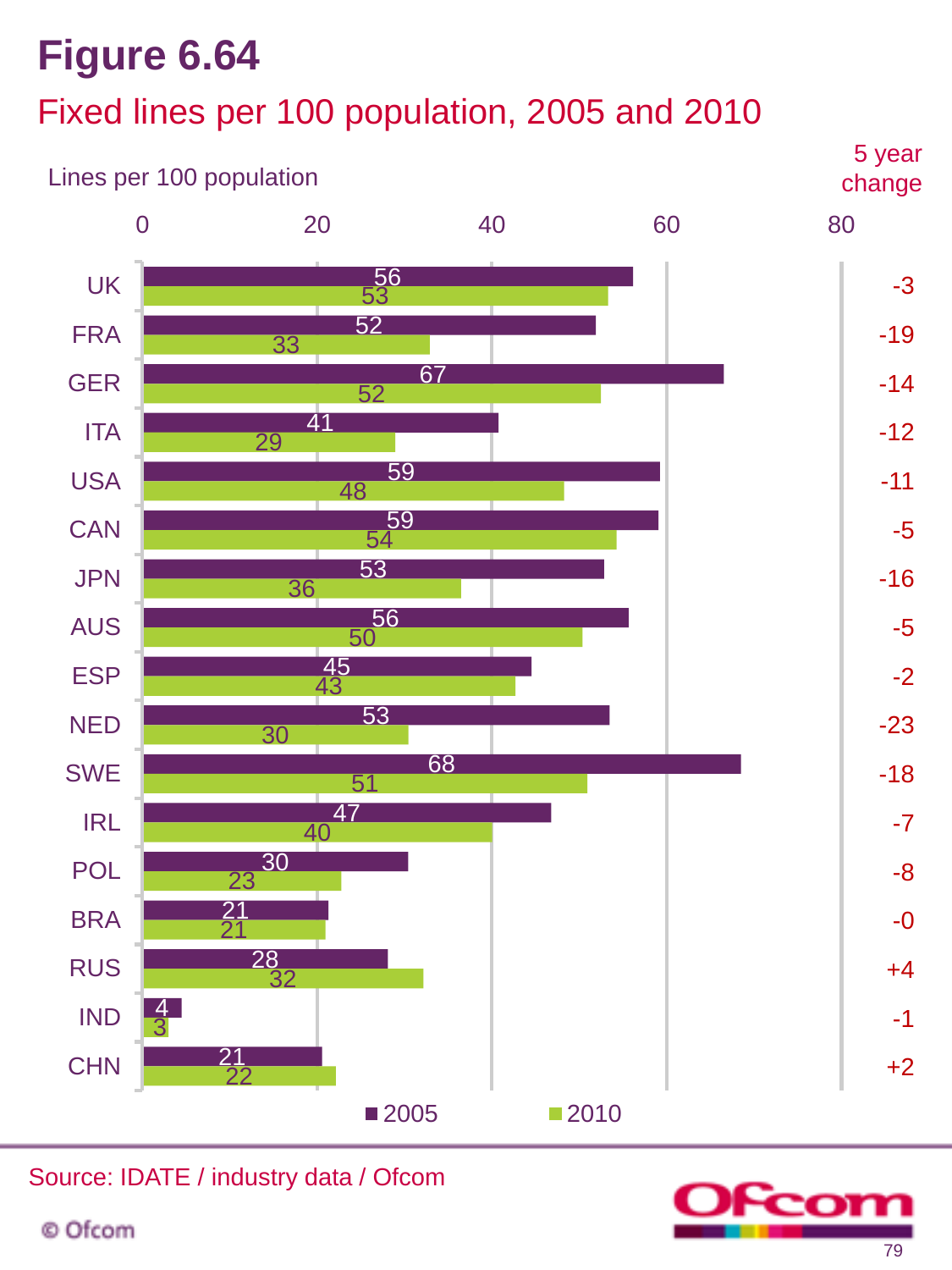## Mobile connections per 100 population

#### 113 76 96 121 70 52 71 95 98 98 112 131 99 133 148 98 76 92 129 122 121 142 0 50 100 150 UK FRA GER ITA USA **CAN JPN** AUS ESP NED SWE Connections per 100 population 150 change



Source: IDATE / industry data / Ofcom

© Ofcom



+18

5 year

+24

+37

+28

+28

+24

+22

+34

+24

+23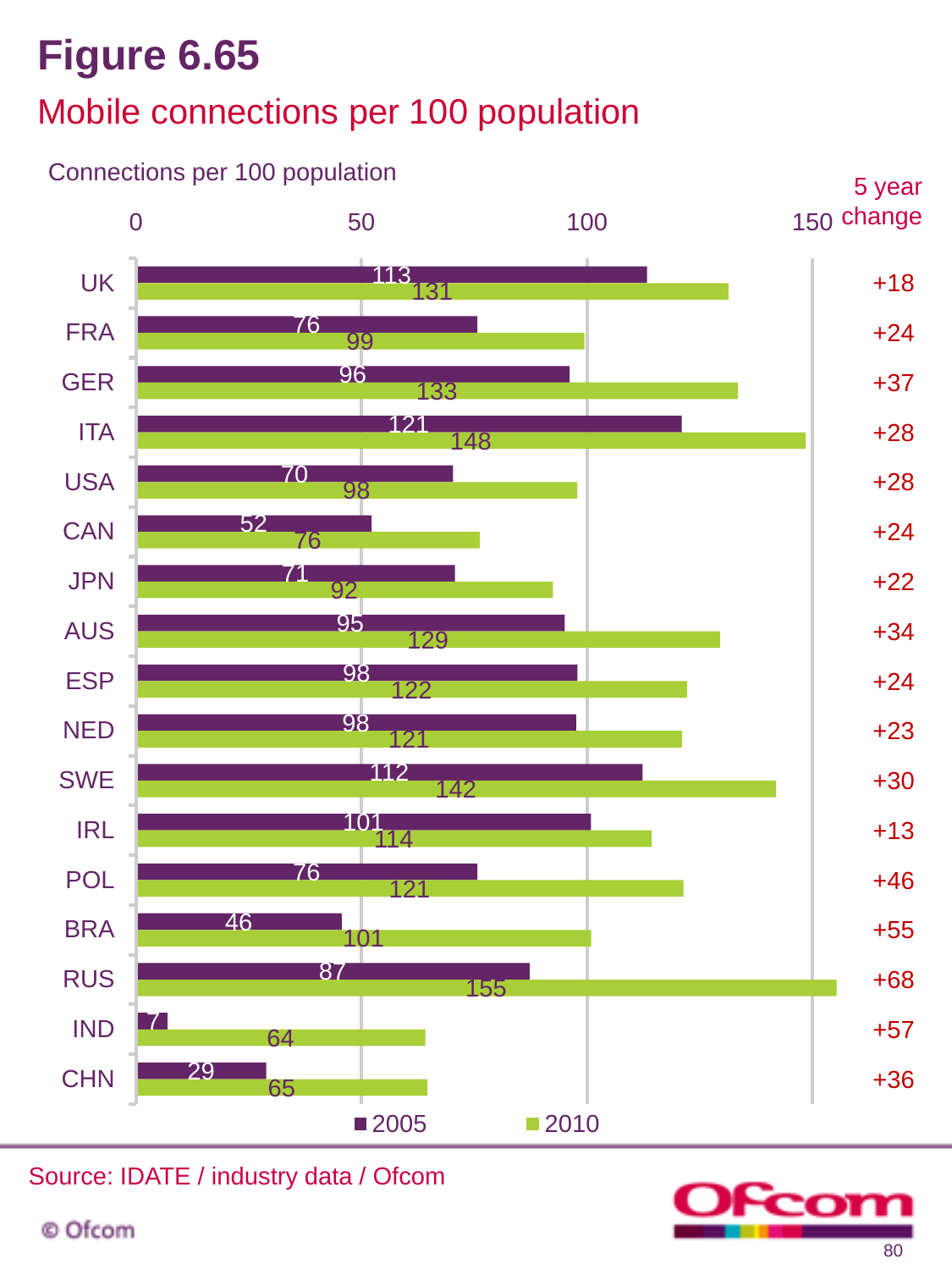### Mobile subscribers aged 18+ with two or more handsets

#### Proportion of respondents



Source: Forrester Research, Inc. European Technographics® Benchmark Survey, Q2 2011; North American Technographics Benchmark Survey, Q2/Q3 2011 (US, Canada); Asia Pacific Technographics Benchmark Survey, Q2 2011. Data published in Forrester Research 'Global Mobile Behaviors 2011'.

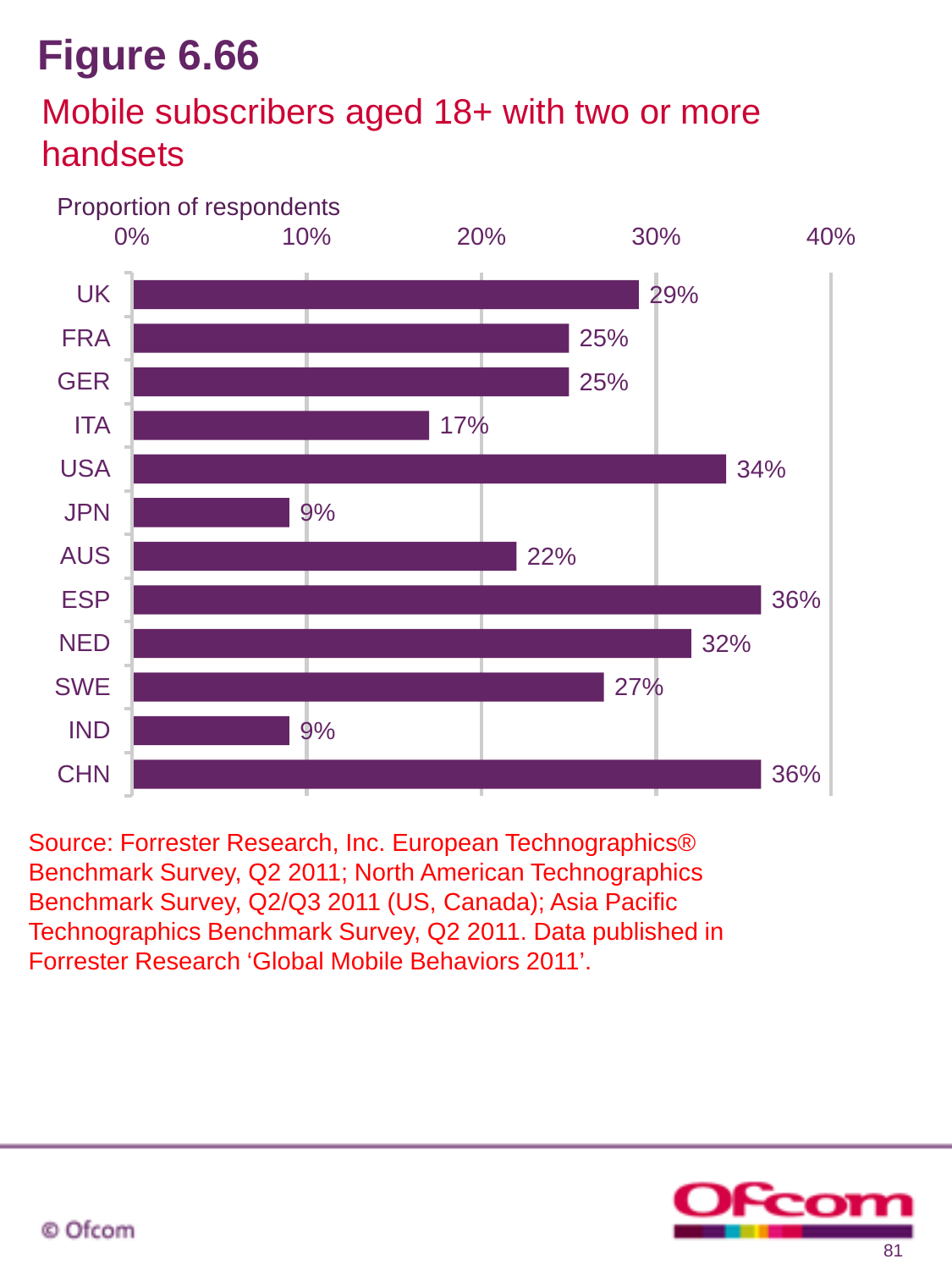## Household penetration of fixed and mobile telephony: 2011



Source: European Commission consumer research, July 2011. Base: UK=1322, Germany=1622, Spain 1004, France=1035, Ireland=1007, Italy 1027, Netherlands=1012, Poland=1000, Sweden=1024.

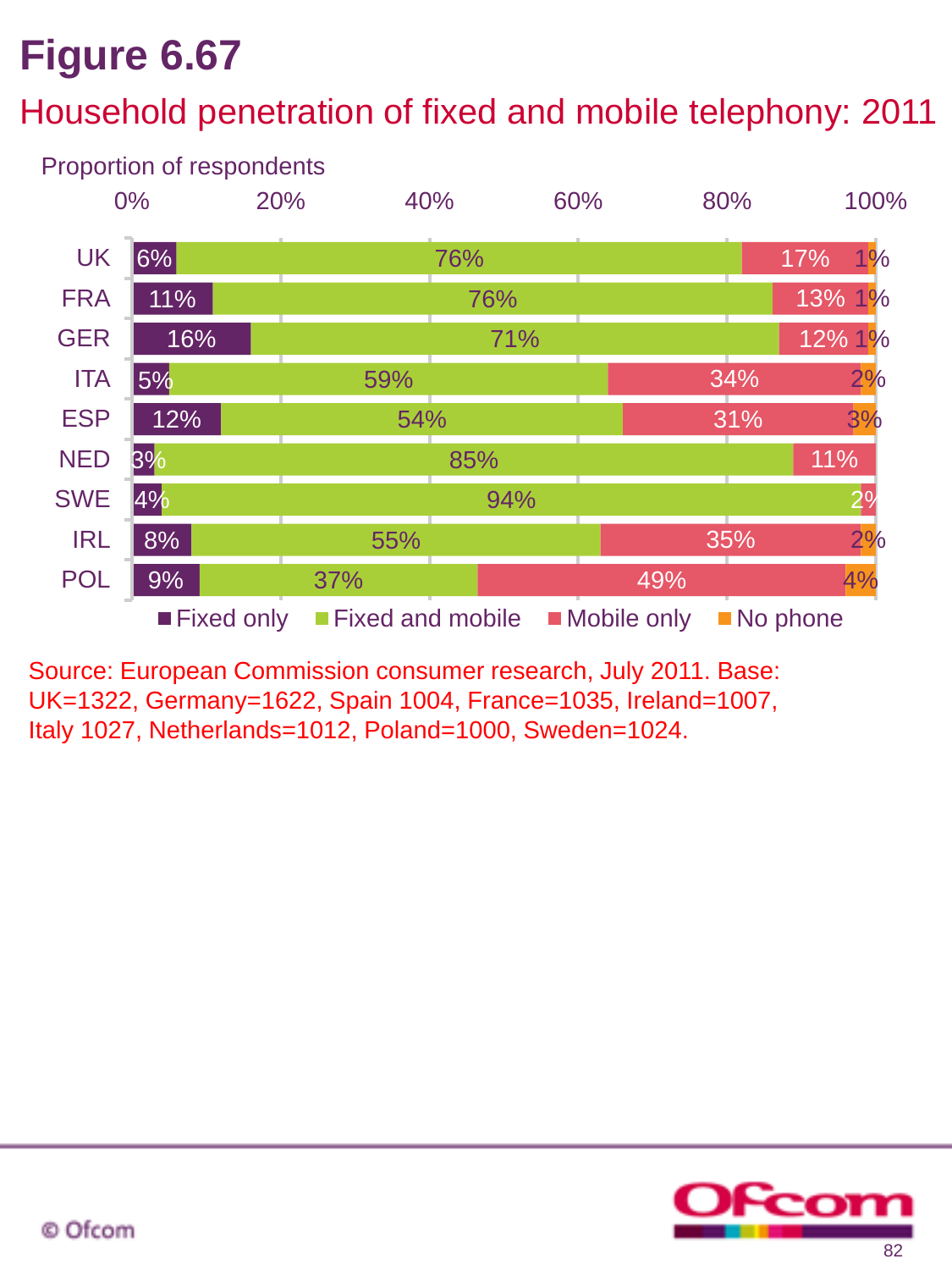## **Figure 6.68** Monthly fixed line voice call minutes per person: **2005 to 2010 5 year** 5 year 5 year 5 year 5 year 5 year 5 year 5 year 5 year 5 year 5 year 5 year



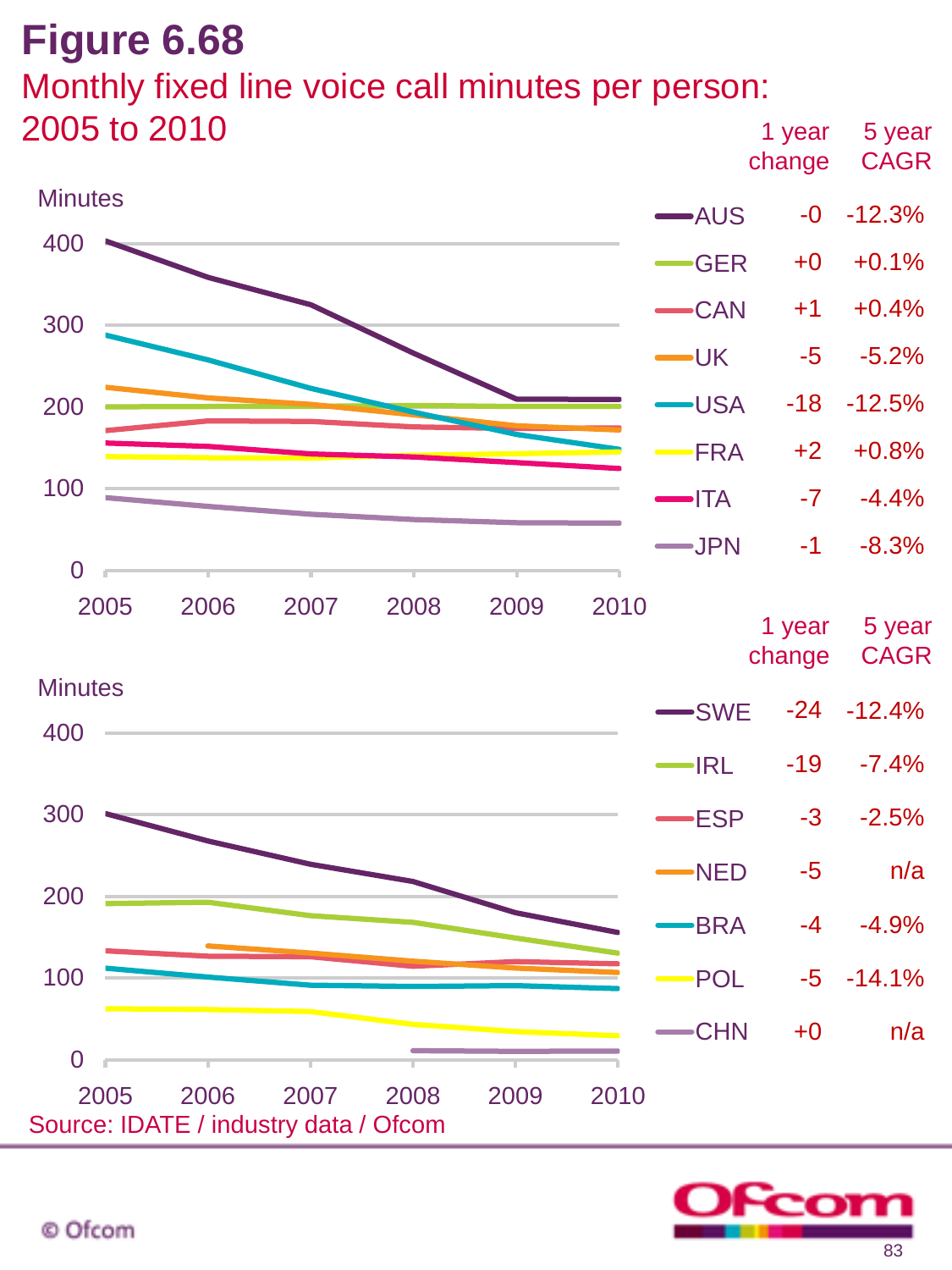

Source: IDATE / industry data / Ofcom Note: USA, Canada and China – incoming calls included; Brazil and Russia – incoming calls included except on-net mobile-mobile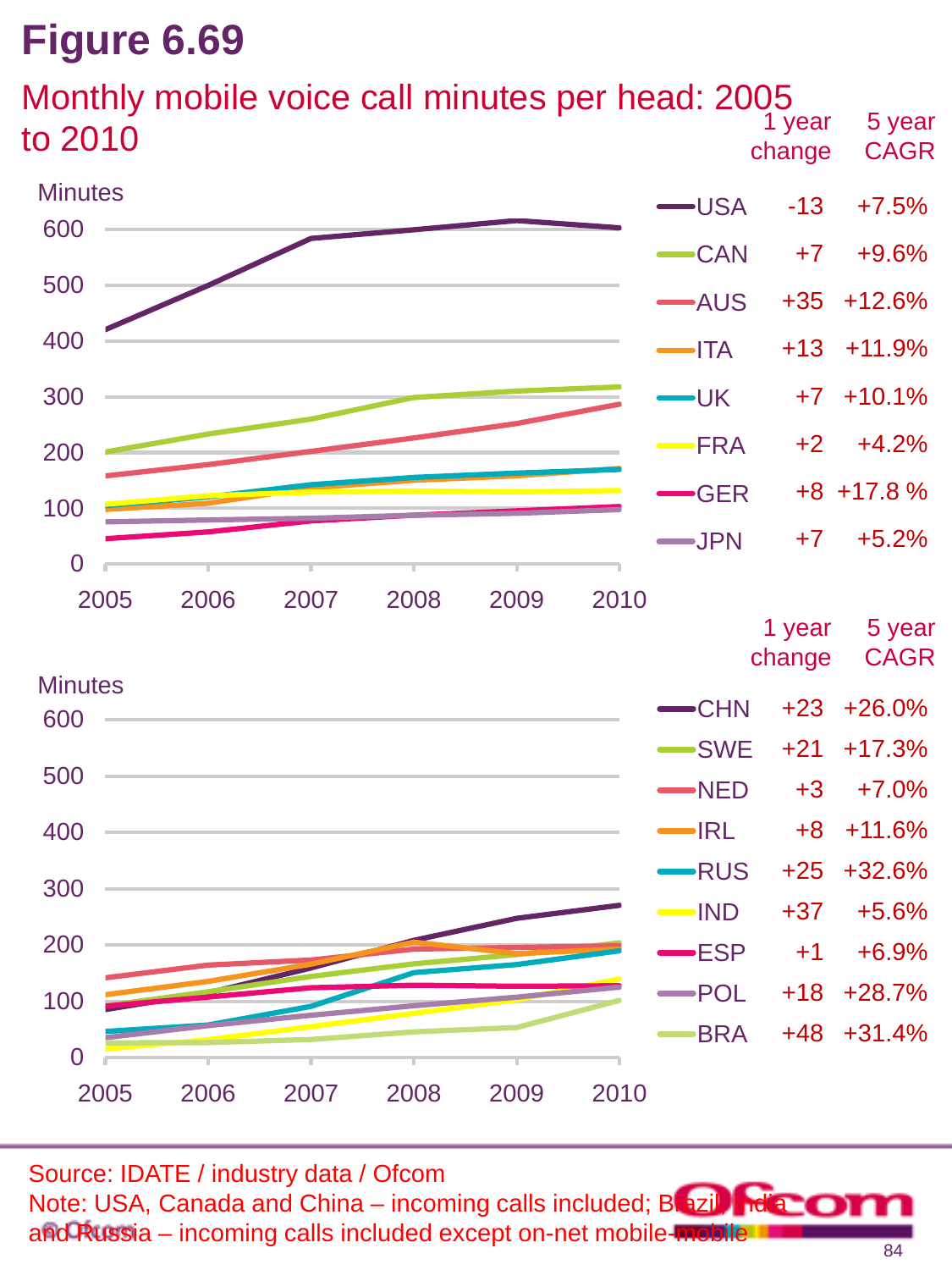## Percentage of voice minutes originating from a mobile:



Source: IDATE / industry data / Ofcom Note: USA, Canada and China – incoming calls included; Brazil and Russia – incoming calls included except on-net mobile-mobile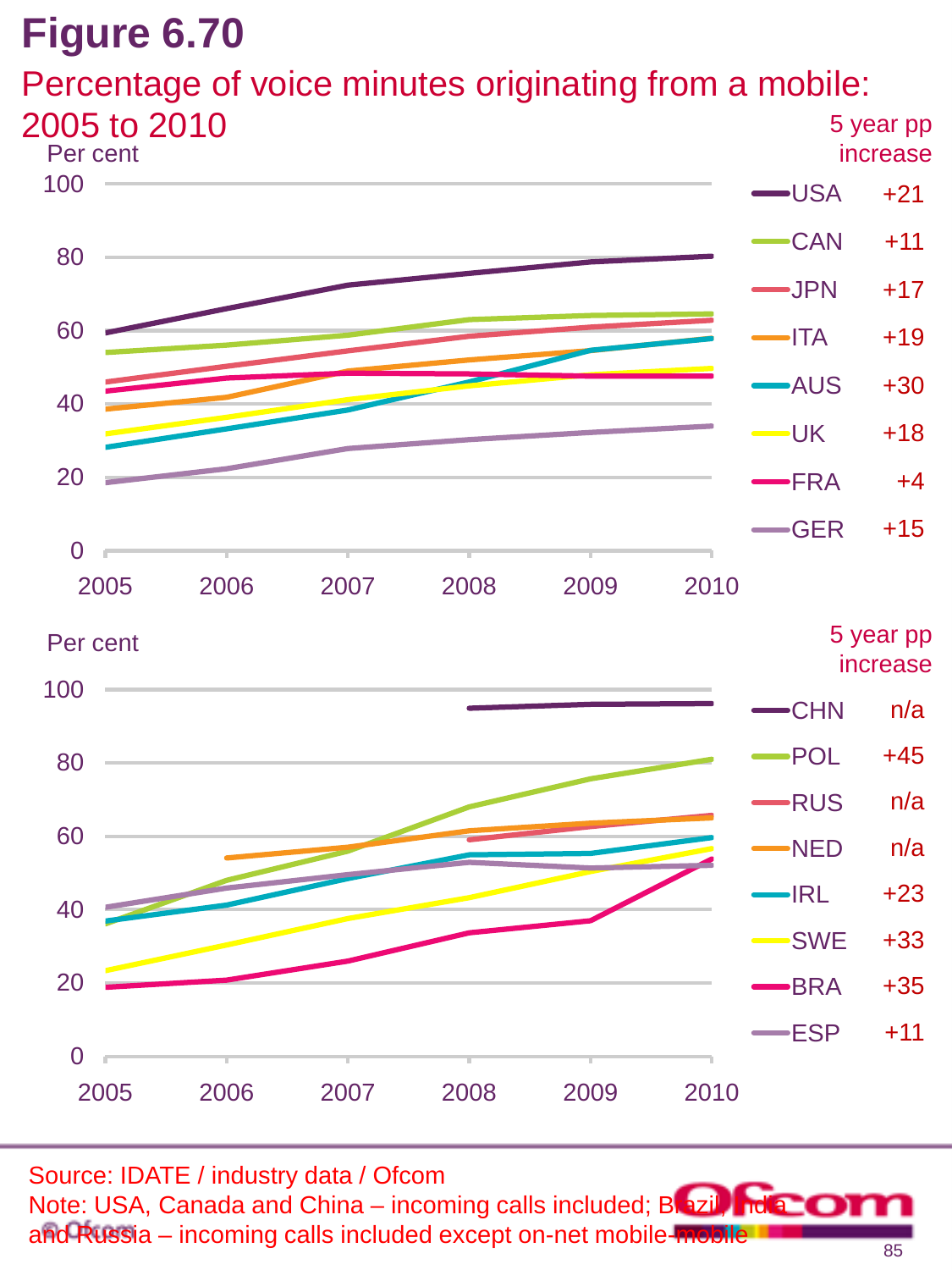#### Average cost of a fixed voice call minute: 2005 to 2010



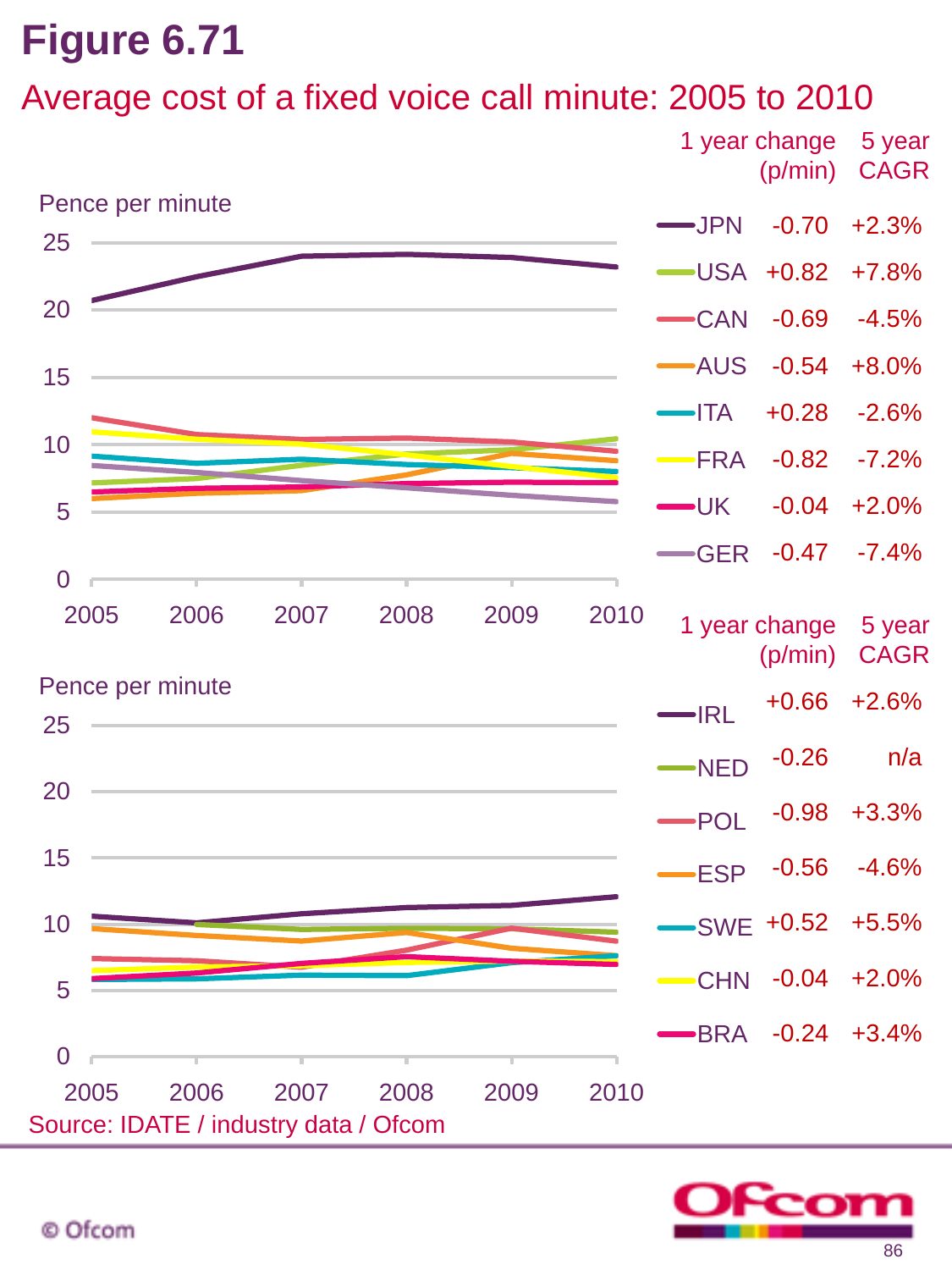## Average cost of an outgoing mobile voice call minute:  $2005$  to  $2010$  and  $\frac{1}{2005}$  year change  $\frac{5}{200}$  year



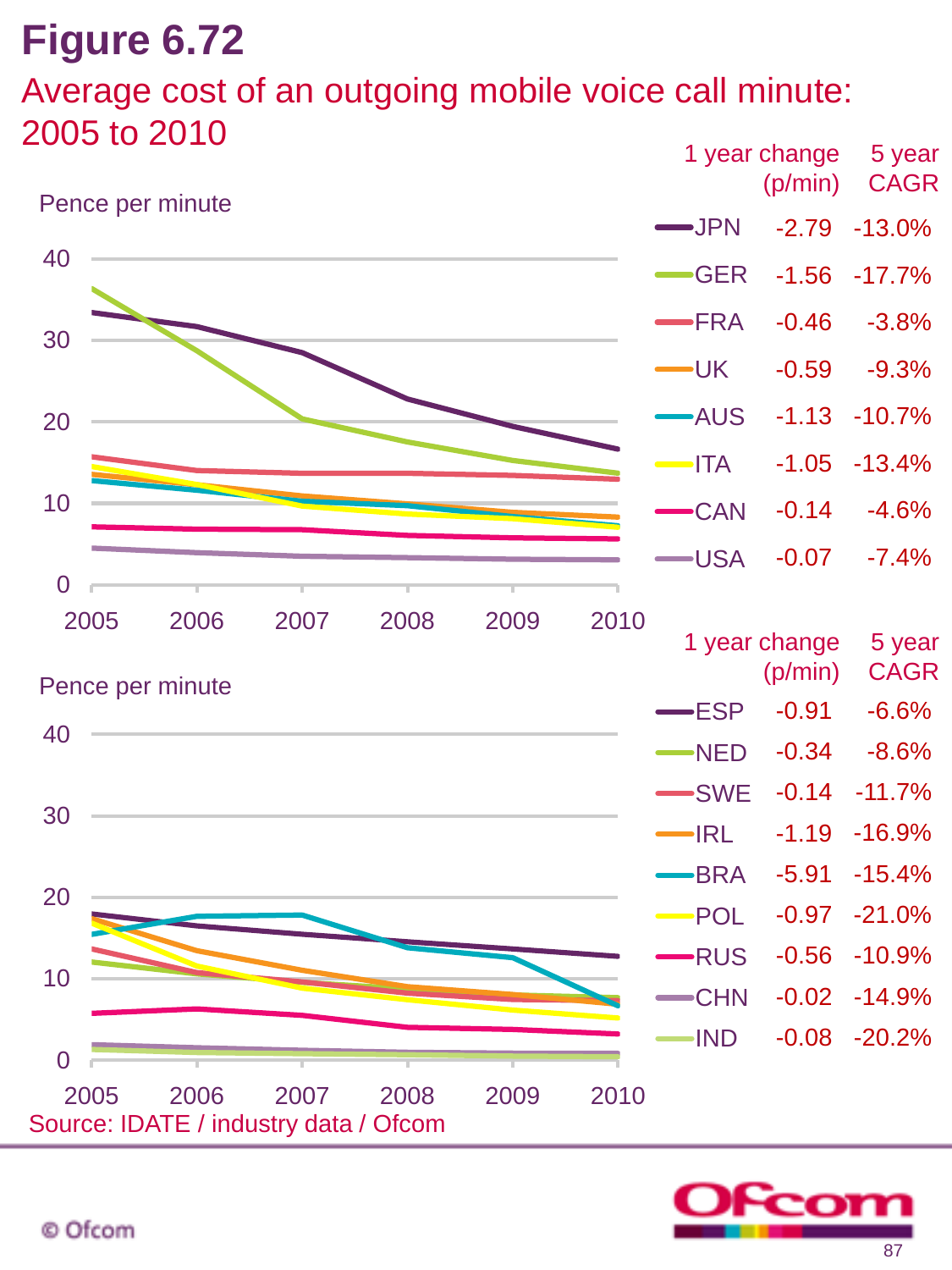## Level of concerns about the affordability of voice: 2009 and 2011



Source: European Commission consumer research, published July 2011.

Base: UK=1322, Germany=1622, Spain 1004, France=1035, Ireland=1007, Italy 1027, Netherlands=1012, Poland=1000, Sweden=1024.

Statement: You limit your calls with your mobile phone because you are concerned about communication charges. Answers: Totally agree/tend to agree/tend to disagree/totally disagree/not applicable/don't know.

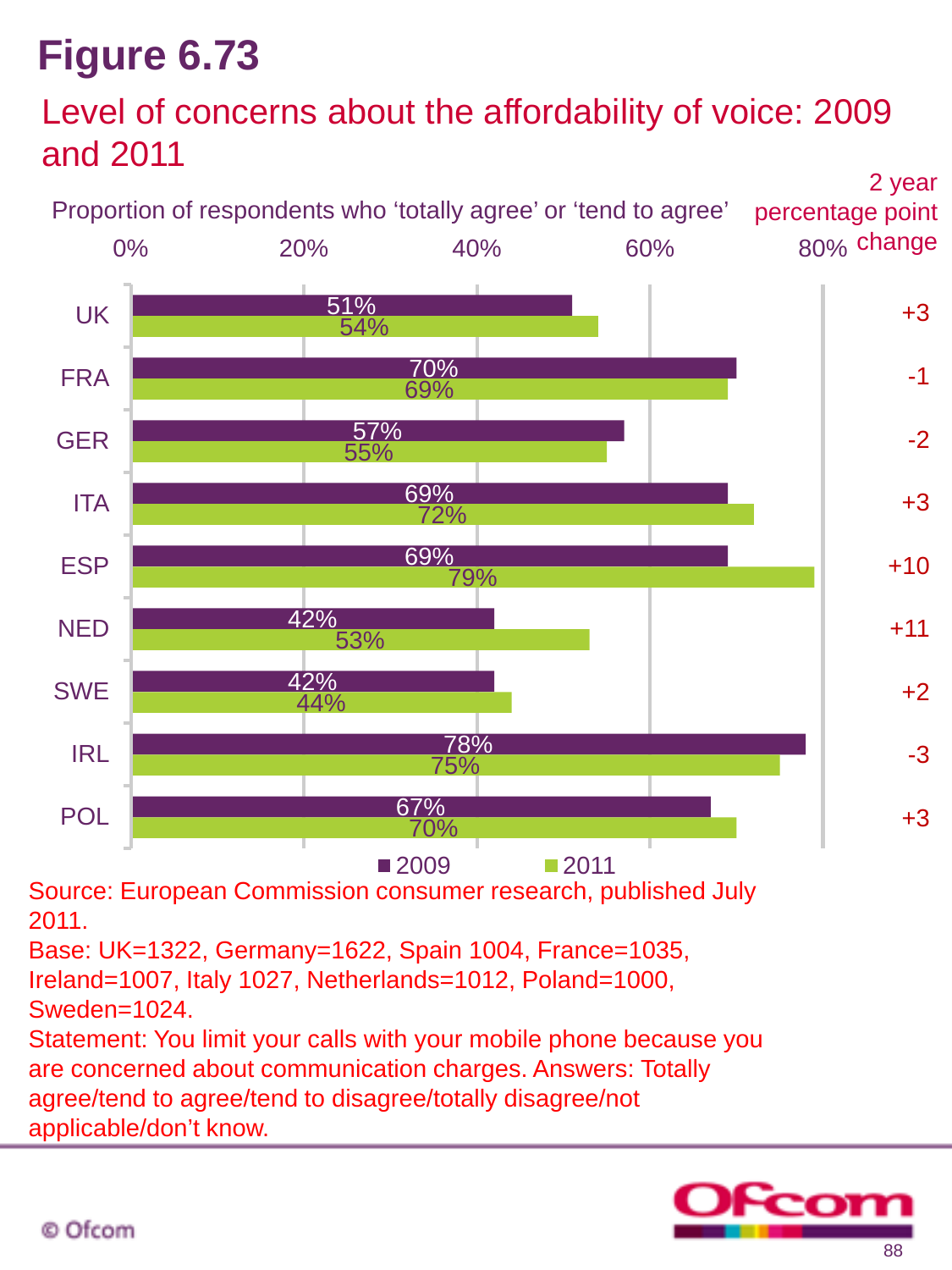## **Broadband**

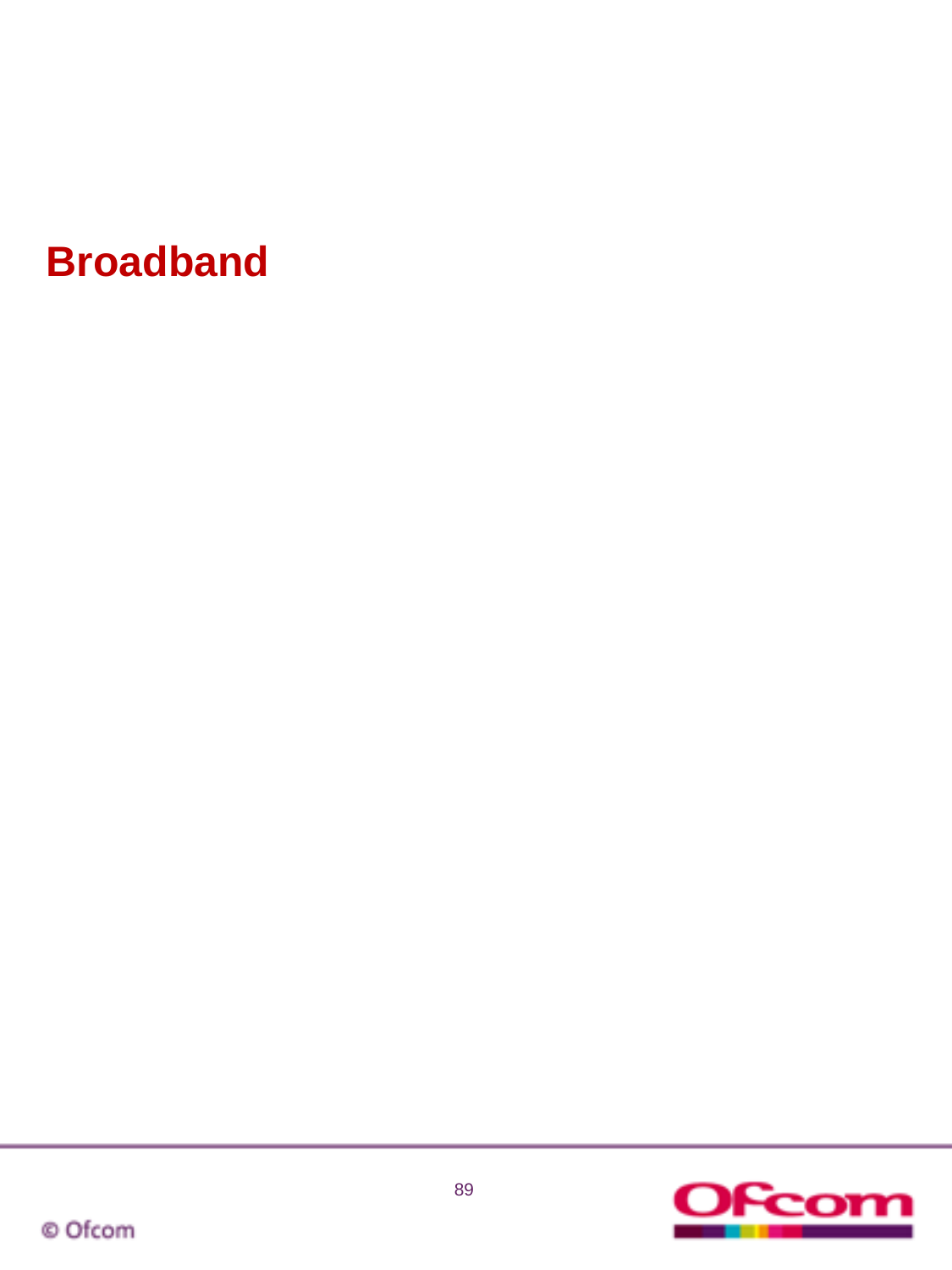## **Figure 6.74** Fixed broadband connections per 100 households: 2005 to 2010



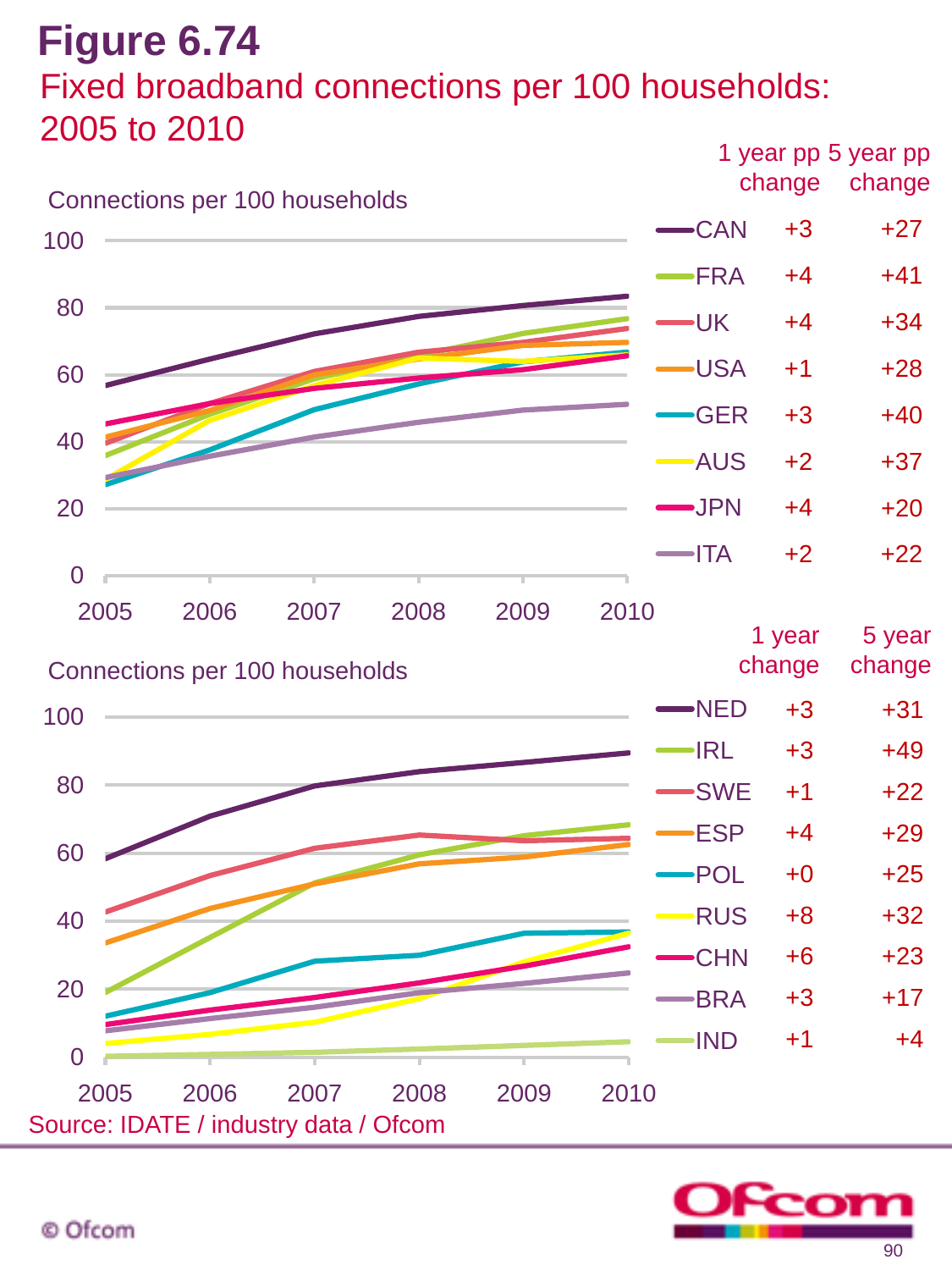## Take-up of multi-service 'bundles' among fixed broadband customers

Proportion with broadband



Source: Ofcom consumer research, October 2011. Base: UK=940, France=977, Germany=833, Italy=872, USA=905, Australia=794. Question: Do you receive any of the following from the same supplier as your broadband as part of a package (ie you receive one bill for all services)? (multiple choice containing the commonly found doubleplay, triple-play and quad-play service bundles).

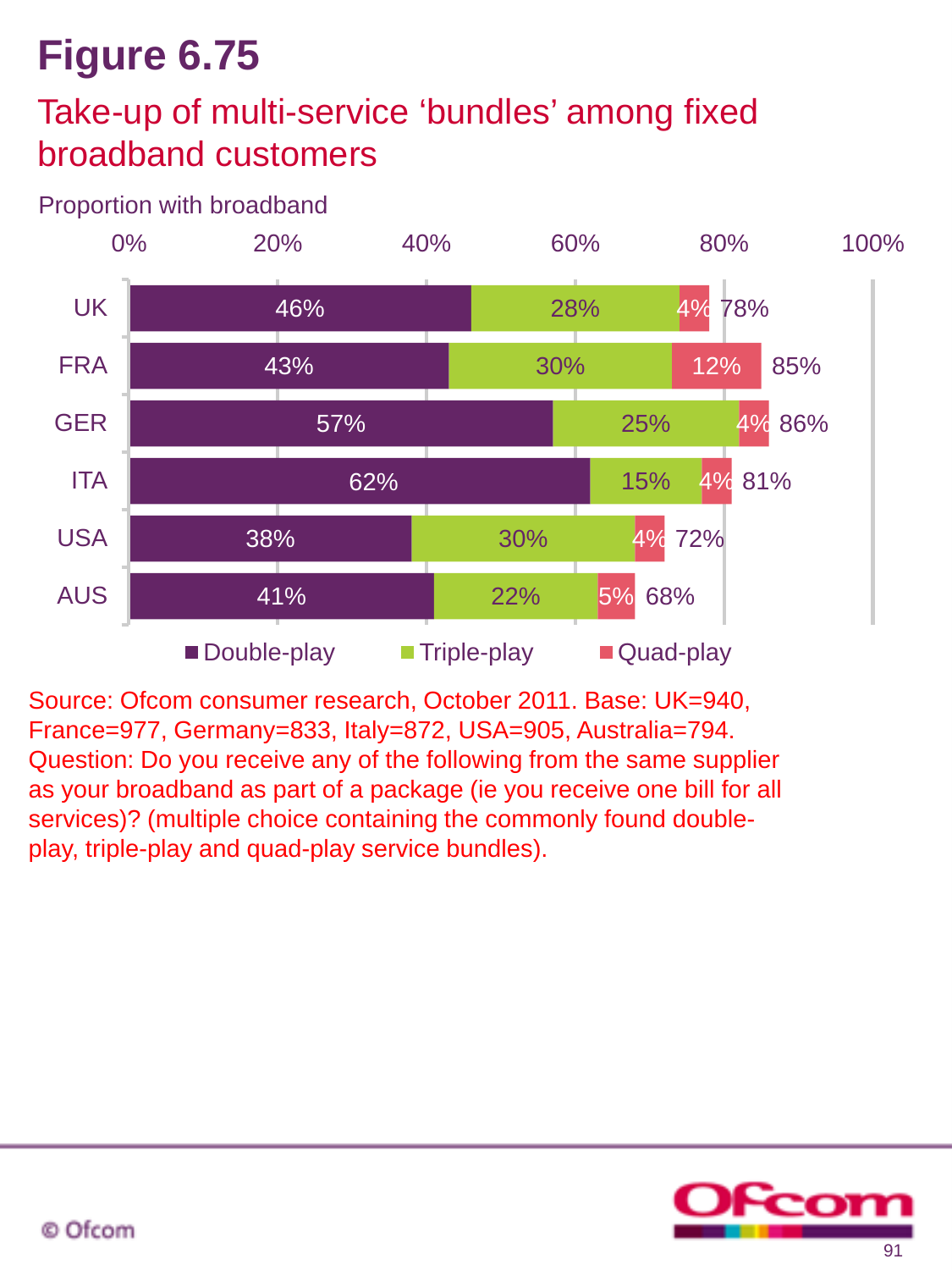## **Figure 6.76** Mobile broadband connections per 100 people: 2006 to 2010



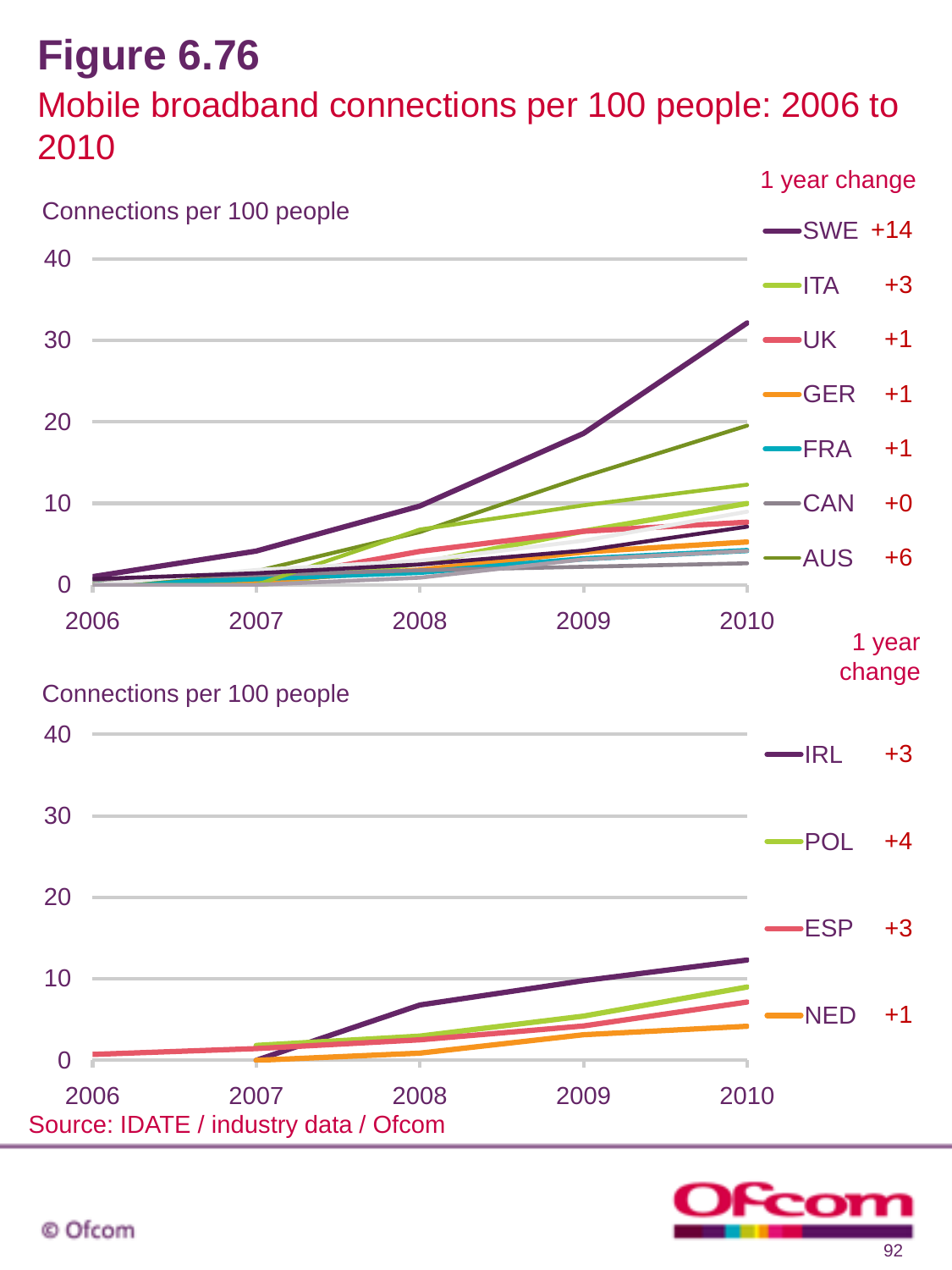### Household penetration of fixed and mobile broadband: 2011

Proportion of respondents



Source: Ofcom consumer research, October 2011. Base: UK=1015, France=1014, Germany=1014, Italy=1045, USA=1002, Australia=1012.

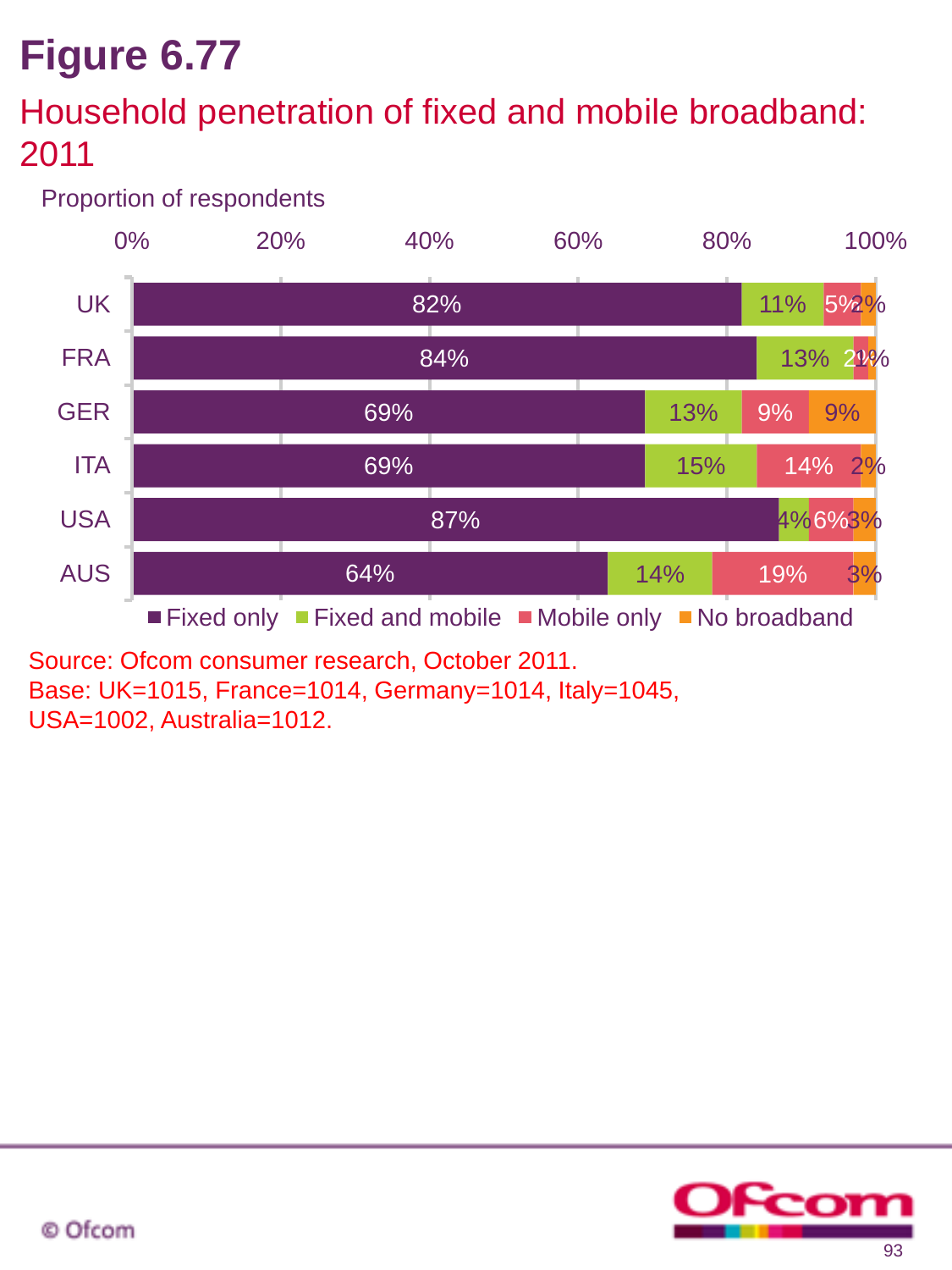## Proportion of feature phone and smartphone users that access the mobile internet via their mobile device: 2011



Source: Ofcom consumer research, October 2011.

Base (smartphone users): UK=506, France=445, Germany=502, Italy=498, USA=416, Australia=490 Base (feature phone users): UK=423, France=469, Germany=443, Italy=491, USA=486, Australia=467. For the purposes of these results, we have classified feature phone users as those survey respondents who said they owned a mobile phone but not a smartphone.

Question: Which, if any, of the following activities do you use your smartphone / mobile phone for? Multiple answers allowed, including 'access the internet'.

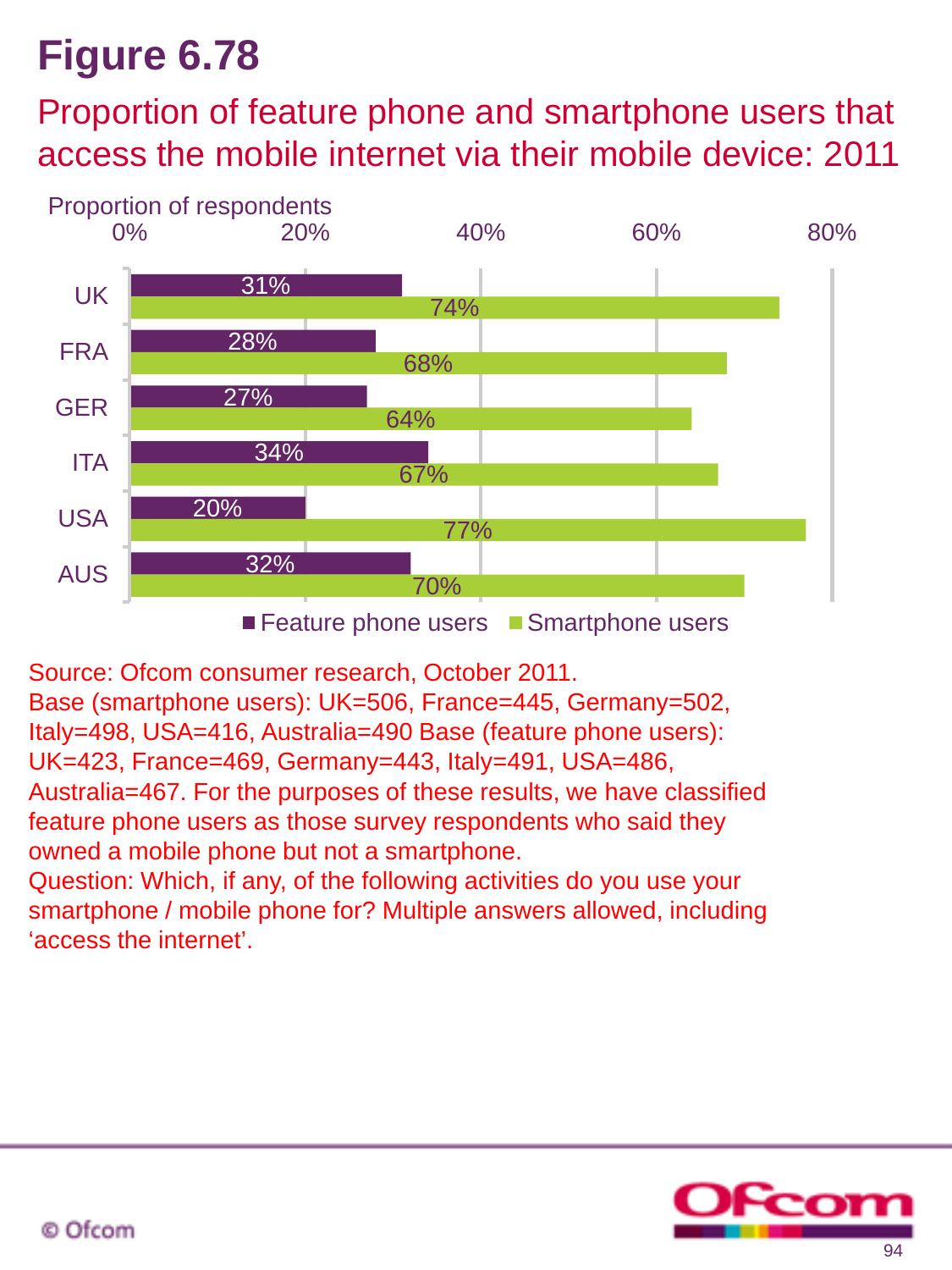#### Take-up of voice-over-IP services among fixed broadband users

Proportion of respondents



Source: Ofcom consumer research, October 2011. Base: UK=940, France=977, Germany=833, Italy=872, USA=905.

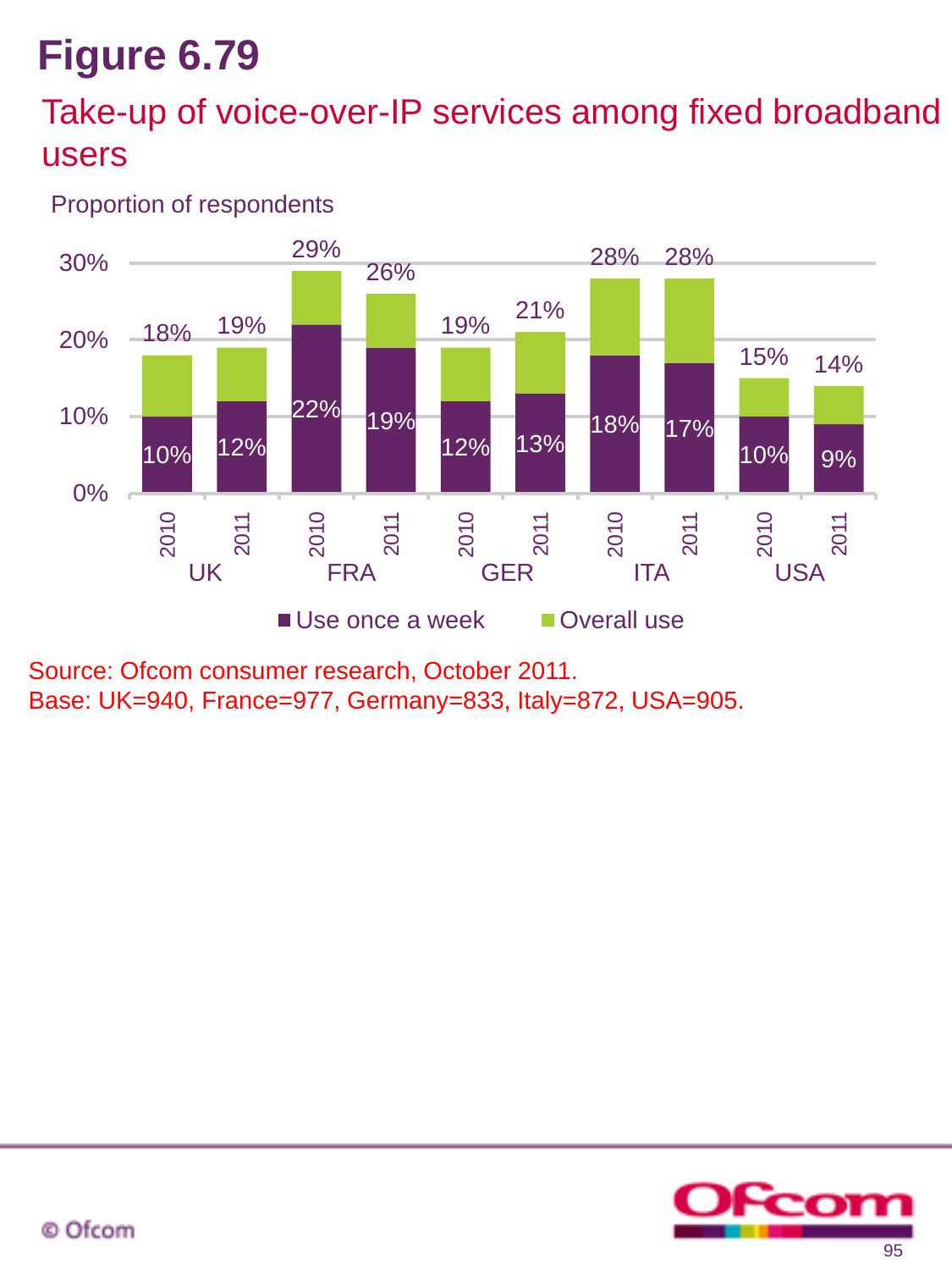## Satisfaction with the speed of fixed broadband: 2011



Source: Ofcom consumer research, October 2011.

Base: UK=940, France=977, Germany=833, Italy=872, USA=905, Australia=794.

Statement: My internet connection is always fast enough for what I do online.

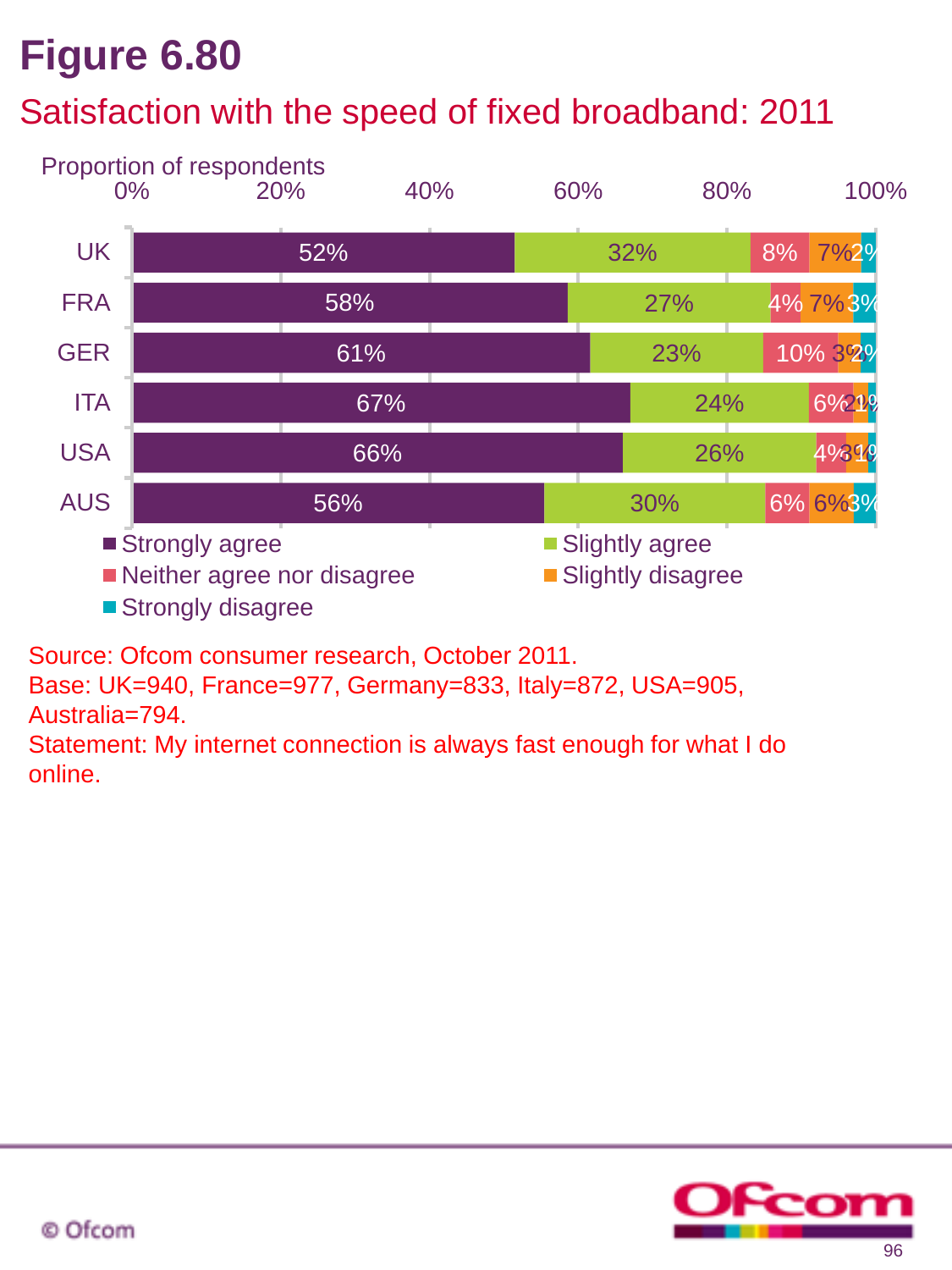## Satisfaction with the speed of mobile broadband: 2011



Source: Ofcom consumer research, October 2011.

Base: smartphone users. UK=506, France=445; Germany=502;

Italy=498, USA=416, Australia=490

Statement: My internet connection is always fast enough for what I do online.

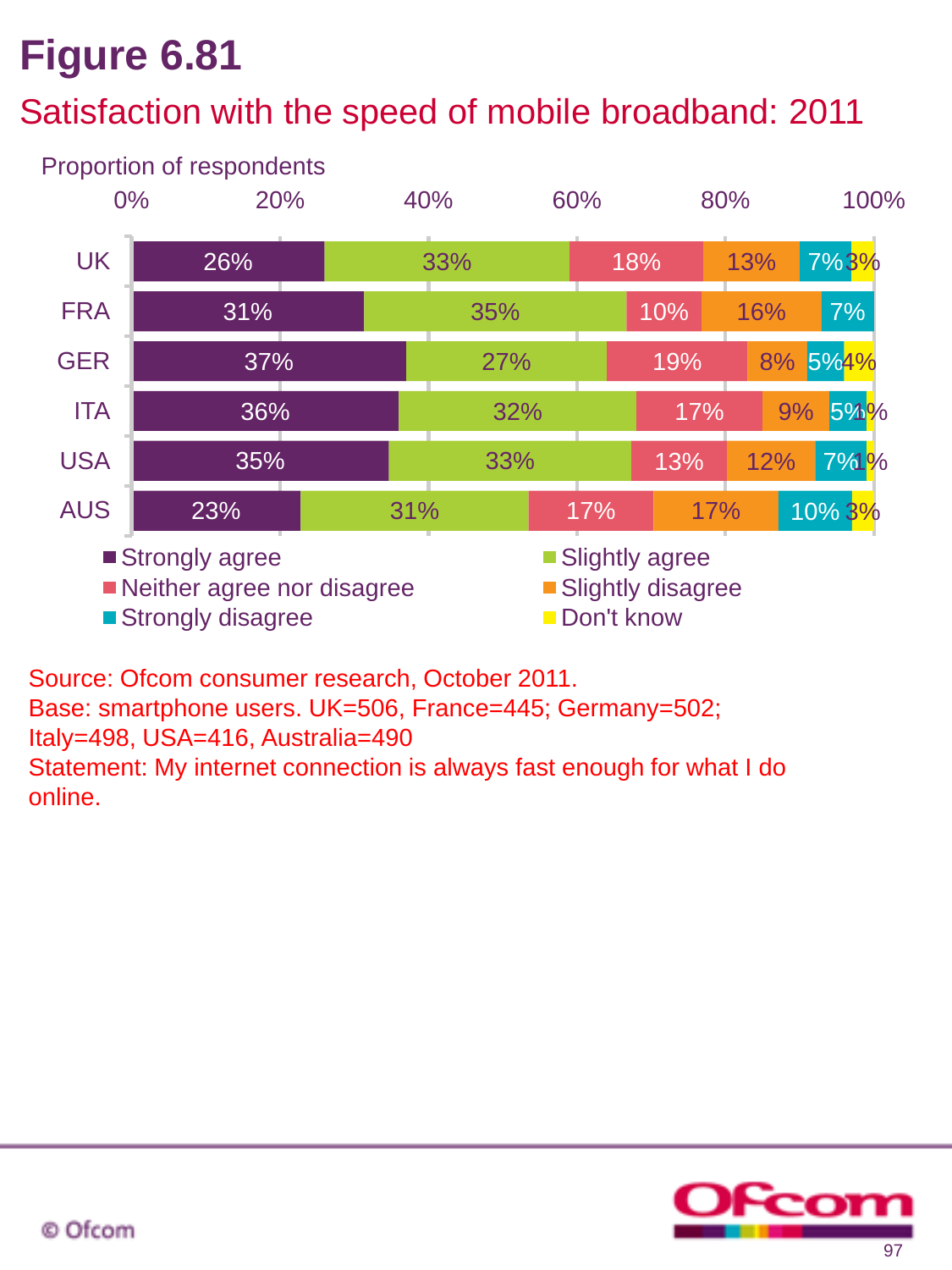## Perception of the difference between contract and actual broadband speeds: 2011

19% 27% 42% 20% 19% 27% 46% 20% 25% 34% 36% 31% 47% 40% 28% 25% 49% 48% 21% 16% 12% 18% 21% 12% 9% 13% 12% 2%% 9% 16% 7%<mark>2%</mark> 12% 6% <mark>%8%</mark> 5%<mark>2%</mark>8% 10%1<mark>%9%</mark> 6% 4% 7%1<mark>% 12%</mark> 10%1<mark>%7%</mark> 2% 8% 23% 0% 20% 40% 60% 80% 100% UK FRA GER ITA **ESP** NED SWE IRL POL ■ Totally agree Tend to agree Tend to disagree ■ Totally disagree Not applicable ■ Don't know Proportion of respondents

Source: European Commission consumer research, July 2011. Base: UK=1322, Germany=1622, Spain 1004, France=1035, Ireland=1007, Italy 1027, Netherlands=1012, Poland=1000, Sweden=1024.

Statement: The download/upload speed and capacity matches your contract conditions.

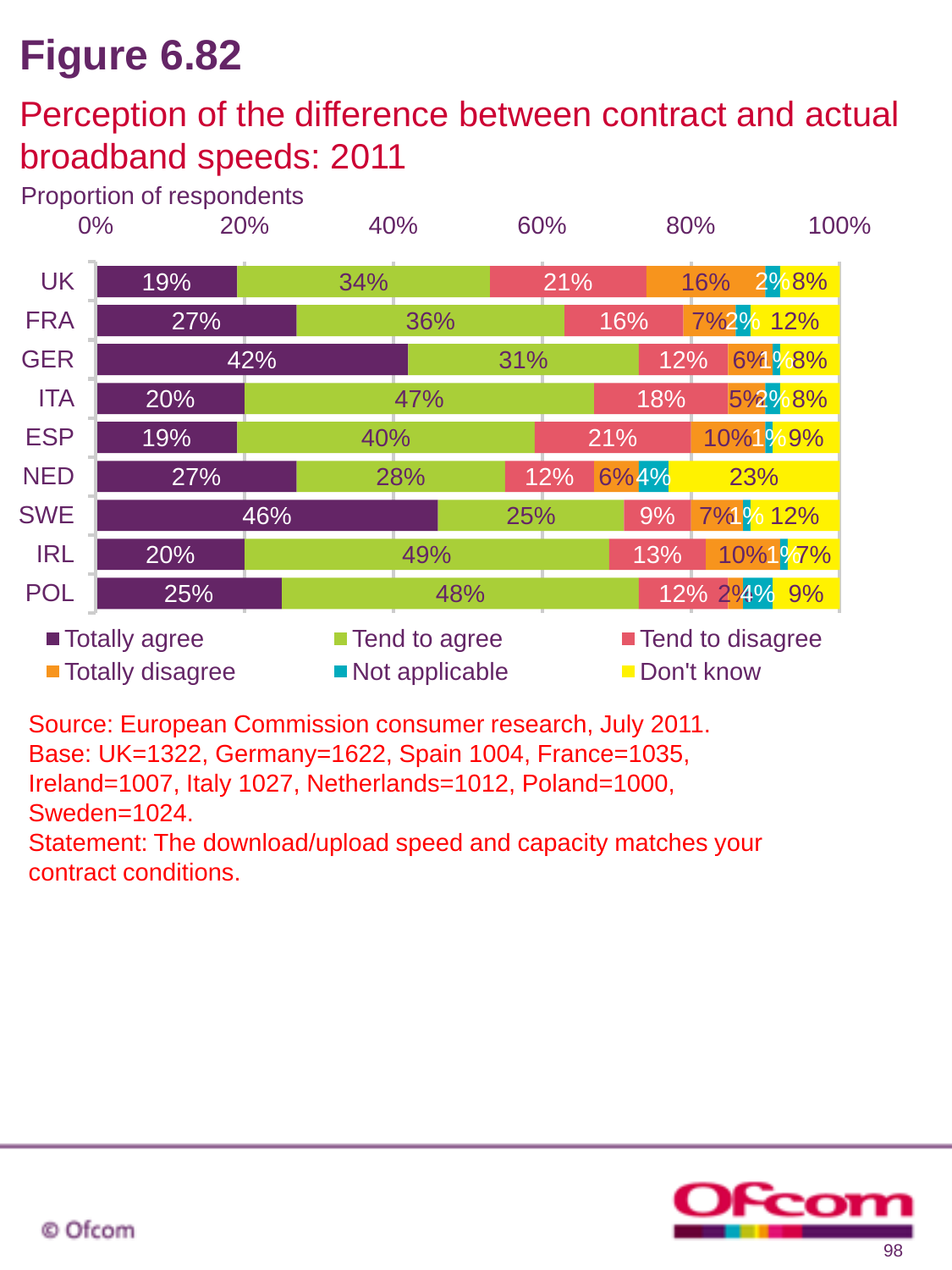## Ability to consume mobile broadband data without worrying about cost: 2011



Source: Ofcom consumer research, October 2011. Base: Smartphone users: UK=506, France=445; Germany=502; Italy=498, USA=416, Australia=490 Base: Fixed broadband users: UK=940, France=977, Germany=833, Italy=872, USA=905, Australia=794. Statement: I use as much data as I like without worrying about cost.



3%

 $1\%$ 

1%

 $2\%$ 

4%